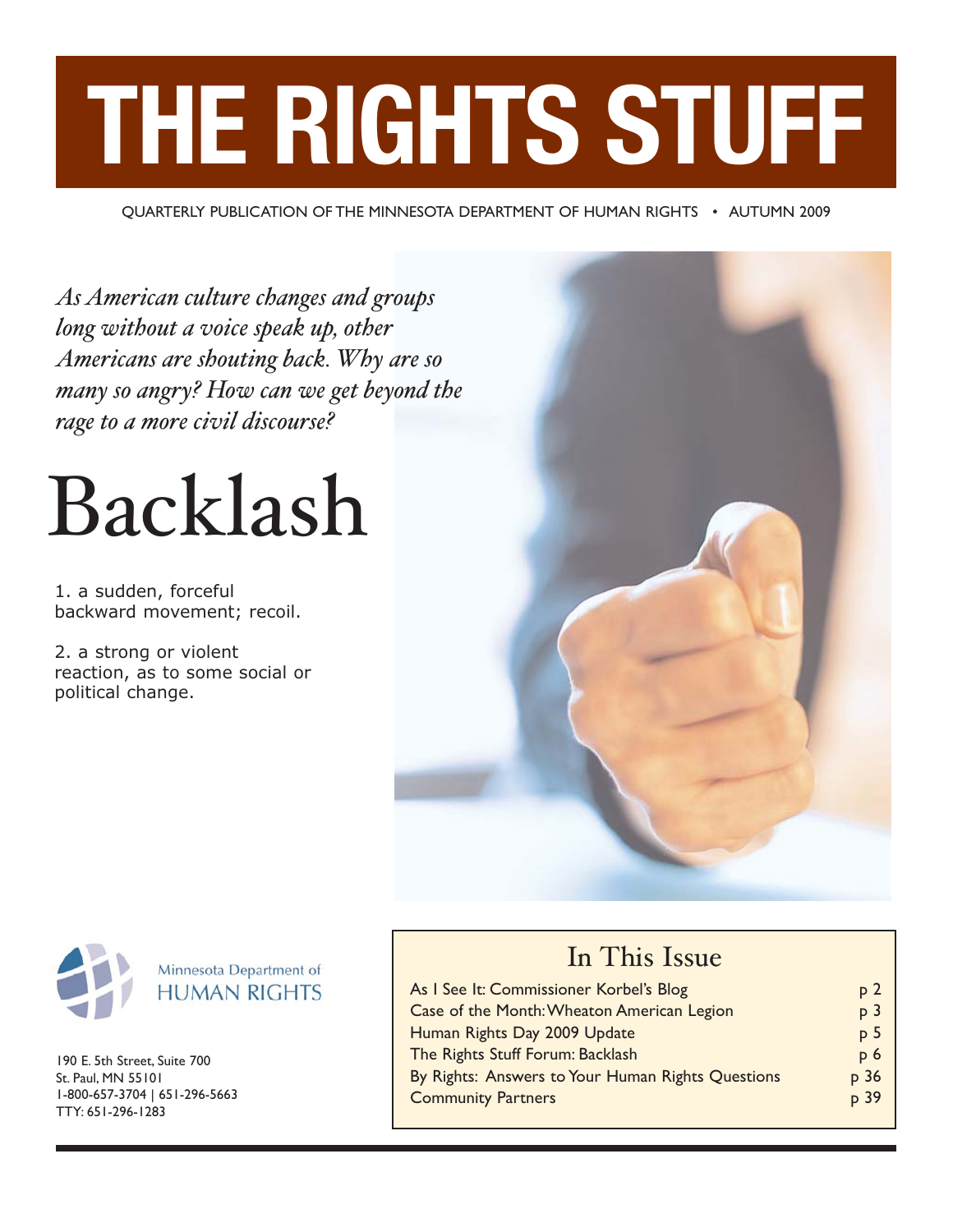## <span id="page-1-0"></span>**As I See It**

#### **Do You Believe in Backlash?**

When I was about ten years old they cut down the hundred-year-old pin oak tree that stood next to the post office on the town square. The tree provided a shady gathering place for folks when they came to town on Saturdays. A few weeks before they cut down that stately old tree, some of the men had talked about putting one of them up to run for the city council. The word that got around was that the tree was cut down as a result of the backlash the Black community suffered for using it as a gathering place to talk politics against the town's establishment. The "official" reason given for the destruction of this beautiful, old tree was that it fixed a loitering problem. Of course folks still loitered around the corner at the mercantile, but they weren't Black.

MSN Encarta's Online Dictionary defines backlash as a strong adverse reaction among a group of people to an event, development, or trend, especially one that benefits another group. The Cambridge Dictionary defines it to be a strong reaction among a group of people in response to a change or reaction to recent events in society or politics.

I agree with these definitions,



Commissioner Velma Korbel

and offer some questions to ponder as we delve deeper into the issue of backlash.

Is the increase in violence against women as reported by the Feminist Peace Network backlash for women's standing up against oppression?

Is the 48% increase in 2008 in hate crimes in Minnesota as reported by the National Coalition of Anti-Violence Programs backlash for the prominence of the discussion of immigration issues or issues regarding the GLBT community?

Some would say not all backlash is bad. For example, the outcry against genital mutilation has created an awareness and a movement to resolve this issue. There are some that have said that the election of Barack Obama to the presidency is backlash for eight years of the Bush-Cheney

*Commissioner Velma Korbel shares her point of view on a variety of topics in this blog*

administration.

Is it true then, that backlash that results in a movement that creates positive social change is good?

Which group of statements do you believe?

Group 1:

*America is the land of opportunity. You should be free to love whomever you want.*

*Every person should be able to worship as they choose.*

*Every child should grow up to become what s/he wants to be. Every person should be treated with dignity and respect.*

#### Group 2:

*America is the land of opportunity…for some.*

*You should be free to love whomever you want…except when (fill in the blank).*

*Every person should be able to worship as they choose…but not when (fill in the blank).*

*Every child should grow up to become what s/he wants to be…in most cases.*

*Every person should be treated with dignity and respect…unless (fill in the blank).*

Which group did you choose? As I see it, every person has a tendency to engage in backlash…the good kind or the bad kind. But don't let yours run afoul of the Minnesota Human Rights Act.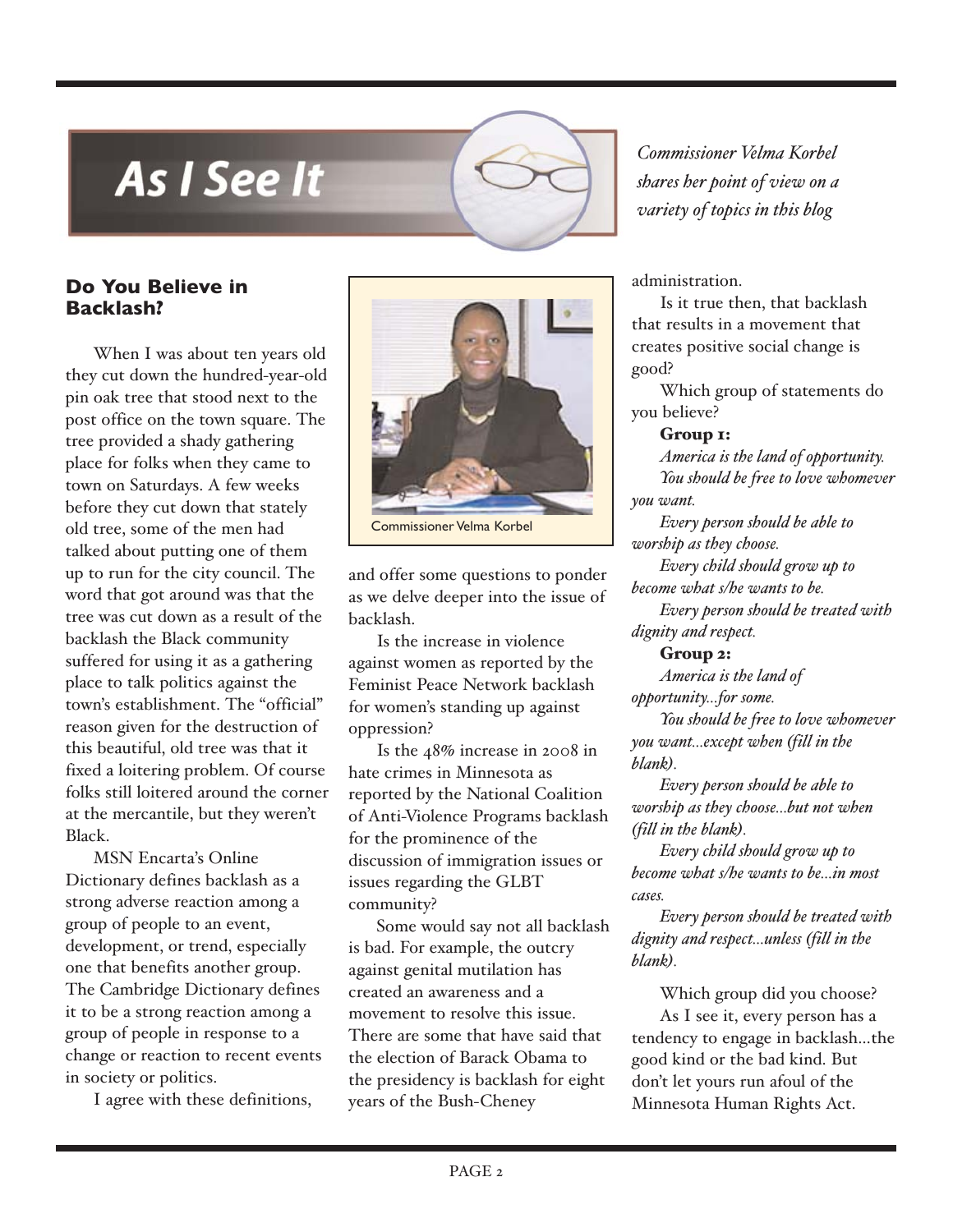## <span id="page-2-0"></span>**Case of the Month**

*Department of Human Rights finds probable cause that female kitchen manager sexually harassed male bartender at Wheaton, MN American Legion* 



**When he refused her advances, she retaliated by continually and constantly harassing him, the Department's investigation found.**

#### **What the charging party alleged:**

While employed at the Wheaton American Legion, Billy Lambert was sexually harassed by the Legion's kitchen manager, Cindy Iverson, on numerous occasions. One day when he was washing glasses in the bar area, she grabbed his testicles and attempted to kiss him. She told him that she intended to have sex with him. When he refused her advances, she retaliated by continually and constantly harassing him, failing to pay him overtime, and accusing him of not performing his duties in a timely manner.

As a result of the harassment, Lambert developed ulcers and experienced nightmares, insomnia, and depression.

He complained about the harassment to the general manager of the Legion, Tony Theil, and reported it to the Legion's chairmen, Rudy Rodriguez and Al White. But the harassment was never investigated, nor was Iverson disciplined for her behavior.

In September 2007, Lambert filed a charge with the Equal Employment Opportunity Commission (EEOC), which was transferred to the Minnesota Department of Human Rights. Lambert alleged that he was sexually harassed, and that his employer had engaged in reprisal after **Charging Party** Billy Lambert Wheaton, MN

#### **Respondent** Wheaton American Legion P.O. Box 835 Wheaton, MN 56296

Case number 50337 closed 9-22-09

he complained about the harassment.

#### . **What the Department's investigation found:**

In answering the charge, the employer denied that Lambert was subjected to sexual harassment or reprisal. The Legion had moved to a bigger facility and increased its staff two years earlier, and since that time it had been having issues with personality conflicts, back stabbing, and unwarranted accusations among its employees, the employer explained. The Legion had never investigated Lambert's accusations of sexual harassment, because it had never received a formal complaint; it only learned of the harassment when Lambert brought it up at a meeting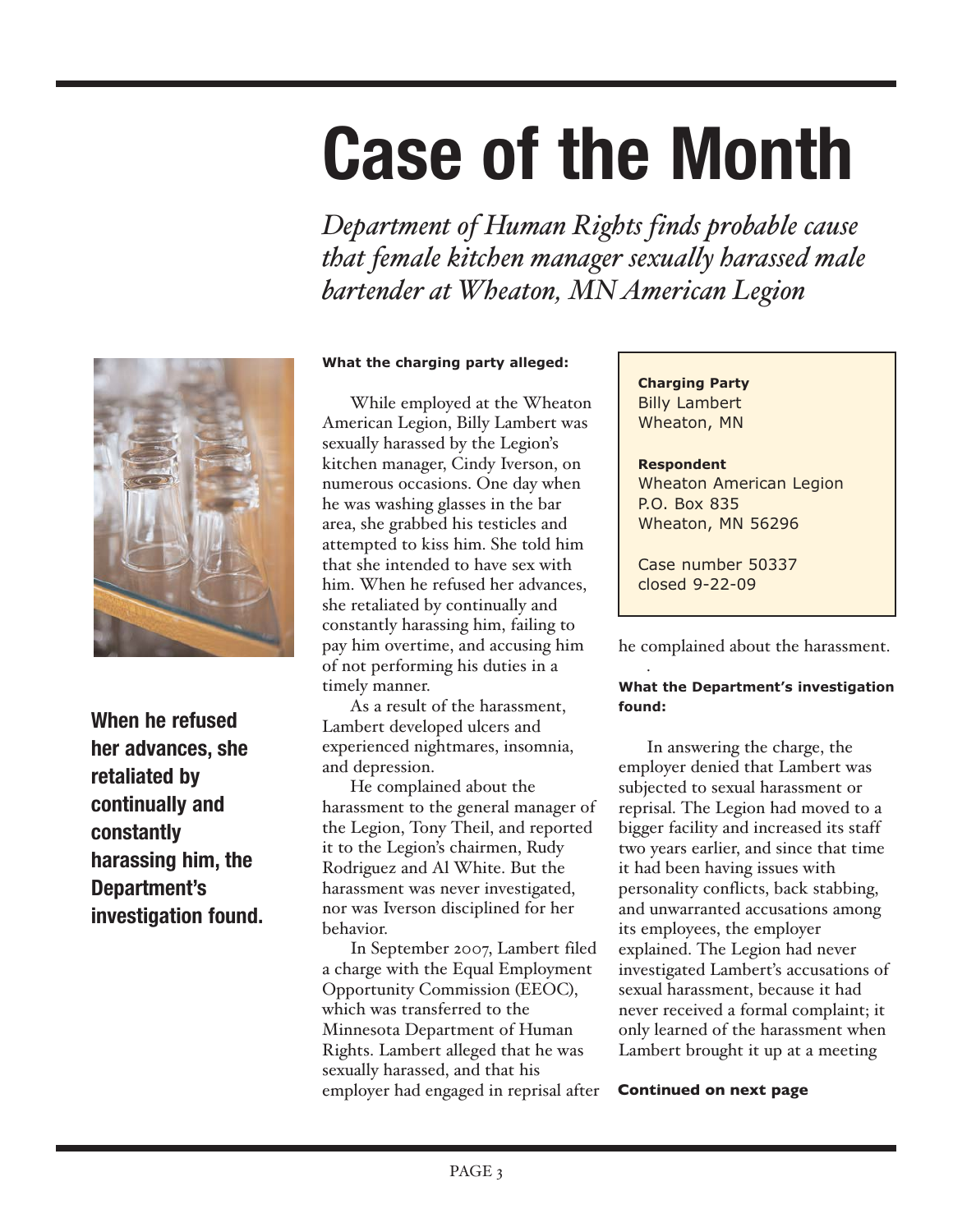called for a different purpose, three months after the alleged incident occurred, the employer stated. At the same meeting, Lambert turned in his one week notice and announced that he was starting another job the next Monday; thus the employer saw no need to investigate the matter at the time,

**The department's**

**investigation found that the**

**harassment policies, that it**

**Lambert had been subject to**

**an intimidating, hostile and**

**offensive work environment.**

**As result of this environment,**

**he had been "constructively**

**discharged."**

**employer had no sexual**

**reasonable action when**

since Lambert had already resigned. In his complaint, Lambert had "over exaggerated" the incident due to unresolved personality conflicts with the kitchen manager, the employer claimed. In its

investigation, the department found sufficient evidence to support Lambert's charge that he had been subjected to sexual harassment by the kitchen manager. A female co-worker indicated that she saw two different incidents of

harassment. During the first incident, the kitchen manager grabbed Lambert's groin area, grabbed his head, and tried to kiss him; when he told her to stop, she continued to harass him by making sexual comments, the witness stated. In the second incident, the kitchen manager grabbed Lambert's buttocks, according to the witness.

Although the employer denied that Lambert had officially complained, the department found sufficient evidence that he complained to both the bar manager and a committee chairman. The department's investigation also found that the employer had no sexual harassment policies, that it had failed to take prompt and reasonable action when Lambert complained, and that Lambert had been subject to an intimidating, hostile and offensive work

environment. As result of this environment, he had been "constructively discharged." (A constructive discharge is said to occur when a work situation becomes so intolerable that any reasonable employee would be compelled to quit in like circumstances.) "The evidence supports the charging party's claim of sexual touching, language and **had failed to take prompt and Lambert complained, and that**

actions

performed by the kitchen manager, the respondent's agent, directed at him," the department said, in finding probable cause that Lambert had been subjected to sexual harassment in violation of the Human Rights Act. "Witnesses confirm that the charging party found this conduct to be unwelcome, causing an offensive and hostile work environment. The sexual conduct to which the charging party was subjected was

sufficiently severe and pervasive to reach the level of sexual harassment."

The department's investigation did not find that Lambert had been subjected to any adverse action as a result of complaining about the kitchen manager's harassment. Thus, the department did not find sufficient evidence to support Lambert's claim that he had been subjected to reprisal.

In a settlement negotiated with the Department of Human Rights, the Wheaton American Legion agreed to pay Billy Lambert \$10,000. It also agreed to reexamine its policies and procedures with respect to sexual harassment, to revise those policies as necessary, and to provide at least two hours of training for its managers, supervisors and human resource personnel regarding employer obligations under the Human Rights Act, including information on sexual harassment.

*This settlement agreement does not constitute an admission of any liability, an admission of a violation of the Minnesota Human Rights Act or any other law, or an admission of wrongdoing by the respondent.*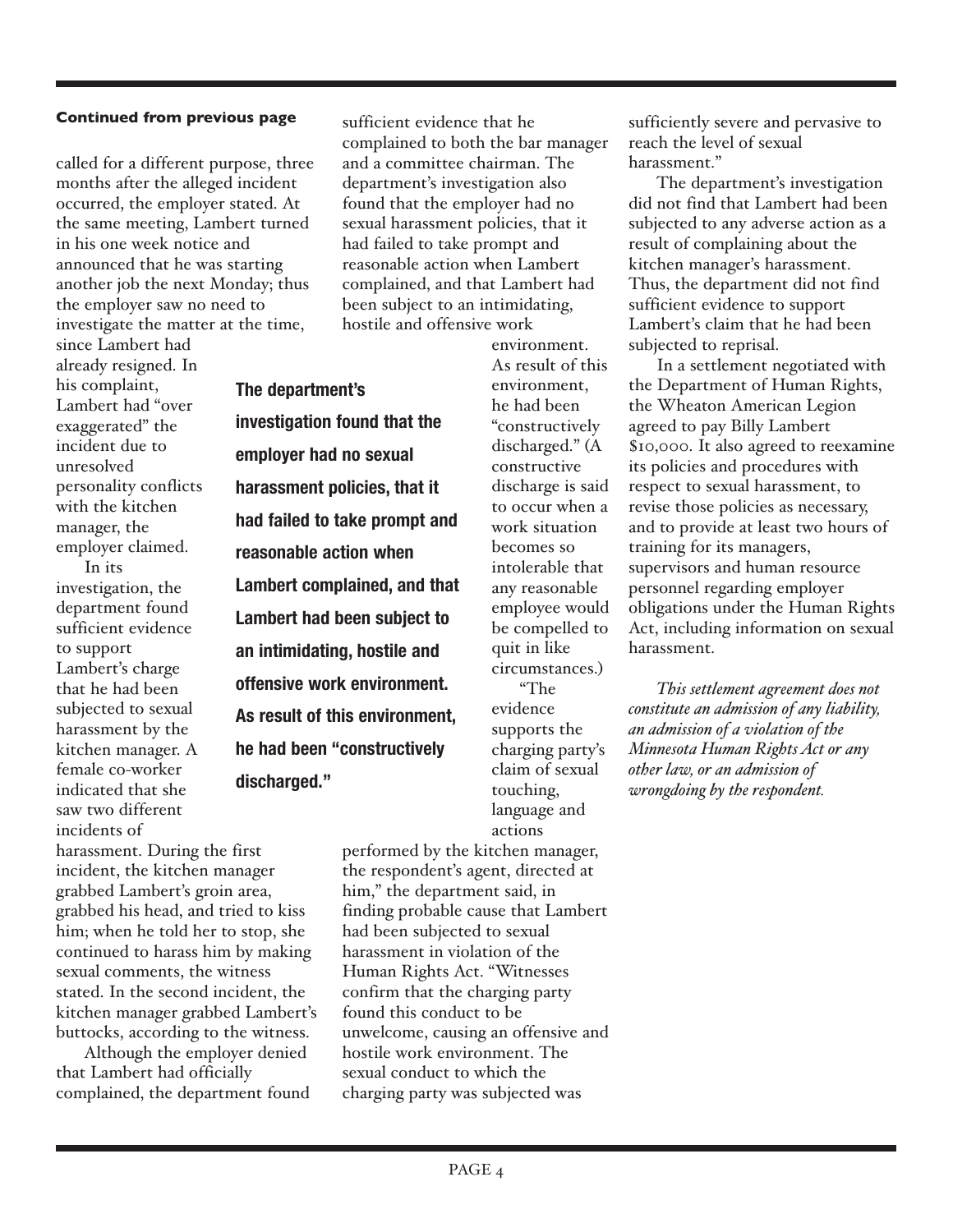## Day Conference At a Glance

#### **When:**

Friday, December 4, 2009

#### **Where:** Saint Paul RiverCentre

#### **Conference Theme:**

Where Do We Go From **Here** -- Dr. Martin Luther King Jr., 1967

#### **Keynote Speaker:**

Dr. Frank Wu, author of *Yellow: Race in America Beyond Black and White*, and coauthor of *Race, Rights and Reparation: Law and the Japanese American Internment.*

#### **Conference Cost:**

Individual rate: \$200 per person. Group rate: \$175 per person. For 8 or more people registered at the same time. Includes table with organization name.

#### **Event Sponsors:**

Special thanks to our Event Sponsors: Best Buy, Mayo Clinic, and Thomson Reuters



**THOMSON REUTERS** 

**MAYO CLINIC** 



## <span id="page-4-0"></span>*"Where Do We Go From Here?"* Human Rights Day Conference Human Rights Day 2009 Update

The The Minnesota Department of Human Rights 26th Annual Human Rights Day conference will feature two dozen workshops on some of today's most important human rights issues. The conference will be held Friday, December 4, 2009, at Saint Paul RiverCentre.

Workshop sessions and topics are scheduled to include:

#### **Session One 9:20 am - 10:20 am**

- *Anchoring Human Rights Work in Racial Equity*
- *Disability Employment Issues in the Current Economy*
- *Homeownership Best Practices for Emerging Markets*
- *Human Rights Dimensions to the Immigrant Experience*
- *LMHRC Annual Meeting and Building Community using Language and Civility*
- *Stereotype Discrimination that Undermines Equal Opportunity for Working Women*

#### Session Two 10:30 am - 11:30 am

- *An Employer's Guide to Reasonable Accommodation*
- *A Rights-Based Approach to Social Justice Work*
- *Combating Bias by Building Strong Community & Police Partnerships*
- *Immigration Legal Relief for Vulnerable Populations*
- *Mediating Discrimination Claims with Public Agencies*
- *Human Rights as Community Action*

#### Session Three 1:30 pm - 2:30 pm

- *Civil Rights Protections under Federal Law*
- *Contemporary Review of*

*Globalization and Its Effects on American Human/Civil Rights Jurisprudence*

- *Q&A with Dr. Frank Wu, Keynote Speaker*
- *Tribal Sovereignty: Historical Perspectives and Current Realities*
- *Understanding Mental Illness*
- *"Sorry, We don't take Section 8": A Violation of the MHRA?*

#### Session Four 2:40 pm - 3:40 pm

- *Common Mistakes that Lead to Discrimination Charges*
- *Civil Rights and the Minnesota Muslim Community*
- *Climate Change, Climate Justice: A Minnesota Human Rights Issue*
- *From Prejudice to Pride: Understanding Hate/Bias Crimes*
- *Minnesota Crisis Intervention Team*
- *Your Rights under the National Labor Relations Act*

The conference will feature a keynote address by author and Wayne State University Law School Dean Dr. Frank Wu. Wu is the author of Yellow: Race in America Beyond Black and White, and co-author of Race, Rights and Reparation: Law and The Japanese American Internment.

The conference is sponsored by the Minnesota Department of Human Rights and the League of Minnesota Human Rights Commissions.

*Conference workshops, times and other information are subject to change. Check the department's web site for the latest conference updates*.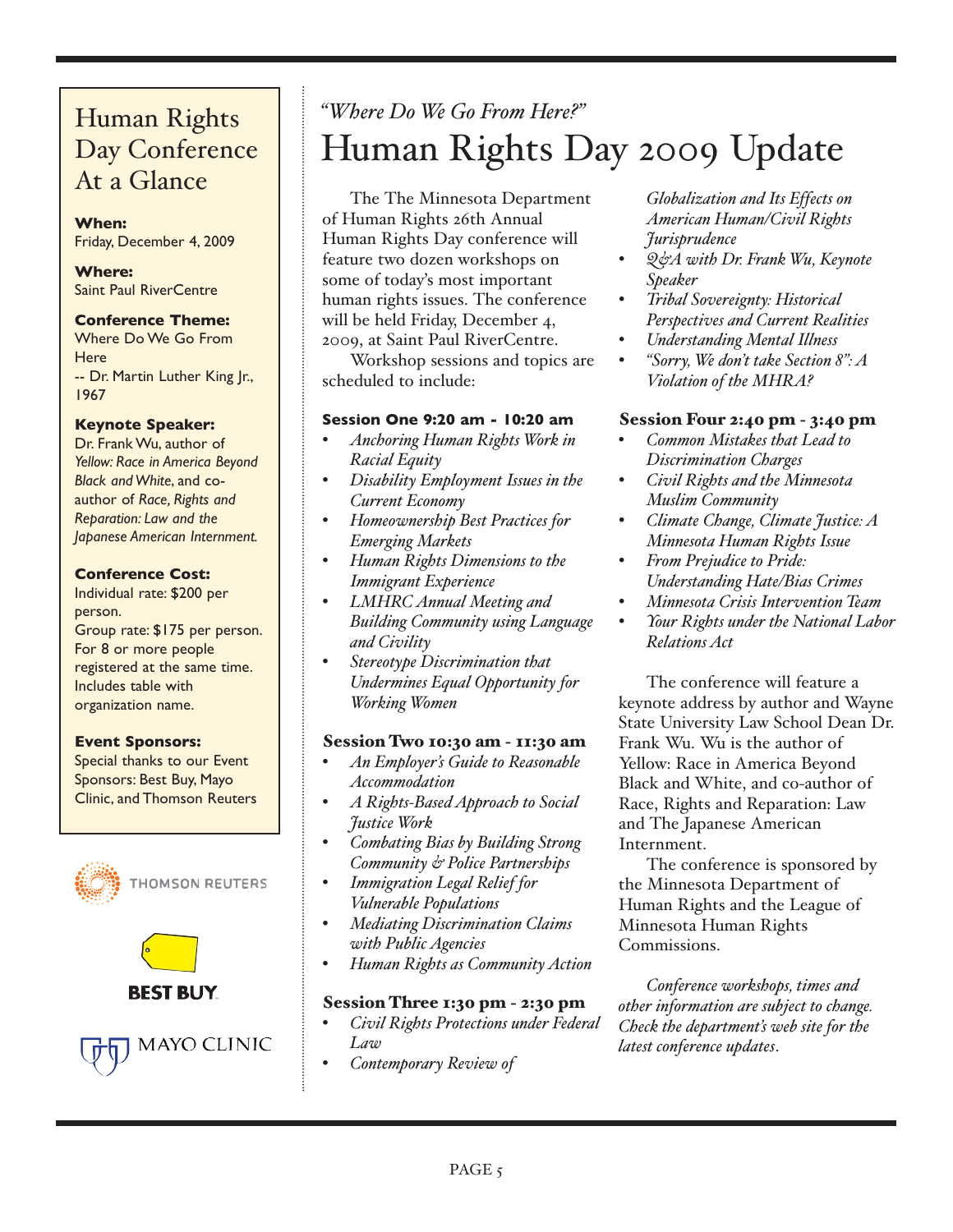## <span id="page-5-0"></span>Backlash

*As American culture changes and groups long without a voice speak up, other Americans are shouting back. To some, our country seems more divided, and the conversation more heated, than ever.* 

*In this Rights Stuff Forum, we present a selection of viewpoints from those who have observed or experienced firsthand the increasing tendency to lash out – from hostility to hate speech – that finds its way into news reports, online blogs and everyday conversations. How can we get beyond the rage to a more civil discourse? Here eleven Minnesotans share their perspectives.*

In 1991 Wall Street Journal<br>
Susan Faludi published "B<br>
The Undeclared War Agai<br>
American Women," a cultural n 1991 Wall Street Journal reporter Susan Faludi published "Backlash: The Undeclared War Against manifesto in which she declared that the victories of the feminist movement had spawned a powerful reaction from those who sought to roll back hardwon gains.

In America in 2009, it appears to many as if we are in the middle of numerous wars — a never-ending series of cultural battles being fought over the rights of women, gays, immigrants, Muslims, the poor, and just about any group that is perceived as staking a claim for its slice of the American dream. The skirmishes are perhaps part of a new, larger undeclared war, in which Americans on one side have articulated a variety of cultural and political grievances, but seem to have found and fear one common enemy: change.

"You're looking at people who think that their culture and their beliefs are disappearing, which to some extent is true," comments Jerry Carrier, a lecturer and trainer on diversity, class and American culture (see interview, page 19).

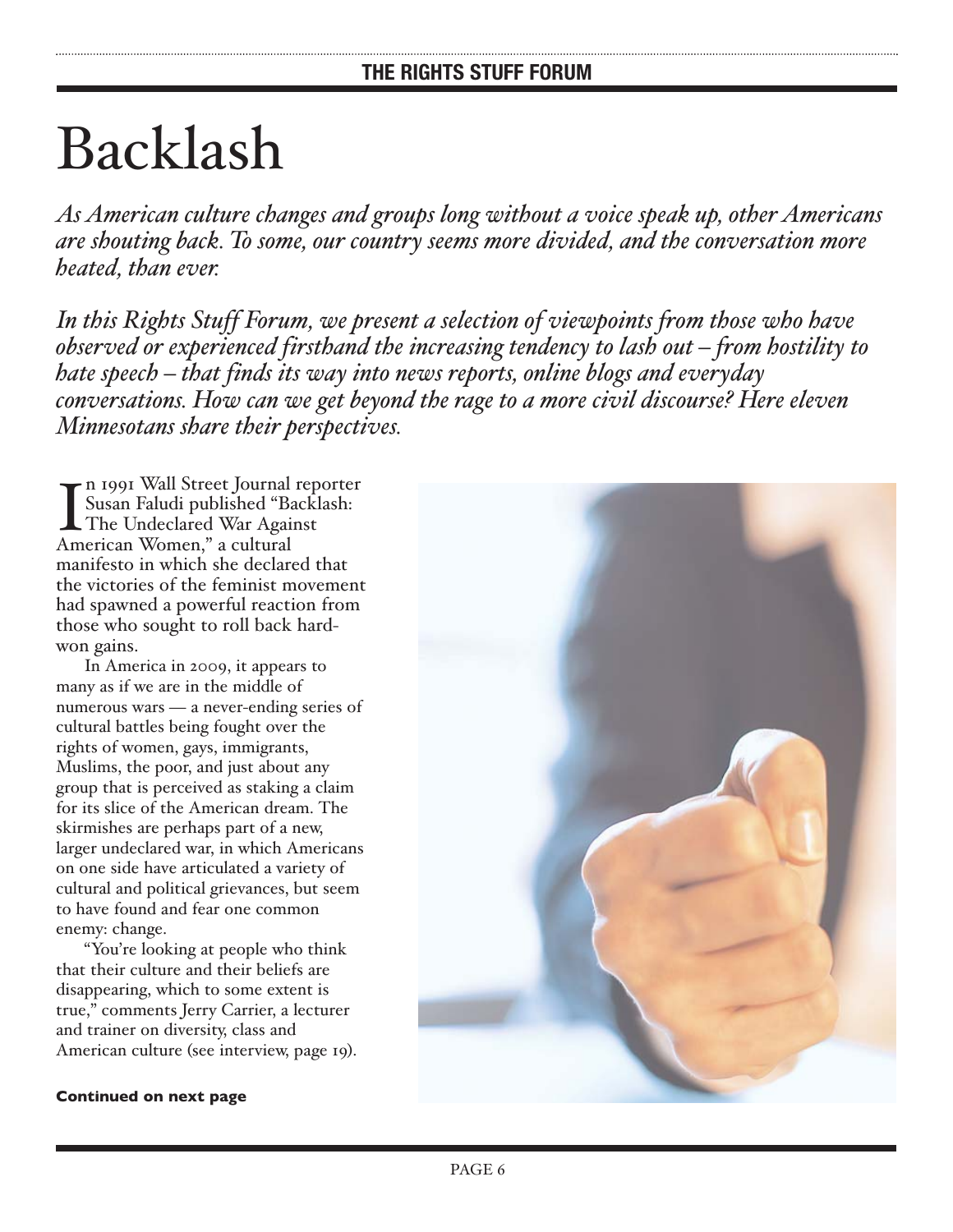America is becoming more polarized, Carrier adds, and as some groups long excluded become more visible and vocal in their quest for equal opportunity, others are convinced that these gains are being made at their expense. "Now somewhere between 15 and 25 percent of people in this country are certain that they are getting short shrift in all this — that either women, or minorities, or someone is getting more than they're getting, and getting it because they have an unfair advantage," Carrier explains.

#### **The many faces of backlash**

The backlash — and the urge to strike out against someone else's perceived undeserved advances comes in many forms, from a disapproving glance at a mother on "welfare" using food stamps at a grocery store, to a snide comment about disabled people getting all the good parking places, to hate crimes. But perhaps nowhere is the anger more

evident than in the pages of our daily newspapers, which have adapted to the internet age by giving readers the opportunity to post comments on news stories online. "There is a lot of hatred out there," says Terry Sauer, Assistant Managing Editor for the Star Tribune, who is in charge of the paper's online presence.

So much venom has already been spewed in its columns, that the Star Tribune has declared eight topics off limits for reader comments (see story, page 16). Among the topics on which comments are no longer allowed are racially sensitive stories, crime, gays, and Muslims. Stories related to Muslims are particularly likely to inflame passions. Before the Star Tribune banned comments on Muslim-related stories, discussions would frequently be undermined by "just a horrible series of hateful comments," Sauer recalls. "We need to have a good dialogue, and not just this hatred spewing on any topic that Muslims are referred to."

The comments have become so outrageous that the Star Tribune has recently hired moderators to review all reader contributions, in most cases within two to five minutes after they are posted. Now that moderators can maintain some

**"Now somewhere between 15 and 25 percent of people in this country are certain that they are getting short shrift in all this — that either women, or minorities, or someone is getting more than they're getting, and getting it because they have an unfair advantage."**

control, the banned subject areas (including stories about Muslims and gays) will soon be opened to reader comments once again. But moderators will review all comments in these categories —before they are

posted — to preempt any hateful attacks.

The internet typically allows Americans to lambast and villify others anonymously, a fact lamented by critics who argue that anonymity encourages hateful and irresponsible speech online. Sauer and other online editors argue that even if posters were required to use their real names, it would be virtually impossible to check to ensure that

they are who they say they are. And while the ability to hide behind a screen name might contribute to online incivility, there seem to be plenty of people who are quite willing to attack others publicity, with no need to hide.

Verbal harassment is increasingly common. Some incidents make headlines: In 2006, a Rochester woman driving a minivan reportedly followed a terrified female Muslim driver, who was wearing a traditional headscarf, into a parking lot and confronted her about terrorism and her Islamic religious beliefs. Although the driver argued that her conduct was protected by the First Amendment, a court found her guilty of stalking and imposed a \$3,000 fine and a jail sentence (the sentence stayed on the condition that she perform community service).

Backlash can also take the form of sexual harassment, according to University of Minnesota sociology graduate student Heather McLaughlin, who recently completed a well-publicized study that found that women who hold supervisory positions are more likely to be sexually harassed at work than women who are not supervisors (see interview, page 21). Although more research needs to be done, she says, her study suggests that a backlash occurs as women move into positions of power. "They're threatening the dominant position of men in the workplace, and that's why they are experiencing harassment."

As with other forms of harassment, the comments can be brutal — and revealing. In the study, woman managers in male dominated industries talked about experiencing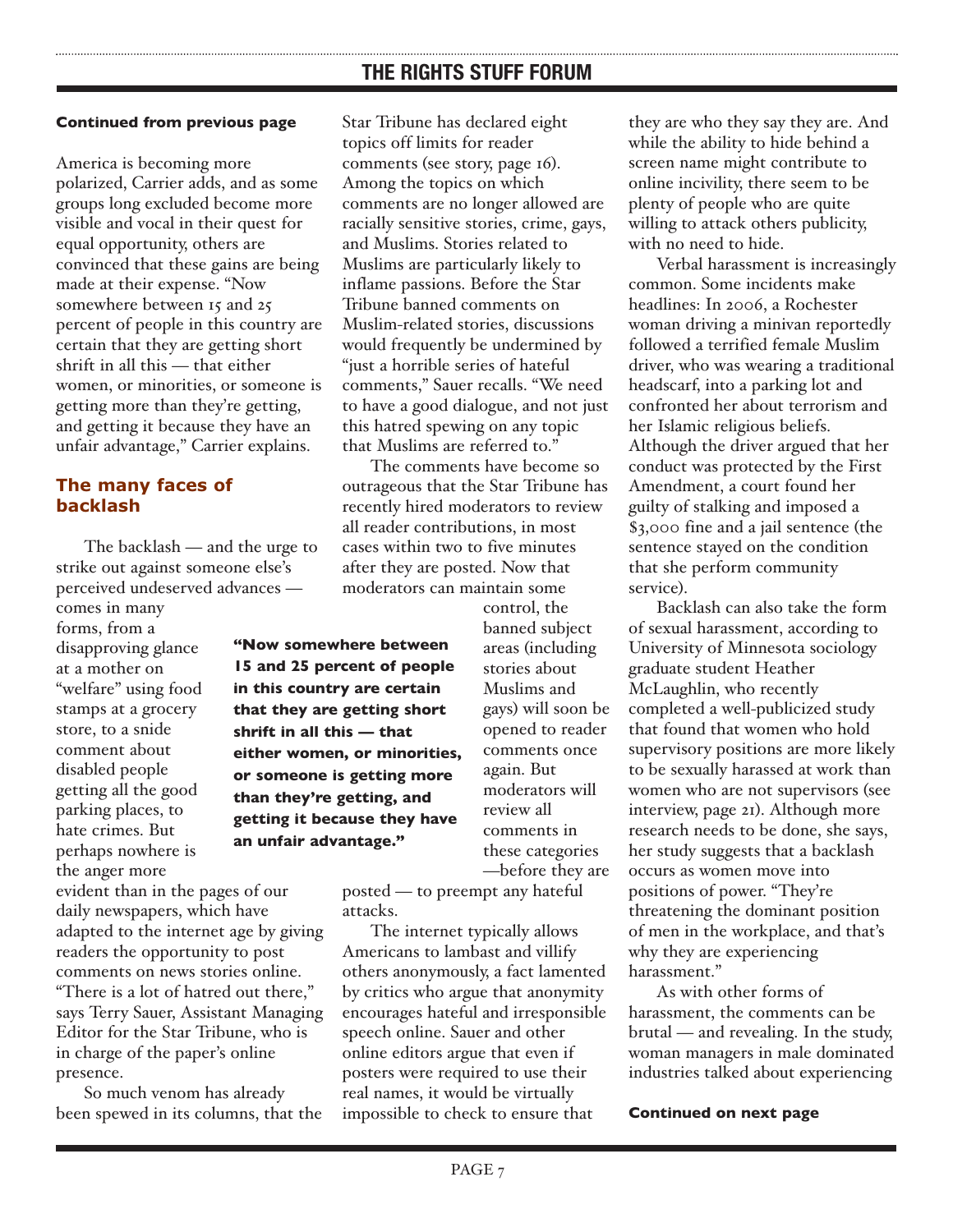sexual harassment from men who believed that women should be secretaries. The sexual harassment — unwelcome discussions of sex and suggestive stories — was often accompanied by other backlash designed to undermine the female manager's authority, including comments like, "if we had someone with balls in this position, we'd be getting things done,'" McLaughlin explains.

But often backlash can be subtle, even hiding under a veneer of Minnesota nice. While anti-Muslim hate speech may be rampant on the internet, "most of the stuff that we experience is so intangible. It's a general sentiment, a feeling, a way someone is treated," say Taneeza Islam, Civil Rights Director for CAIR-MN, the Minnesota Chapter of the Council on American Islamic Relations. "You go to the restaurant and everyone is given a seat at a table except you and your family, who wait for half an hour. Or you're seated at the booth but not served for 45 minutes, while everyone else is."

Then, sometimes, it can explode, and result in a biasmotivated crime. Whether bias or hate crimes are becoming more common in Minnesota depends upon whom you ask. A report by Minnesota's Bureau of Criminal Apprehension (BCA) and the Department of Public Safety found that there was a 9 percent decrease in bias offenses reported for 2008, compared to 2007. Critics argue, however, that statistics from law enforcement agencies may significantly understate the true incidence of bias crimes, especially violent crimes. Because they may not want to reveal their sexual

orientation or gender identity, GLBT victims may be reluctant to contact the police. In contrast to law enforcement statistics, a report by the National Coalition of Anti-Violence Programs, which advocates for the GLBT community, concluded that anti-GLBT violence in Minnesota increased 48 percent from 2007 to 2008. Others who may fear contact with law enforcement, leading to under-reporting of bias crimes, include undocumented immigrants, as well as those here legally who may feel increasingly targeted and vulnerable.

#### **The many targets of backlash**

The Muslim community has been viewed by some with suspicion and enmity ever since 9-11, but

> **"We need to have a good dialogue, and not just this hatred spewing on any topic that Muslims are referred**

recent news reports about Somali youth disappearing overseas may have added fuel to the stereotype that Muslims are terrorists. "I think

that especially with the missing youth stuff, the Somali community specifically feels kind of under the gun in how they are being treated," says Islam, who herself has been told she ought to go back to her country. "The joke is always, I was born and raised here," says Islam. "I could go back to Michigan, but that's not very far."

**to."**

The "go back where you came from" mantra seems to be aimed increasingly by some at immigrants in general, but especially at Hispanics. In Southern Minnesota, the National Socialist Movement (NSM) has been active and vocal, showing up at educational

workshops sponsored by organizations like the Austin Human Rights Commission. "They're a small group locally, but they're loud," says Kirsten Lindbloom, chair of the commission (see interview page 26). The NSM has organized rallies in the Austin area, which has brought organizations seeking immigration reform out into the streets to oppose them. "You've got both sides standing in downtown Austin on the other ends of bullhorns, yelling," says Lindbloom. "It's pretty intense."

The hostility toward immigrants comes in many forms, and can rear its head unpredictably, even on a nice Sunday afternoon. "We've heard of cases where people are just walking in the park with their kids, and they hear racist words coming from drivers and people going by,"

> says Ernesto Bustos, a community organizer for Centro Campesino, an organization that advocates on behalf of Hispanic/Latino

immigrants in southern Minnesota. Bustos sounds almost used to it, and says it it hard to measure if antiimmigrant sentiment has really increased in Minnesota lately. "We have the Nazi groups in the area, so it can seem like there is more. But really it just moves around — kind of like a virus, or the flu."

Another group targeted by a history of hateful online comments, gays appear to be increasingly targeted for backlash, even as some polls show Americans becoming more accepting of gay marriage and President Obama vows to end the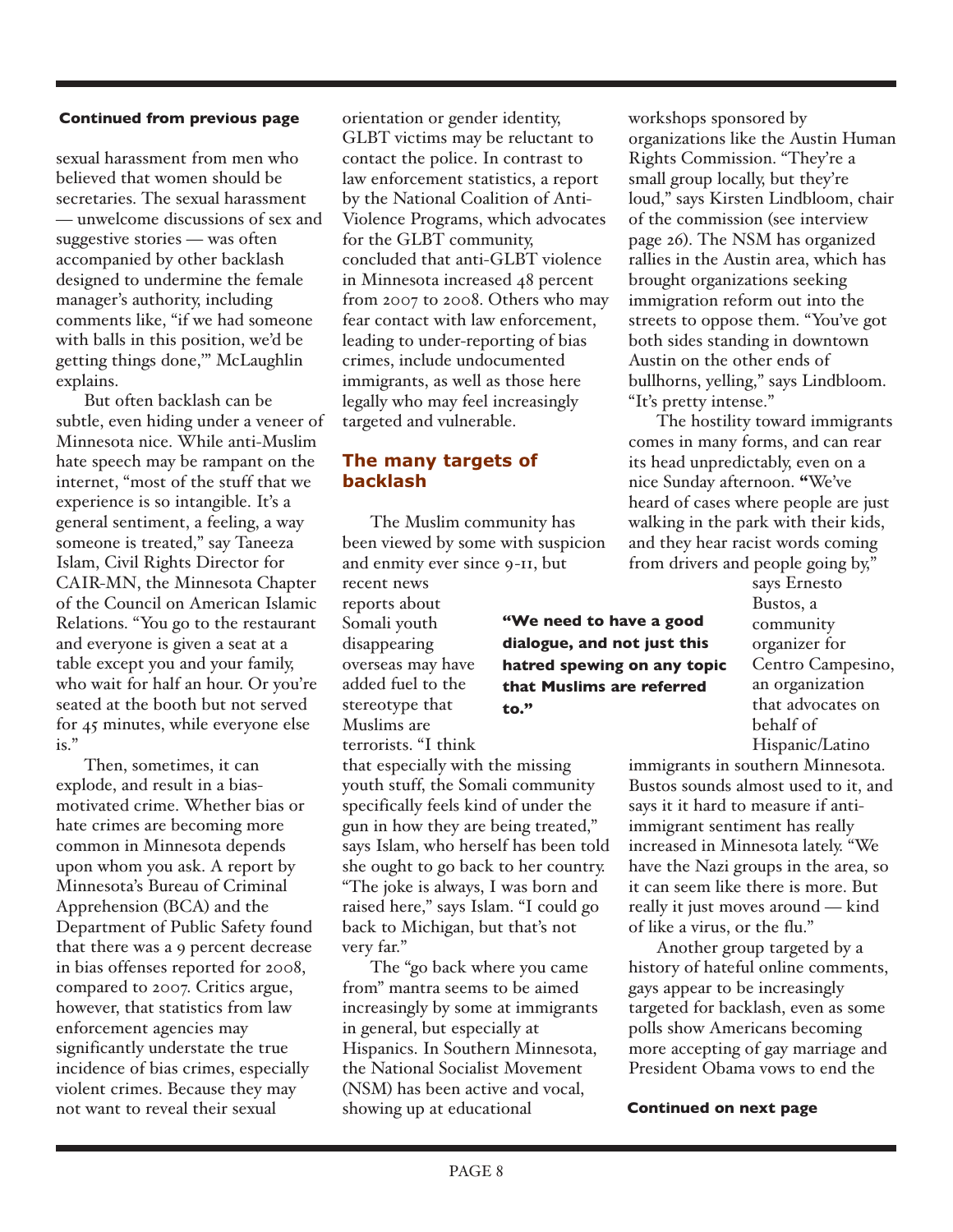military's "don't ask, don't tell" policy. "We are becoming much more accepting of the GLBT population, and as that happens, the folks who are opposed to that are getting strident about it," notes Carrier. The stridency can cross the line to become dangerous. The number of GLBT people killed in bias-motivated incidents increased

> **"The pie is getting smaller and smaller, so competition**

**for that piece of pie is getting a lot more intense. And everybody is sure that everyone else is getting a**

**larger slice."**

by 28 percent in 2008 compared to a year earlier, according to a national coalition of advocacy groups. "What we're also seeing, more disturbingly, is the increase in

the severity of violence," said Sharon Stapel, executive director of the New York City Anti-Violence Project which coordinates the coalition, has been quoted as saying.

But backlash — that simmering anger fueled by the feeling that someone else has something they really don't deserve, and they got it at your expense — seems to increasingly target those who you might not expect to in its crosshairs. An Accessibility Specialist for the Minnesota State Council on Disability, Margo Imdieke Cross has seen a growing backlash against those in the disability community. "I think that as our society becomes increasingly self-centered, that anger is out there," says Cross. That means for people with disabilities, "as we increase or exercise our individual rights, people get angry if they are not equally applied to everyone. And sometimes they can't be."

But perhaps you don't need to have much to be a target of someone else's resentment and rage. Those who receive government assistance have long been vilified by some as lazy or "welfare crooks," but one doesn't need to be getting "welfare" to be seen as a burden to society, deserving of scorn — one just needs to be poor. As America remains in a economic recession, some Americans seem to hate poor

> people more than ever, and find the homeless, especially, to be easy targets. Violent, unprovoked attacks against homeless people have risen steadily over the past decade, according to a justreleased report from

the National Coalition for the Homeless. The increase has prompted Maryland to add attacks against the homeless to its bias crime statute, and at least five other states are considering doing so. A bill has also been introduced in the U.S. House of Representatives to make attacks on the homeless a federal hate crime and require the F.B.I. to collect data on it.

#### **What's behind the backlash: why are so many so angry?**

The reasons so many Americans seem inclined to lash out at others may have a lot to do with an economy in turmoil, many observers agree. "There is a lot of research that shows that in times of heightened economic competition, what is seen as racial or religious strife often has an economic component to it," says Joseph

Gerteis, an Associate Professor in the Department of Sociology at the University of Minnesota (see interview, page 17). "People are out of work, and along with losing their job, are losing access to health care. There is resentment about that you've got something I don't, and I want it," agrees David Hancox, Director of the Metropolitan Center for Independent Living (see interview, page 31).

Mike Knaak, Assistant Managing Editor of the St.Cloud Times, believes the incivility and outright racism that can crop up in reader comments on his newspaper's web site is also born of economic frustration. "These are tough times for folks. They feel threatened and challenged, and they are scared, and some people express that emotion in different ways — sometimes it's to lash out," he says (see interview, page 13). Carrier sums up what may be our economic zeitgeist. "The pie is getting smaller and smaller, so competition for that piece of pie is getting a lot more intense. And everybody is sure that everyone else is getting a larger slice," he observes.

But the economy is surely not the whole story. One reason there seems to be more incivility, is that in the Internet age, there is more opportunity to lash out, and to do so anonymously if one wishes. "I really do think that the norms of discussion have changed, so that in the Star Tribune, for example, you see more angry and seemingly unhinged commentary than you would have in past years. That's a manifestation of the anonymity of Internet chat rooms," says sociologist Gerteis. "I also see it in e-mail... the expected civility and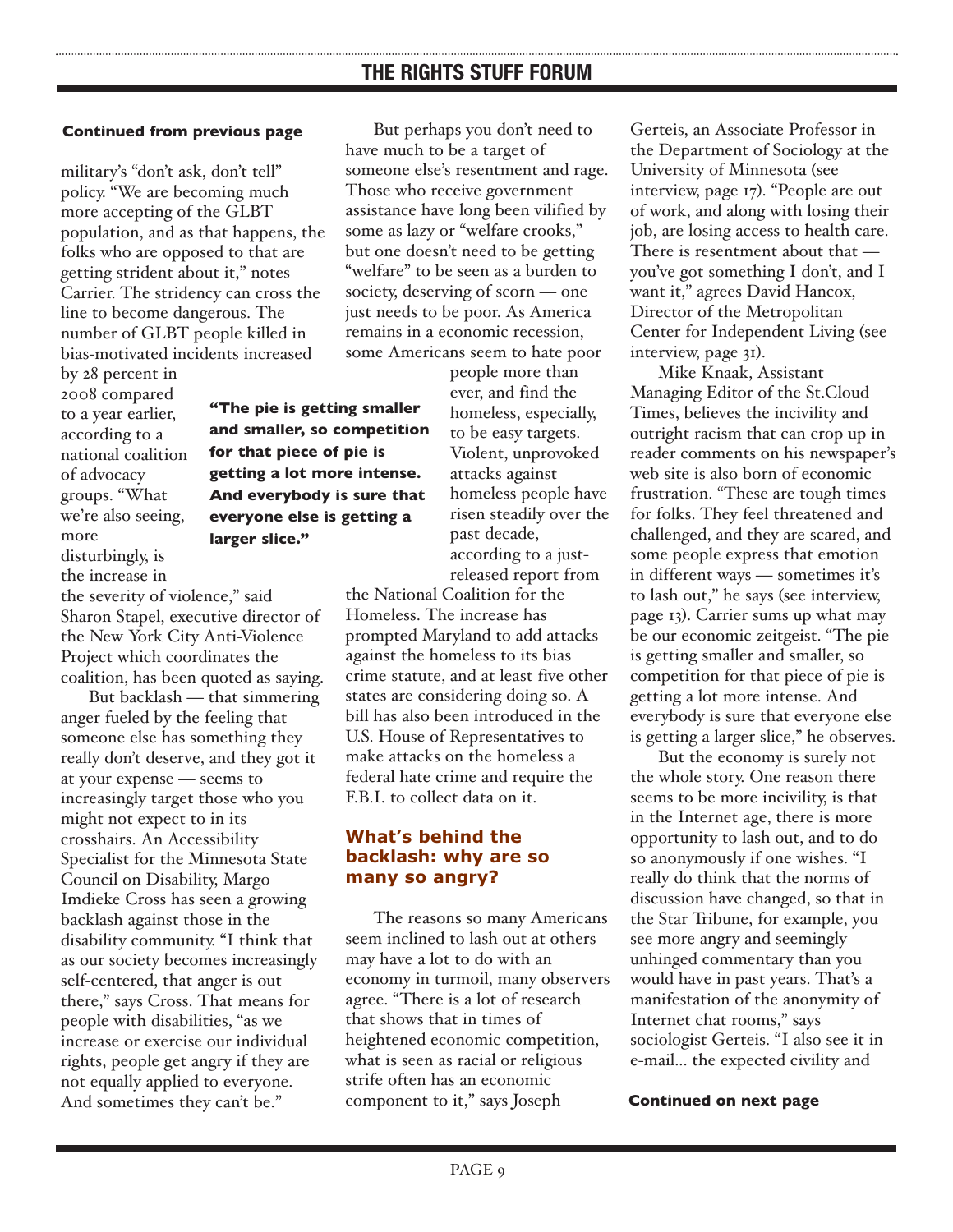For some Americans, there may be no more obvious sign that their country has changed dramatically than the election of President Barack Obama. "The big change has

## **THE RIGHTS STUFF FORUM**

#### **Continued from previous page**

formality of written communication is not there anymore, in quite the same way that it was in past years."

The fact that America is changing drastically demographically is also causing some people to feel threatened and challenged, even if they are getting by or doing well economically. In Minnesota, the numbers of Latinos, blacks and Asians are projected to more than double over the next 30 years, while the white population will grow

slowly and decline in some parts of the state, according to the Minnesota State Demographic Center. By 2035, all regions of the state will become more racially and ethnically diverse

than they are now, and already diversity has come to nearly every corner of our state, from urban areas to the suburbs to small towns, catching many Minnesotans by surprise. "When I first moved to town 14 years ago, there was a nonwhite community but it has grown significantly," notes Lindbloom, who is also an Austin teacher. "In Austin's public schools roughly 45 percent of our kindergarten class this year is not white."

**it's to lash out."**

The traditionally white suburbs are also seeing a wave of newcomers. "The largest group of immigrants that have been coming in are the undocumented Latinos," says Peg Kennedy, Cultural Services Manager for Roseville Schools (see interview, page 32). The latest group, landing in Roseville with assistance of refugee

resettlement agencies, are the Karen from Myanmar (Burma), a group that is expected to eventually be larger than either the Hmong or the Somali populations in Minnesota, Kennedy has been told. "That's shocking to me," she says. Roseville's once predominately white school district is considered 36% ethnically diverse, and those numbers will certainly climb.

How have the newcomers been received in inner-ring suburbs like Roseville? "My experience with the community is that if you take the

unknown out — if they know who is here, why are they here, and what are their customs people are very open," says Kennedy. "But if they don't know who the strangers **"These are tough times for folks. They feel threatened and challenged, and they are scared, and some people express that emotion in different ways — sometimes**

> in next door, that's where you get a lot of fear."

are who are moving

When Somali students started arriving in Roseville, soon after 9-11, "we did have a few speedbumps," Kennedy says, with respect to community reaction. As the schools accommodated the Muslim students' need to pray by providing prayer space, some parents were also concerned about the role of religion in the schools. "There was a little backlash — parents thought there would be less resources for their child," Kennedy explains. But "we don't take away from other students when we provide additional services to some students," she adds.

been the election of a black president," says Gerteis. "There are folks who just can't accept that there is a black president, and that might be a moment around which a lot of these underlying claims come to be expressed." Those underlying claims are goals and grievances of those on both sides of the political spectrum, which were brought into sharper focus in the presidential campaign. The election of Obama seems to have proved to be a pivotal moment, in the aspirations of those on the left and the right, for their view of what America ought to be.

It is the right that is the most excitable now, and their voices tend to be the most strident, but that stridency goes back and forth, says Knaak of comments posted by readers of the St. Cloud Times. "The conservative comments we get are harsher than the liberal comments, right now. But it was probably the other way around a year ago, toward the end of the Republican reign."

#### **Solutions — where do we go from here**

Despite the fact that America seems increasingly polarized, incivility appears to have reached new heights and people sound more angry than they used to be, there is still reason for optimism, some social observers say. Things aren't as bad as they seem and most people aren't as agitated as those whose opinions dominate cable news, talk radio and internet blogs, some who have studied American opinion insist.

"There are often fringe movements that drive the national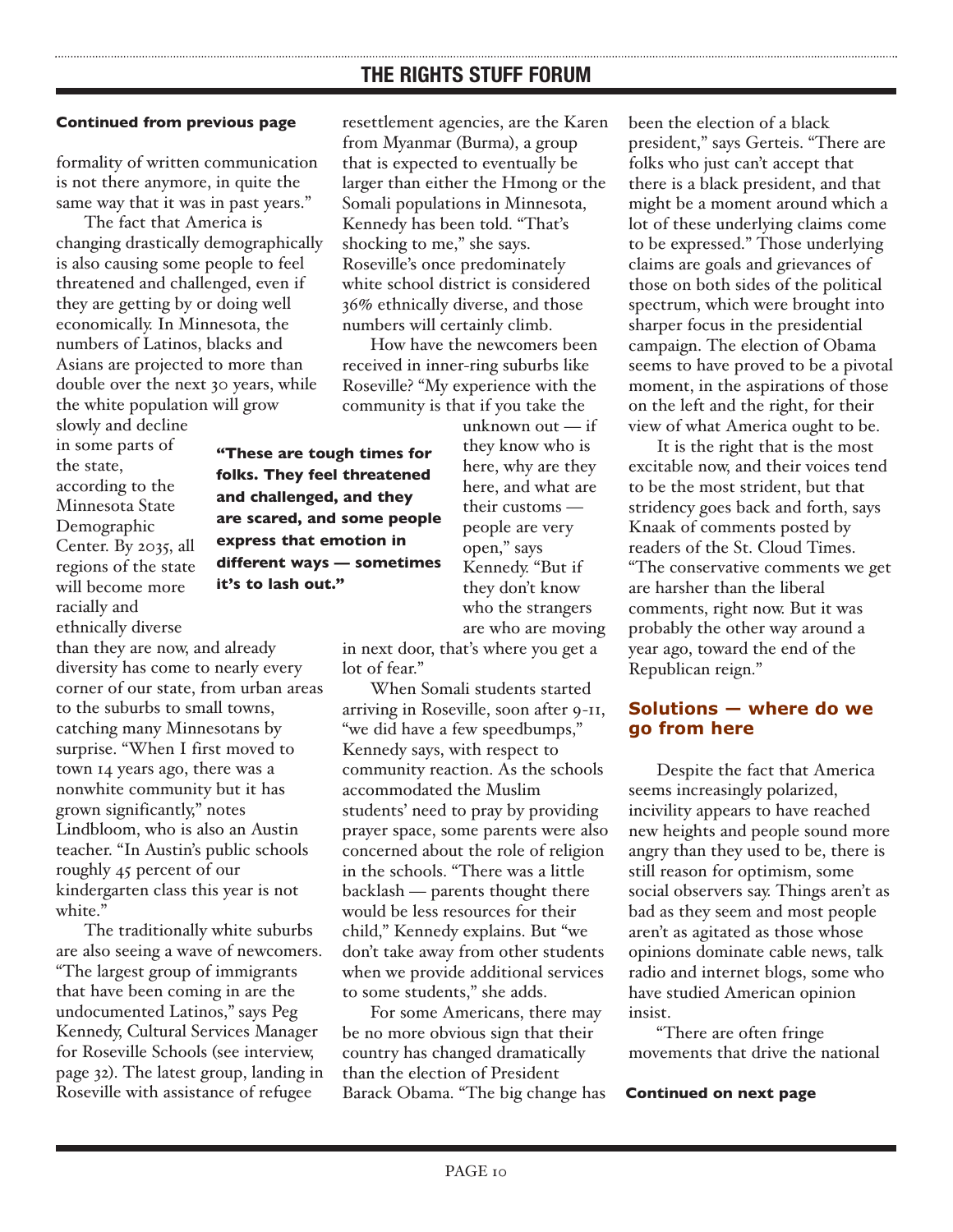media and the national discussion," maintains Gerteis. "It's not that those movements aren't important, but you have to look at where the average person is. And when you see a broad cross-section of Americans,

> **"It's real easy to be a racist if you don't know anybody of a different race... it gets more difficult when you start knowing the folks, and having to start dealing with them on a daily basis."**

it doesn't look as polarized and antagonistic as that."

Things could be worse — and in fact, they often have been. There have been plenty of times

in American history when it seemed as if the country was coming apart, yet it held together. "In the late 60s and early 70s, it was the left that was radicalized... this seems like the same kind of moment, except for the right," Gerteis observes. The fact that we survived the turmoil of the 60s doesn't mean that there wasn't violence, and there is the potential for increased violence today, he warns.

If one looks back further in history, says Gerteis, there were moments when partisan struggles between political parties were every bit as hot as today. "In the election of 1892, there was huge election fraud, and groups were just at each other's throats — there were killings and all sorts of things, neighbor against neighbor stuff," Gerteis continues. "These kind of moments cycle through."

Before the current cycle of incivility and divisiveness ends, the country is likely to experience a bit more social turmoil, some believe. "I think things are going to get a lot more intense before they get

better," says Carrier. "It's kind of like a lightbulb — it burns brighter, before it burns out. That's exactly the pressure that you're seeing. It's a pretty predictable thing in terms of cultural anthropology."

Does that suggest people of goodwill are helpless to curtail

> backlash and encourage a more respectful dialogue? That all we can do is wait for better, more tolerant times?

There is plenty we can do, particularly in our own communities, say those who have studied social

movements. Although it may be difficult in times of backlash, one thing to do is to get involved in organizations that bring people together for local interests, even if their broader political views are opposed. "Neighborhood organizations or PTA groups that support a local community around a neighborhood or around a school that can do good

things to support communities and knit people together, even though people might be opposed in lots of other ways," suggests Gerteis.

In other words, get to know your neighbors. In times of backlash, Americans need to get acquainted again, even if they don't agree with each other. "It's real easy to be a racist if you don't know anybody of a different race," notes Carrier. "It gets more difficult when you start knowing the folks, and having to start dealing with them on a daily basis."

The fact that our society is

becoming so more diverse provides reason to be optimistic that we will learn, perhaps out of necessity, to talk to each other again. "If you lived in small-town, rural Minnesota even 10 years ago, your chances of running into a minority and actually working out a personal relationship with somebody of a different race was pretty small," Carrier notes. "That's not true anymore. There are large Latino, Somali and Russian speaking populations all over the state."

And while it might sound Pollyanna-ish: one can disagree with ones' neighbors without being disagreeable — one can be thoughtful and respectful, even in an online forum where civility is sometimes in short supply. "I think good speech drives out bad speech," says editor Knaak, of the reader comments posted in the St. Cloud Times online. "I think the way to drive out the people who just want to be obnoxious and offensive is to have more of the good stuff." He believes that "free speech has with it

**"I think the way to drive out the people who just want to be obnoxious and offensive is to have more of the good stuff."** 

some responsibilities, and one of them is articulate, logical arguments."

There is much that can be done. And unlike real

venom, for that poison that is spewed in hateful comments on the internet and angry voices on TV, it's never too late for an antidote: equal parts reason and compassion just might revive civility and promote an end to backlash, especially if applied locally.

"I think civility isn't dead," says Gerteis. "It might be kind of in abeyance in the public discussions, but it's not dead yet."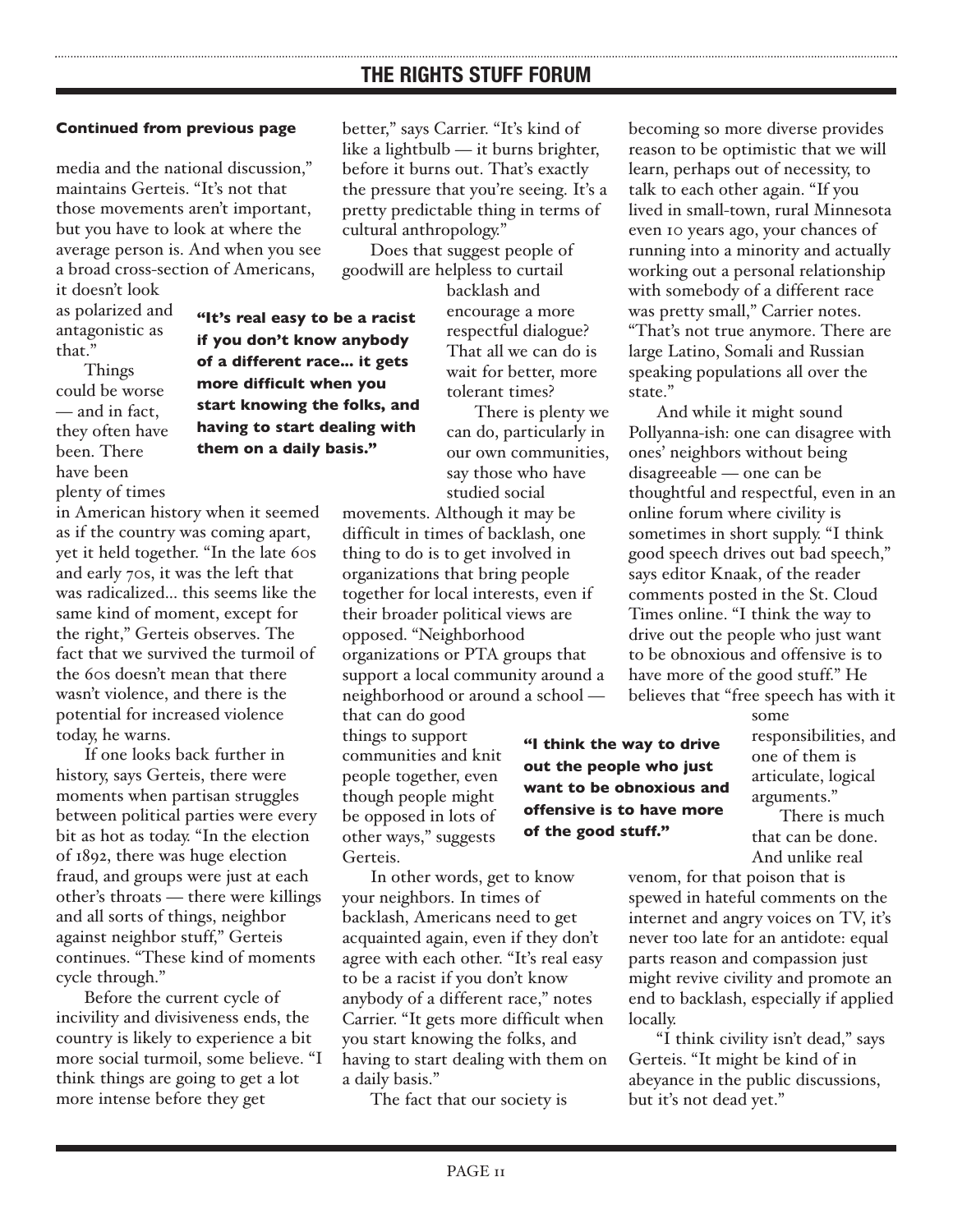## **Further Reading**

#### **Minnesota Department of Public Safety and Bureau of Criminal Apprehension (BCA) Uniform Crime Report**

*A comprehensive report on criminal activity in Minnesota, report includes information on biasmotivated crimes in Minnesota for 2006, 2007 and 2008.*

[http://www.dps.state.mn.us/bca/cjis/documents/](http://www.dps.state.mn.us/bca/cjis/documents/crime2008/mci2008.pdf) crime2008/mci2008.pdf

#### **Religious Influences on Understandings of Racial Inequality in the United States**

*How does religion influence the way Americans understand the racial inequality that pervades our society?*

Penny Edgell, University of Minnesota; Eric Tranby, University of Minnesota http://www.soc.umn.edu/assets/pdf/ [EdgellandTranby-SocialProblems2007.pdf](http://www.soc.umn.edu/assets/pdf/EdgellandTranby-SocialProblems2007.pdf)

#### **Immigrants Targeted: Extremist Rhetoric Moves into the Mainstream**

*Report by the Anti-Defamation League examines the tactics and motives of groups opposed to increased immigration.* [http://www.adl.org/Civil\\_Rights/anti\\_immigrant/](http://www.adl.org/Civil_Rights/anti_immigrant/default.asp) default.asp [http://www.adl.org/Civil\\_Rights/anti\\_immigrant/](http://www.adl.org/Civil_Rights/anti_immigrant/Immigrants%20Targeted%20UPDATE_2008.pdf) Immigrants%20Targeted%20 UPDATE\_2008.pdf

#### **Confronting the New Faces of Hate: Hate Crimes in America 2009**

*Report by the Leadership Conference on Civil Rights Education Fund examines the nature and magnitude of hate crimes in the U.S.*

<http://www.civilrights.org/publications/hatecrimes/> [http://www.civilrights.org/publications/hatecrimes/](http://www.civilrights.org/publications/hatecrimes/lccref_hate_crimes_report.pdf) lccref\_hate\_crimes\_report.pdf

#### **Hate, Violence, And Death On Main Street USA**

*The National Coalition for the Homeless and the National Law Center on Homelessness & Poverty found that attacks against homeless people in the United States rose by 13 percent from 2006 to 2007. Study proposes that the actual number of attacks is probably higher, because many are never reported.* [http://www.nationalhomeless.org/publications/](http://www.nationalhomeless.org/publications/hatecrimes/hate_report_2008.pdf) hatecrimes/hate\_report\_2008.pdf

#### **The Sexual Harassment of Uppity Women**

Jennifer L. Berdahl University of Toronto Journal of Applied Psychology 2007, Vol. 92, No. 2, 425–437 *Study suggests that sexual harassment is directed primarily at women who violate "feminine ideals" and that women in male-dominated organizations are harassed more than women in female-dominated organizations.* [http://www.rotman.utoronto.ca/facBios/file/](http://www.rotman.utoronto.ca/facBios/file/Berdahl%20JAP%202007.pdf) Berdahl%20JAP%202007.pdf

#### **Harassment Based on Sex: Protecting Social Status in the Context of Gender Hierarchy**

Jennifer L. Berdahl University of Toronto Academy of Management Review 2007, Vol. 32, No. 2, 641–658. *Berdahl argues that the primary motive underlying all sexual harassment is a desire to protect one's social status when it seems threatened, a desire held by men and women alike.* [http://www.rotman.utoronto.ca/facBios/file/](http://www.rotman.utoronto.ca/facBios/file/BerdahlAMR2007.pdf) BerdahlAMR2007.pdf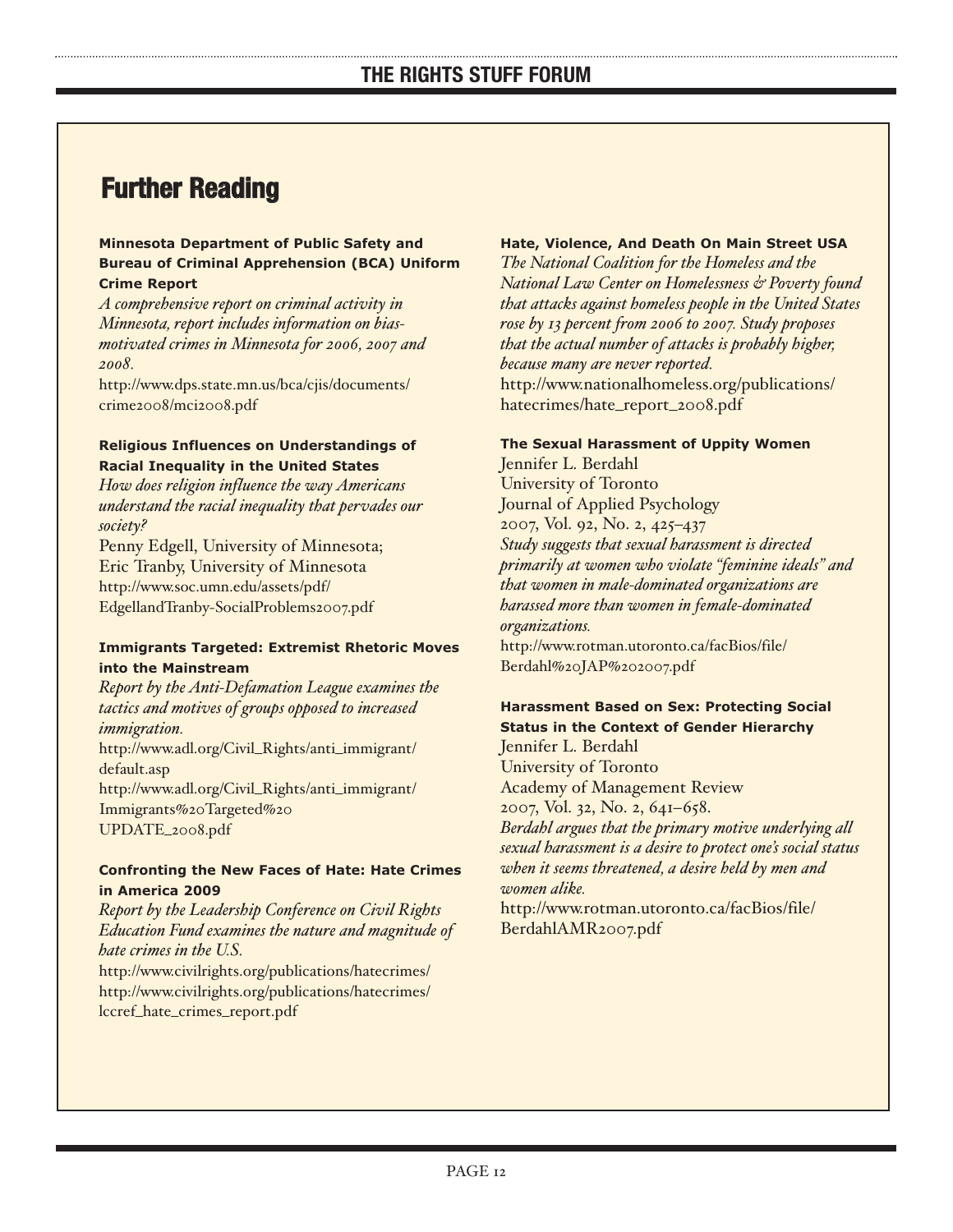## **Forum Contents**

**Backlash Online** Mike Knaak, page 13 Terry Sauer, page 16

#### **Researching Backlash** Joseph Gerteis, page 17 Jerry Carrier, page 19 Heather McLaughlin, page 21

**Backlash and Muslims** Taneeza Islam, page 23

**Backlash and Immigration** Kirsten Lindbloom, page 26 Ernesto Bustos, page 28

**Backlash and Disability** Margo Imdieke Cross, page 29 David Hancox, page 31

**Change and Backlash in the Suburbs** Peg Kennedy, page 32

*The views expressed are those of the individuals interviewed for this issue of The Rights Stuff and not necessarily those of the Minnesota Department of Human Rights.*

## Backlash Online

## **MIKE KNAAK Assistant Managing Editor – St. Cloud Times**

*In these tough economic times, people are feeling threatened, scared and increasingly inclined to lash out — sometimes in comments posted on the web site of the St. Cloud Times, says Mike Knaak, St. Cloud Times Assistant Managing Editor. If comments are racist or otherwise patently offensive, they are removed from the site quickly, says Knaak. But the line between what is acceptable and what is not can be fuzzy, he explains. Knaak shared his thoughts on civility and what some call journalism's "comment*

*conundrum" in an interview.*



Mike Knaak

**Question: When did the St. Cloud Times start permitting readers to comment on individual stories?**

I think we started it in 1999.

#### **Question: How many comments does the St. Cloud Times get every day -- and has the number been increasing?**

It varies, but it's in the thousands a day. I would say at first it just went up like crazy, and it's still going up. And about two years ago we added some more features to the site so people can still comment on stories, but if you register, you can start your own blog. There are more opportunities to speak out, so that pushes the numbers up, too.

#### **Question: Do you require people to register to post comments?**

They do have to register. They can use a screen name, but when they

register they have to provide some demographic information and also a verifiable e-mail address.

**Question: There has been a lot of discussion about an increased lack of civility in our society, and some have observed that one place that this lack of civility occurs is in the reader comments that appear in newspapers such as yours. Do you find that lack of civility to be increasing in the comments posted by your readers?**

It comes and goes. I guess my feeling is, these are tough times for folks. They feel threatened and challenged, and they are scared, and some people express that emotion in different ways — sometimes it's to lash out. I don't know if it's any better or any worse than it ever was, there are just new ways for people to express themselves. And some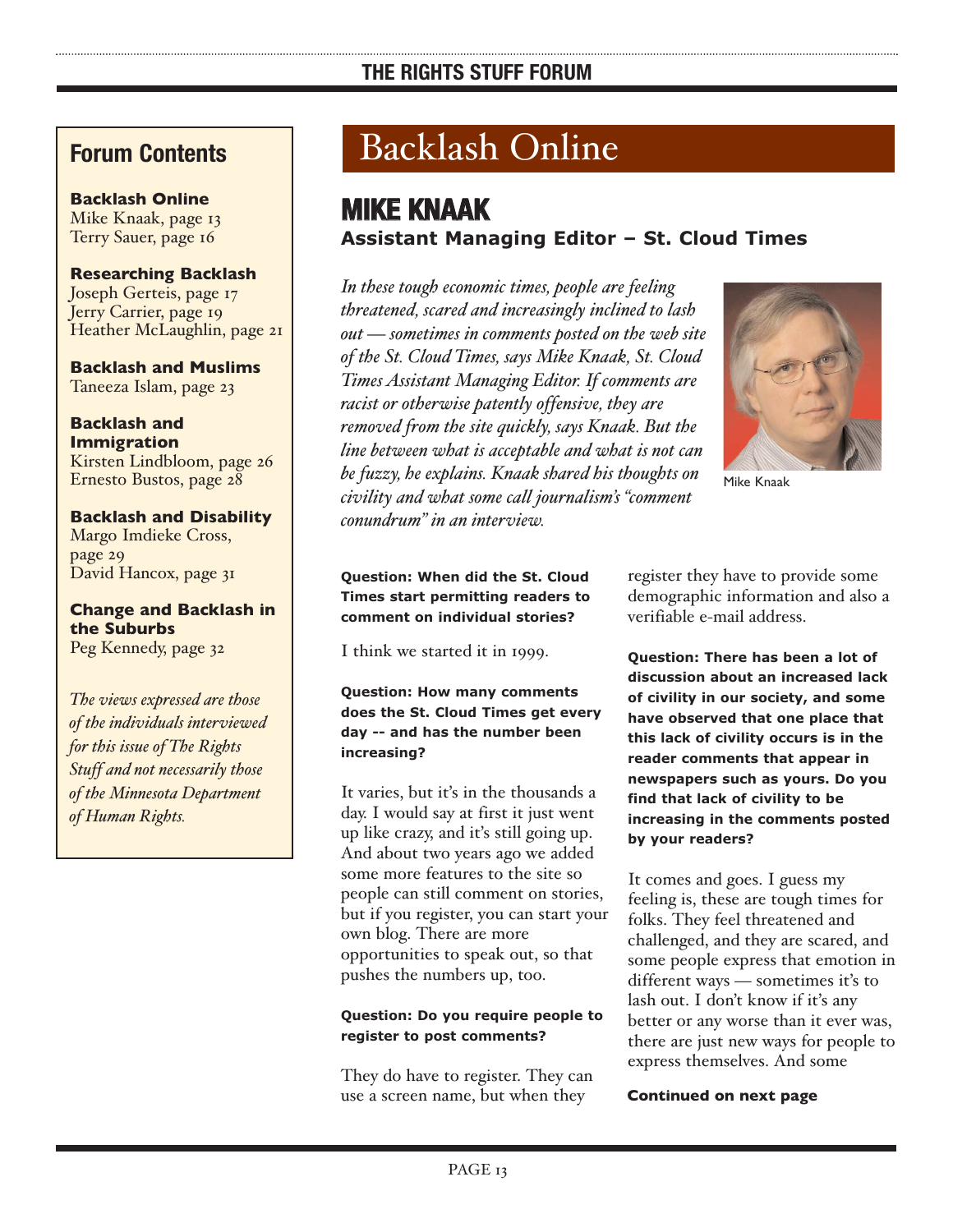#### **Continued from previous page**

people are more articulate than others.

#### **Question: When people do lash out in the pages of the St. Cloud Times, what are the kinds of things they lash out about?**

The concerns of society: crime. Immigration. Anything having to do with schools, especially if they are worried about if their kids are safe and being educated properly. Those are the things that people want to talk about. What we've seen in the last few months, with the change in power in Washington, is that the conservative comments we get are harsher than the liberal comments, right now. But it was probably the other way around a year ago, toward the end of the Republican reign. It seems that the people who are the outs are a little more stirred up. I'm not surprised at that.

**Question: Much has been made of the fact that we have a black president, and some have alleged that there has been a resurgence of racism as a result. Have there been more racially-motivated comments from your readers since Obama was sworn in as president?**

You can't tell someone's motivation. People will make rather rough comments about politicians — is the motivation because Obama is black, or because he is a Democrat? This whole birther thing — is that motivated by anger over a black man being elected president, or is it anger over a liberal being elected president? You don't know.

We do see racism on our site in

terms of things like immigration and crime. If people want to engage in a discussion on the criminal justice system, or if they want to engage in a discussion on immigration, that's fine. But when it's out and out racist stuff, it's gone. We take it down. We don't want to encourage hate speech.

#### **Question: Where do you draw the line? What are your standards as far as what is acceptable and what isn't?**

The line is fuzzy. We have a filter that takes out or tries to take out obscenities and offensive words, and we are not going to allow people to make specific, violent threats. For example, we had a fairly nasty sexual

assault here a couple of weeks ago, and somebody said, let's take the guy out and shoot him. That comment is gone. We don't moderate the comments, but they are essentially reader moderated. And if you see something you find offensive, there is a little thing you click, and it drops the comment

into a queue. I'll see it, or one of my colleagues will see it, and we'll act on it.

If somebody wants to say something like, "I really think we shouldn't have as many Somali immigrants as we have, we should not let them into the country" — that's one thing. But if somebody makes a general disparaging comment against a whole group of people or threatens them, that's something we

frown on.

**Question: The Star Tribune has certain categories of stories on which they will not allow any comments, including stories about Muslims and gays, because too many abusive comments have been posted. Does your publication have "forbidden" or blocked categories?**

No. A few years back, maybe eight or nine years ago, we blocked comments on high school sports of all things, because there was this trash talk that was not very useful. But we've since put it back, our thoughts on selectively turning off "story chat" is that, first of all, it's not very practical. If they really

**"What we've seen in the last few months, with the change in power in Washington, is that the conservative comments we get are harsher than the liberal comments, right now. But it was probably the other way around a year ago."**

want to comment on a story, people will just post their comment on another story. And secondly, there are stories that get a lot of participation. And if five percent of those comments are offensive and we have to remove them, should we take that opportunity away from everybody else?

It's a fairness issue, as well as a practical issue.

It happens on our site quite a bit that if somebody says something that's totally outrageous, somebody will come along and swat them down. And I'd rather see that sort of community control than us saying, you know, folks, you're not mature enough to handle this topic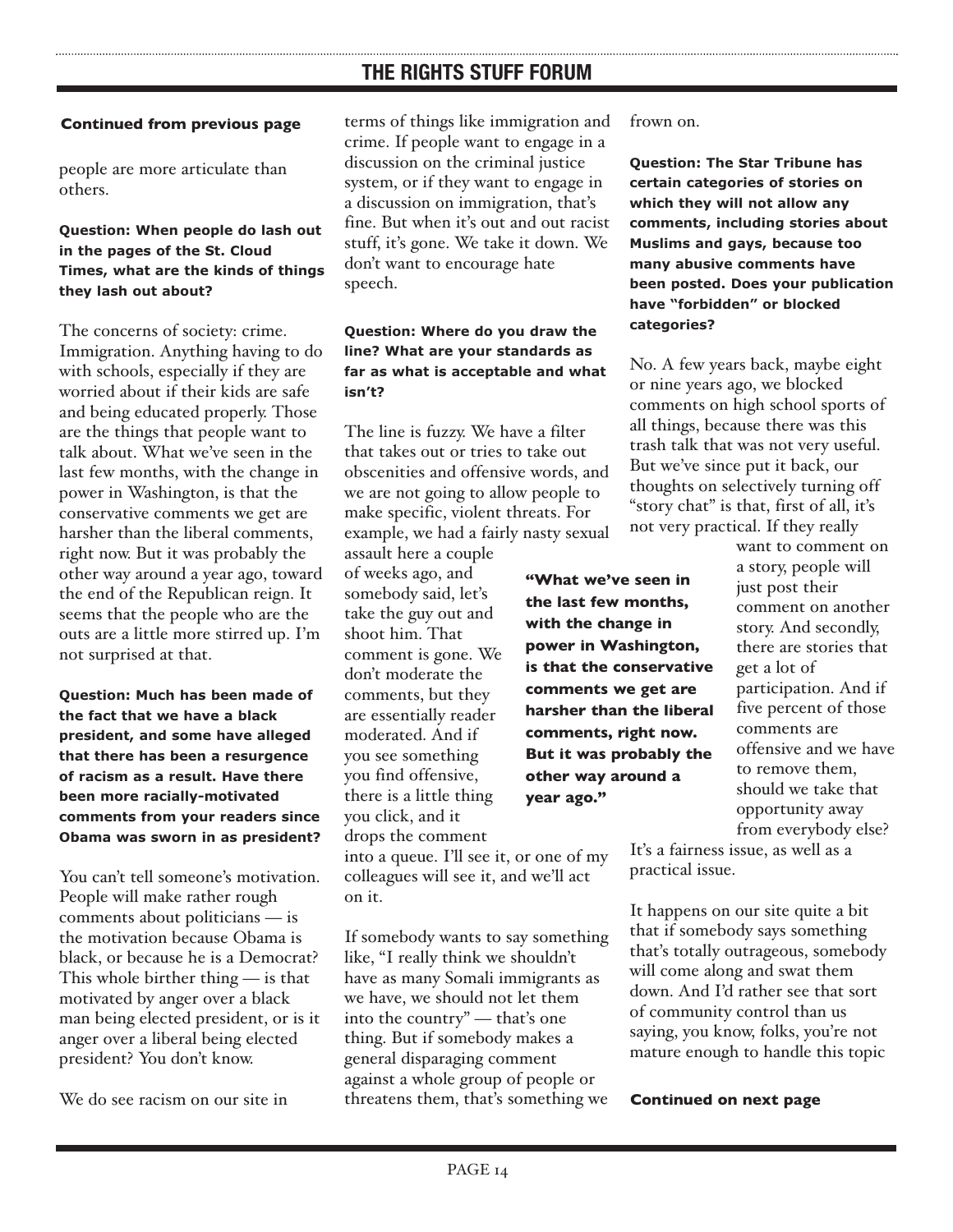because of a few lunkheads who want to throw gas on a fire. We always try and stress to people that if things get out of hand, at the end of the day the well reasoned, articulate argument or opinion will force out the other ones. We don't have a stupidity filter — if somebody wants to say something that is just wrong, the way to deal with this is to let them say it, let the ideas stand on their own. That being said, we do have the rules we talked about before.

#### **Question: Do you ever find it necessary to ban a user because he or she has posted something completely inappropriate?**

We'll do that. If someone is a repeat offender, I'll send them a little e-mail saying hey, you know, here's why your stuff is getting blocked keep it up and you're gone. If it's something really, really out of line, I'll take them off without any warning.

#### **Question: What's the kind of comment that would get someone banned at the St. Cloud Times?**

One thing would be a specific, violent threat. Or use of the site for essentially just being a jerk — "I want to see how many dirty words I can put on the Internet." And we don't allow people to put up anything that's essentially a promotion for their business. That's not what story chat is about.

#### **Question: How often do you need to block someone?**

Maybe once a week.

#### **Question: How many comments do you get that you need to remove?**

It comes and goes with the news, but on a given day, I'll knocked down five to ten maybe.

**Question: In the ten years you've been doing this, what have the comments posted by readers told you about St. Cloud, that you might not have known if your paper wasn't providing this service?**

I don't think you want to say, because of the comments we see, this is what our community thinks.

**"These are opinions that you hear — on the street, in the bar, in the café, and in some cases when you gather with your relatives. There are some angry folks out there."**

But on the other hand, these are opinions that you hear — on the street, in the bar, in the café, and in some cases when you gather with your relatives. There are some angry folks out

there. We don't all agree, we don't have all the same ideas. And I think this, in a nonscientific way, gives people a chance to see the breath of ideas in a community, good or bad.

What I like about our site is we have an interesting group of people. Some of them post with their real names, some use screen names. But we've got school board members, the former mayor, a former school superintendent, and some of them do blogs — they add a lot to the

discussion in St. Cloud about what's going on, a lot of perspective. And I think the ability to interact with each other and to provide a perspective to the community more than outweighs the trolls who basically are immature and want to just see what kind of trouble they can cause.

It's clear that our society has to learn how to behave in a new world, and what's acceptable. I think we have to educate people in a number of ways that free speech has with it some responsibilities, and one of them is articulate, logical arguments. But I think the way to drive out the people who just want to be obnoxious and offensive is to have more of the good stuff, rather than just trying to shut everybody down. I think good speech drives out bad speech.

## **FURTHER READING**

#### **Journalism's Comment Conundrum**

*What are news outlets doing to ensure civil discourse on their web sites? What happens when inappropriate content is posted? A recap of a forum sponsored in October 2009 by the Minnesota News Council and the Minnesota Society of Professional Journalists, analyzing the role of readers' online comments and how they help and/or harm society.*

http://news-council.org/ [2009/10/05/journalism's](http://news-council.org/2009/10/05/journalism%E2%80%99s-comment-conundrum/)comment-conundrum/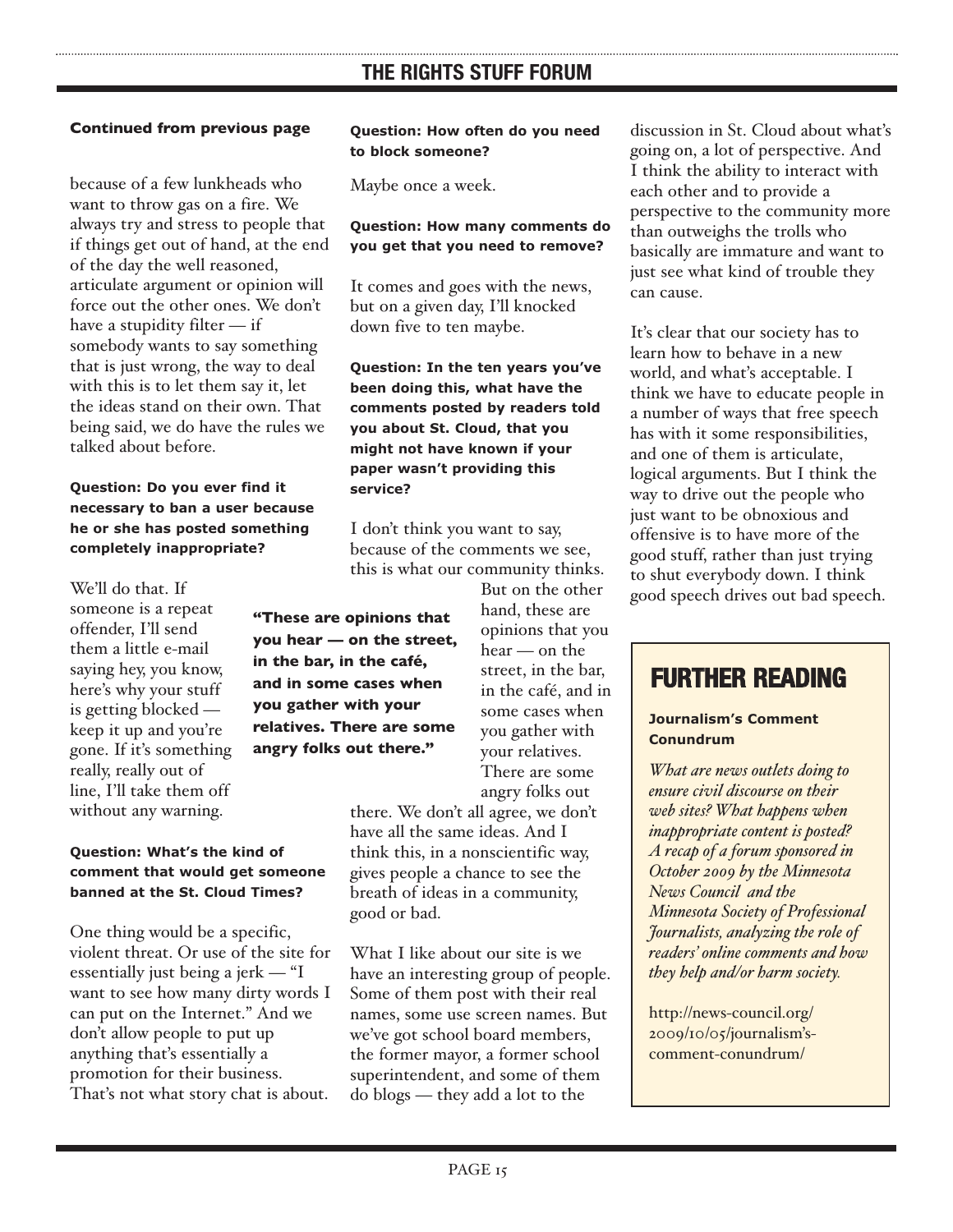## **TERRY SAUER Assistant Managing Editor/Digital Star Tribune**

*Each month more than 15,000 comments are posted by Star Tribune readers, reacting to stories on the newspaper's web site at Star Tribune.com. Because a percentage of those comments had been highly offensive, the newspaper had found it necessary to prohibit posting on certain categories of stories — including racially sensitive stories, and stories related to the Muslim and gay communities. Recently the newspaper re-examined it policies in an effort to encourage dialog on important topics, while avoiding content is that*



Terry Sauer

*vulgar, hate-filled or otherwise inappropriate. Star Tribune Assistant Managing Editor/Digital Terry Sauer talked about the newspaper's experience with online readers comments and its evolving policies in an interview.*

#### **Question: You had mentioned that some new rules are in place with respect to the Star Tribune's online comments. Can you elaborate?**

We have now hired moderators, so we are now moderating comments 24-7, seven days a week. Comments that pass through our filter meaning ones that do not have vulgarity — go live on the site when you post them. But our goal is that within two to five minutes, each of those comments will be seen by a human. And that person will make a call on whether it should remain on the site, or come off.

#### **Question: What standards or rules determine whether or not a reader's comment is appropriate, and can remain?**

We look at profanity or vulgarity people are creative when it comes to getting them through the filter. But one of the things that we look at

even more so — because the filter does catch much of the vulgarity is personal attacks. These are attacks generally against others who are commenting, or often against somebody in the story, or attacks against the reporter. We do realize a reporter perhaps has a thicker skin than people in the story, but we still need to not allow attacks on reporters.

#### **Question: What are the Star Tribune's policies with respect to comments that might be considered bias or hate speech?**

We have eight topics that we don't allow comments on — crime, Muslims, fatalities and suicides, gays, distressed local companies, racially sensitive stories, local homes stories, and CJ — although we are going to cut that group down now, since we have the moderators.

**Question: What prompted the Star**

#### **Tribune to ban the comments on stories related to Muslims, and to stories about gays?**

It's just a horrible discussion. The commenting often goes on until somebody says, "Did you see the comments on that story?" And you go and look, and for the past three hours there have been just a horrible series of hateful comments. There is a lot of hatred out there. We need to have a good dialogue, and not just this hatred spewing on any topic that Muslims are referred to.

#### **Question: What objectionable comments have been posted on fatalities?**

You'd be surprised. It's basically Darwin's theory — "all these people should be killed because they're on the highway and they don't know how to drive" — things like that. There's just no good commenting that comes out of a fatality, really.

#### **Question: Now that the Star Tribune has hired moderators, will commenting be allowed on stories related to Muslims, and on stories related to gays?**

That is the plan. We will phase it in on a story-by-story basis over the next month. But comments in these areas will be moderated first. They will not go immediately on the site, but hopefully within two to five minutes of a comment being made, it will either be pushed live because it is something that adds to the conversation, or it will be left off. There will be a note in the commenting area saying that due to the nature of this topic, we are moderating comments, and readers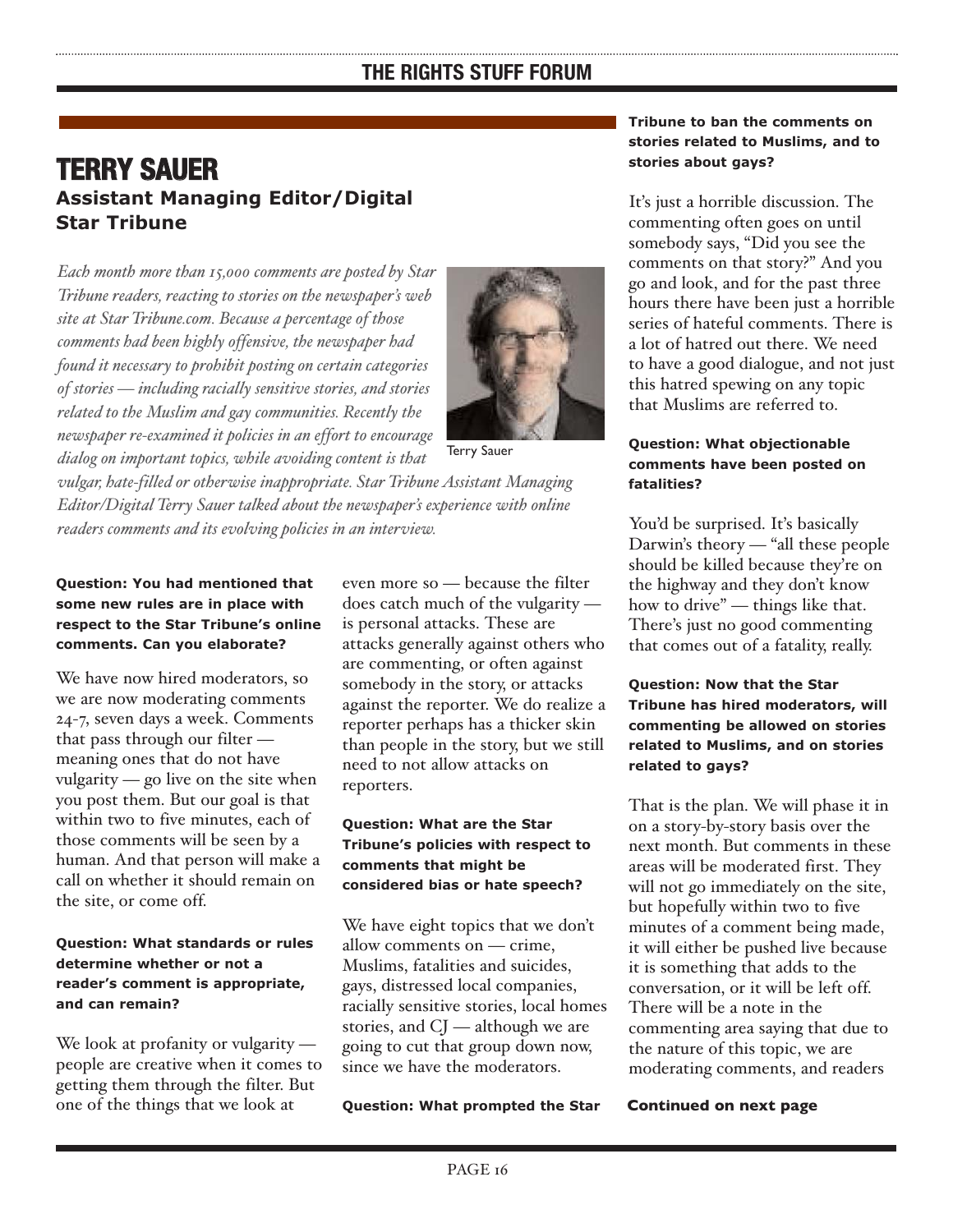will know that it's a little different than the other commented topics.

#### **Question: How long has the Star Tribune been allowing readers to post comments online?**

I would say two and one half years.

#### **Question: Is the level of incivility increasing? Are people angrier this year than they were last year?**

It goes in streaks. It's hard to make a comparison between this year, last year, and the year before. We do ban commenters, and as you do that, you hopefully continue to improve your pool of commenters because some of the trolls or the nastier commenters lose the ability to comment. Over time, you hope you are elevating the discussion that way. But we do have 15,000 unique commenters, and about 75,000 comments, each month. So it's pretty hard to stay on top of people who are just out to disrupt the conversation.

#### **Question: Why does your newspaper allow people to post anonymously? Wouldn't it be preferable if people had to put their name on their comments?**

That's certainly a big issue, and we talk about that a lot. But I firmly believe that there is no way you can verify the real name. Even if we did require real names, how do you verify that it is Joe Smith, and not Joe Smith's neighbor, who is pretending to be Joe Smith? We can send people an e-mail confirmation, but that email address has no name on it, so you really don't know whether you're getting a real name or not.

## Researching Backlash

## **JOSEPH GERTEIS**

#### **Associate Professor, Department of Sociology University of Minnesota**

*Joseph Gerteis is an Associate Professor at the University of Minnesota's Department of Sociology, whose recent work has explored how Americans think about diversity in modern America through the lenses of race and religion. Along with University of Minnesota Professor Penny Edgell and Associate Professor Douglas Hartmann, Gerteis has focused on these issues as part of the sociology department's American Mosaic Project. The three- year project is described by the University as an effort "designed to contribute to our understanding of what brings Americans together, what divides us, and the*



Joseph Gerteis

*implications of our diversity for our political and civic life." Gerteis shared some of the study's findings in an interview.*

#### **Question: Could you tell us a bit more about the Mosaic Project?**

The American Mosaic Project is really about diversity and solidarity in American life. We had a national survey in 2003, and the following summer we had people out in four different field sites across the country, looking at how groups think about the United States as a nation, and how groups are thinking about issues of group interaction. In other words, who is part of the "we" when we talk about America, and who is part of the "them." And how does race and religion play into that.

#### **Question: Has the project reached any conclusions?**

One of the things we've been finding is that America doesn't look as strikingly separated as

recent events would suggest. When you're looking at the news, you see these protests from selected groups, and so it's hard to gain a sense of what the average American opinion is on some of these questions.

**Question: So people who would show up at a protest rally might tend to be those whose opinions are more extreme, on one side or the other, than those of most Americans?**

#### Exactly.

**Question: Is the dialog among those with opposing views actually becoming more uncivil are people angrier than ever before — or does it just seem that way?**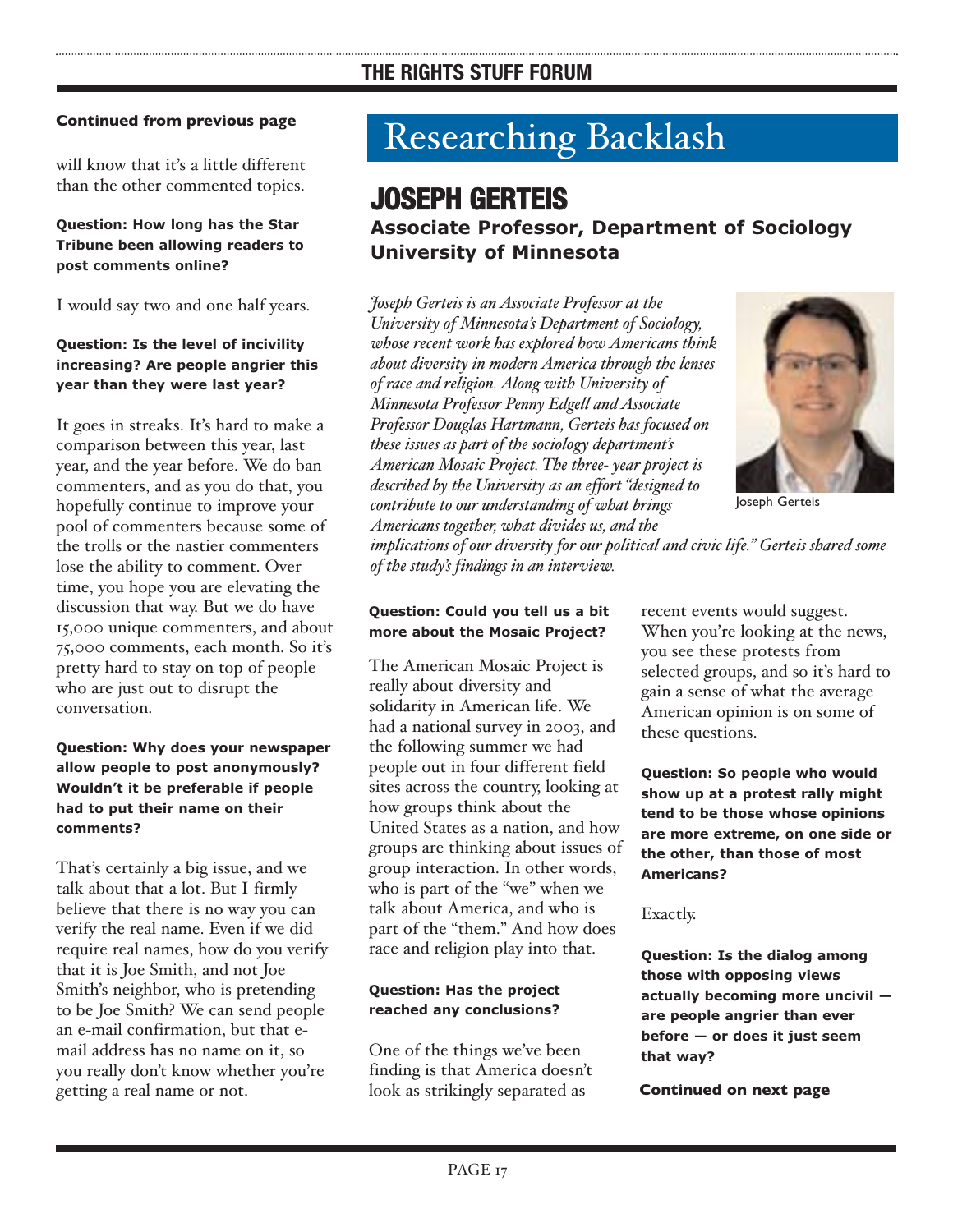#### **Continued from previous page**

It seems worse, probably for two reasons. One is the Internet age, which allows for comments to be made with a degree of anonymity. I really do think that the norms of discussion have changed, so that in the Star Tribune, for example, you see more angry and seemingly unhinged commentary than you would have in past years. That's a manifestation of the anonymity of Internet chat rooms. I also see it in e-mail — not that I get that many angry ones — but the expected civility and formality of written communication is not there anymore, in quite the same way that it was in past years.

But the other thing I thought I should probably talk with you about is this notion of framing, especially in social movements. Protests don't emerge simply because of heightened grievances. It's often the fact that there are organizations or pre-existing networks in place that are helping people to frame the grievances, and then who the enemies are, and then what to do about it. Why weren't there massive civil rights protests before the mid to late 50s? It's not that oppression was any better before then, but rather that there wasn't a set of political opportunities or resources that were helping everyday people to sort out and frame their grievances in the same way.

**Question: Are you finding that people are really no more angry than they have ever been, but there are opportunities to express these feelings now?**

Right. There are both opportunities and networks.

**Question: It's clear that America is changing demographically, and some are worried about these changes. But you seem to suggest that these demographic shifts are not the main reason behind the backlash against certain groups.**

I think the racial story may be slightly different. There has been a change, and the big change has been the election of a black president. There are folks who just can't accept that there is a black president, and that might be a moment around which a lot of these underlying claims come to be expressed.

#### **Question: Is it necessarily bad or dangerous for society that some people are angry and want things to be more like they used to be?**

Democracy is kind of messy and loud, and not always well reasoned. Some of my previous work was on 19th century populism. There were moments when partisan struggles between political parties were every bit as hot as today. In the election of 1892, there was huge election fraud, and groups were just at each other's throats — there were killings and all sorts of things, neighbor against neighbor's stuff. In a broader sense, these kind of moments cycle through. The 1890s were one moment of that, and to a large extent the 1960s and the early 70s seemed like that sort of cultural moment.

**Question: When people are showing up at demonstrations with guns, is there reason to be alarmed?**

I'm absolutely alarmed, too. From an academic, ivory tower perspective, I can say that there were moments in the 60s where it seemed every bit as much that the United States was breaking apart and wouldn't hold together. It's just that those moments didn't carry forward they sometimes had terrible consequences. In the late 60s and early 70s, it was the left that was radicalized, and you had all these fringe movements arming themselves against what they saw as an oppressive state. This seems like the same kind of moment, except for the right. It doesn't mean that those things can't turn violent those 60s, 70s movements were often violent, and there were deaths involved.

**Question: One of the things that may be different now, than in the 60s, is that that the economy is in far worse shape. How does the competition for jobs and resources factor into how groups view one another? Does a bad economy create more backlash?**

Yes. There is a lot of research that shows that in times of heightened economic competition, what is seen as racial or religious strife often has an economic component to it. But a bad economy doesn't last forever it might last for some time, but not forever.

**Question: If someone is concerned about lack of civility, backlash, and the potential for violence in our society, what can they do about it?**

One thing, which is hard in moments of backlash, is to continue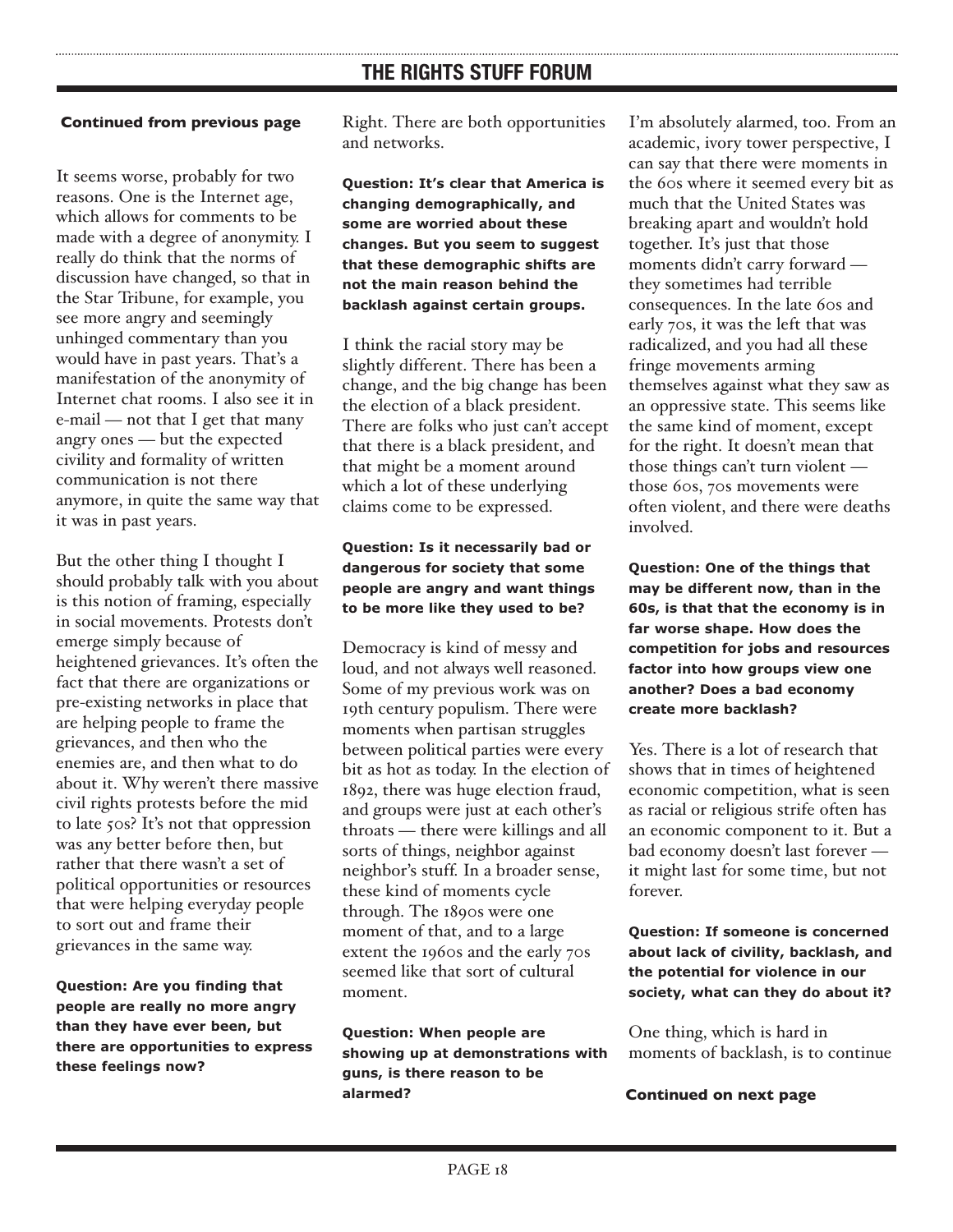to get involved in organizations that bring people together for local interests, even if their broader political views are opposed. Neighborhood organizations or PTA groups that support a local community around a neighborhood or around a school — that can do good things to support communities and knit people together, even though people might be opposed in lots of other ways.

#### **Question: Is there anything you'd like to add about this phenomenon we've been calling backlash or lack of civility?**

I'll tell you what was making me think about this just recently: I was at the University art museum, and it has this display by the artist Robert Rauschenberg, right now. It was 1969 or 70 when he was taking clippings from the paper and doing these kind of collages with them. So there is this whole wall I was just down there looking at — violent, crazy people arrested, things breaking apart it really seemed like, oh my God, what's going on. But there are often fringe movements that drive the national media and the national discussion. It's not that those movements aren't important, but you have to look at where the average person is. And when you see a broad cross-section of Americans, it doesn't look as polarized and antagonistic as that. And I think civility isn't dead. It might be kind of in abeyance in the public discussions, but it's not dead yet.

### **JERRY CARRIER Senior Consultant and Trainer Carrier & Associates**

*Jerry Carrier is a nationally recognized instructor in diversity, American culture, class, community development and poverty issues, and is the principal and senior consultant and trainer for Carrier & Associates. He has presented workshops at several recent MDHR Human Rights Day conferences, focusing on the role of class in American society, how we are different, and the changing nature of intolerance in America. He shared his thoughts and research on intolerance, civility and backlash in an interview.*



Jerry Carrier

**Question: What do you believe is causing what appears to be an increased lack of civility in public discourse, and the anger and hostility that appears to be increasing among some Americans?**

There are multiple causes. A big piece of it is that the pie is getting smaller and smaller, so competition for that piece of pie is getting a lot more intense. And everybody is sure that everyone else is getting a larger slice.

#### **Is the hostility that some Americans apparently feel toward Americans increasing, and more of a factor today than it was 10 or 20 years ago?**

I think it is heightened — I don't know if it is increasing. We are becoming more polarized. Now somewhere between 15 and 25 percent of people are certain that they are getting short shrift in all this — that either women, or minorities, or someone is getting more than they're getting, and they are getting it because they have an unfair advantage.

#### **Question: Who are the people who believe that they are getting short shrift?**

It's principally working class whites, who are mostly — but not all rural. There are other groups, too, that feel some of those stresses as well. But if you were going to do a poster person for that movement, it would be a rural, white male, who probably is earning under \$30,000 a year. In some ways it's frightening, because it mirrors what Germany went through in the 1920s and 30s. We are seeing the same type of group that's saying, "someone has stolen my future."

**Question: Is there something that our society has in common with the Germany of the 1920s and 30s, that is creating the same dynamic?**

We have similar cultures — part of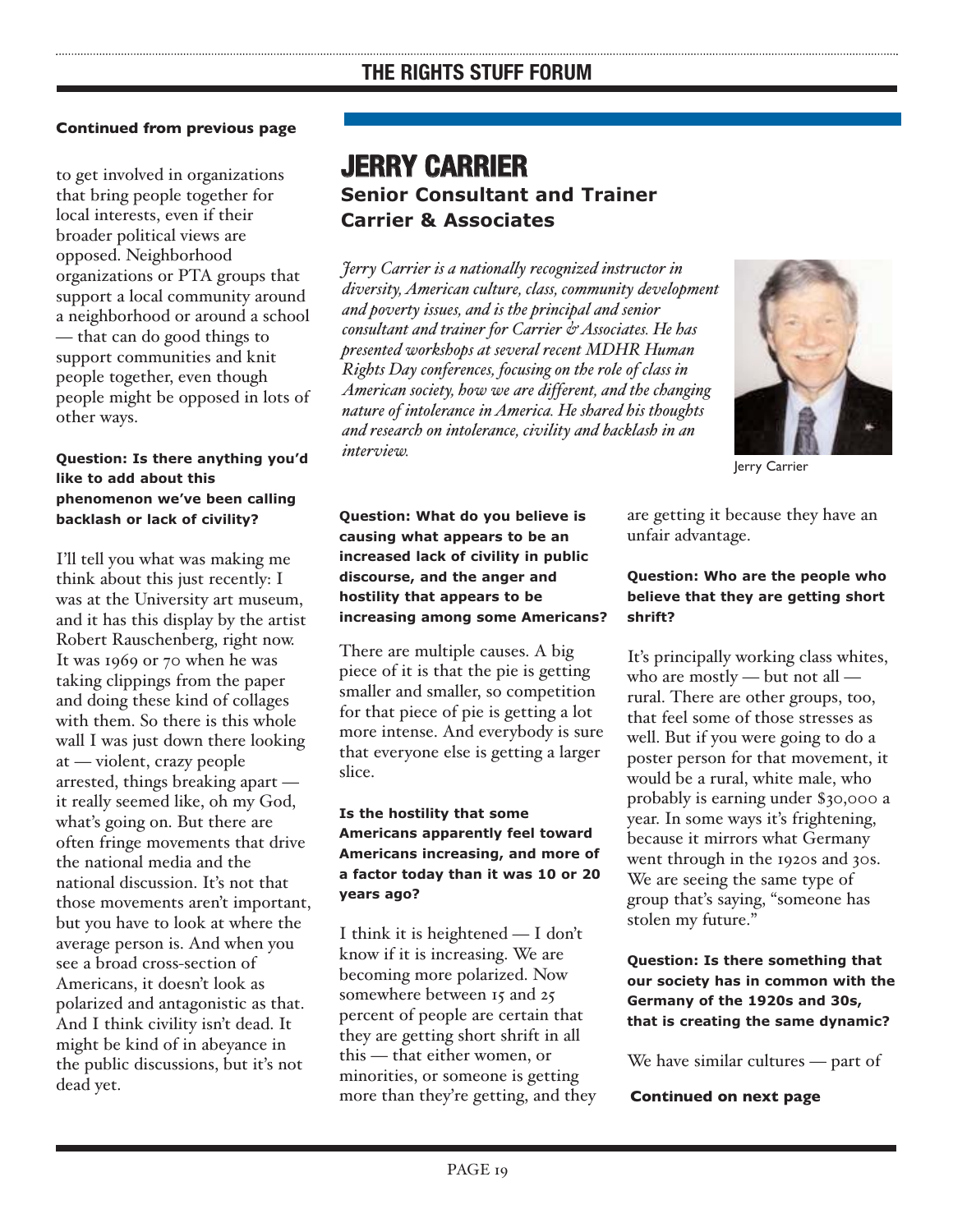that is our religious heritage, and people get real touchy when you start talking about that. But a lot of that venom and so forth is coming out of that religious right.

**Question: In previous presentations you have suggested there is evidence that America is becoming more tolerant. Do you still see increased tolerance as well as increased hostility?**

Yes. And I think that the evidence of that is the election of Barack

Obama. When you ask Americans, would you vote for a qualified person for president who was African American, right now it's between 13 and 15 percent who say no which is the same percentage,

**rising. It's the most strident who feel that their country is being taken away, and that quite honestly is dangerous, because some of that can be very violent."**

**"The temperature is**

interestingly enough, who would not vote for a woman. And at the same time, intolerance against Latinos and Hispanics is rising. As we talk more and more about illegal immigrants, the number of Americans who say they would not vote for a Latino is going up. In the last survey I saw, 23 or 24 percent said they wouldn't vote for an Asian for president, but I think Latinos have topped Asians now.

**Question: Does research suggest that intolerance toward African Americans has increased or decreased since the election of Barack Obama?**

I'd say that's fairly static right now, but it has become heightened. It used to be that there were people who didn't want to see an African American president, but they weren't that vociferous about it. But now you're seeing that that hard core group really is quite adamant, to the point where it could be dangerous.

**Question: You suggest that it's partly the economy, and the feeling that the pie is shrinking, that is making some Americans increasingly resent others —** 

> I think that intensifies things. I don't think it necessarily changes people's viewpoints, but it magnifies and intensifies them.

**Question: Those who are concerned about immigration have been heard to complain that Hispanics are taking "their" jobs. But other groups seem to be targeted for backlash, too,**

**including the GLBT community. What accounts for the hostility toward those who are GLBT?**

With gays and lesbians, it's a cultural thing. You're looking at people who think that their culture and that their beliefs are disappearing, which to some extent is true. We are becoming much more accepting to the GLBT population, and as that happens, the folks who are opposed to that are getting strident about it. This is something that is not in keeping with what they view as their cultural beliefs and their code of ethics and their religion. It's very

definitely a cultural and religious thing.

**Question: America is changing demographically, and it appears that at some point, Caucasians will no longer be in the majority. As America continues to change, will the cultural wars grow more heated? Will Americans who feel that their culture is disappearing become even more vocal?**

I think things are going to get a lot more intense before they get better. It's kind of like a lightbulb — it burns brighter, before it burns out. And that's exactly the pressure that you're seeing. It's a pretty predictable thing in terms of cultural anthropology. I think in some regards, Europe has already been through that process, and the United States is on a fairly predictable curve. The temperature is rising. It's the most strident who feel that their country is being taken away, and that quite honestly is dangerous, because some of that can be very violent.

**Question: What can we do to bring down the temperature — what are the solutions to the increasing lack of civility that seems to undermine our ability to get along with each other?**

If you understand what's happening, whatever your own personal beliefs are, I think that helps significantly. The other part of it is that obviously, it's real easy to be a racist if you don't know anybody of a different race. It gets more difficult when you start knowing the folks, and having to start dealing with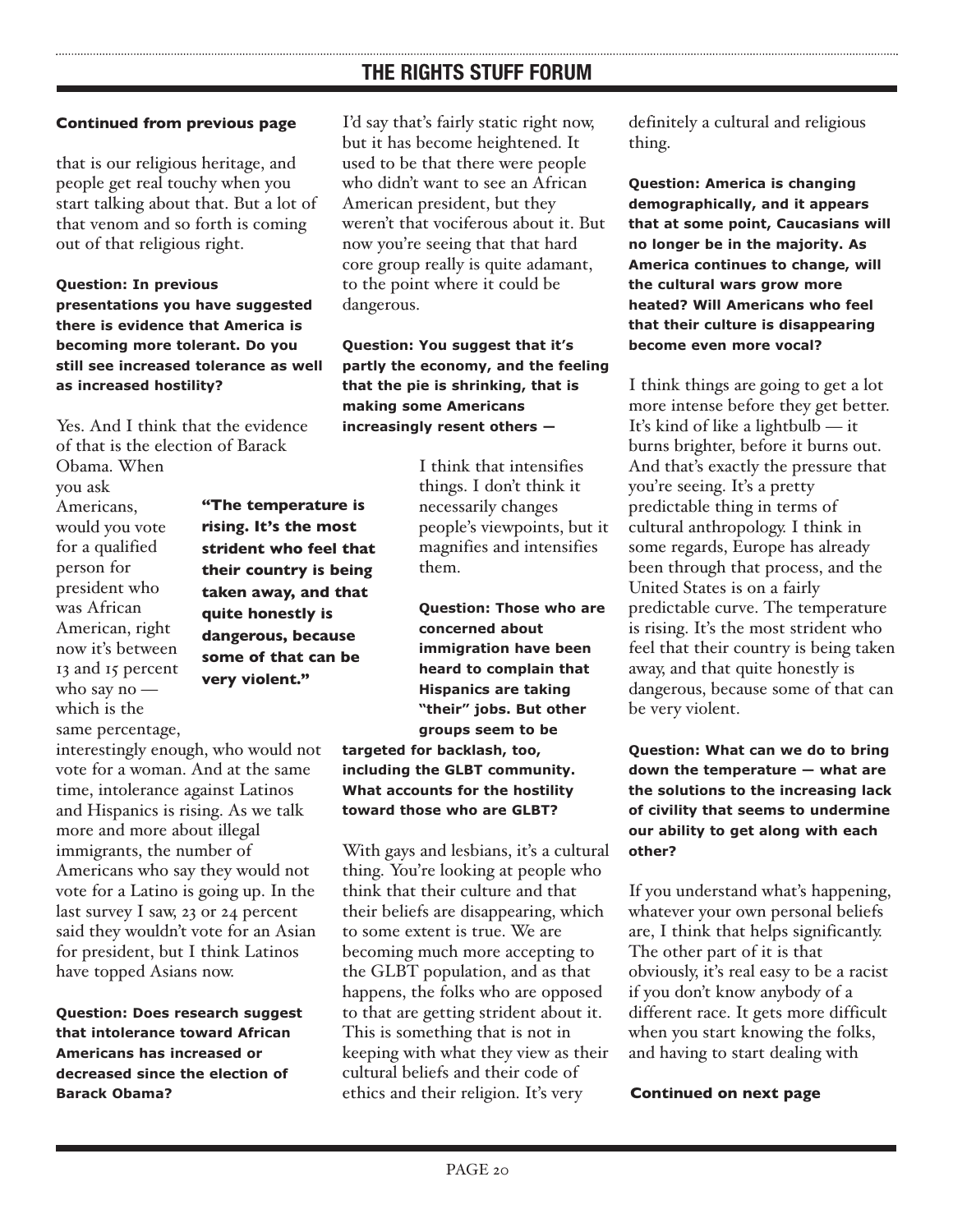them on a daily basis. That's happening to a good degree, including in rural areas. Even 10 years ago, if you lived in smalltown, rural Minnesota, your chances of running into a minority and actually working out a personal relationship with somebody of a different race was pretty small. That's not true anymore. And there are large Latino, Somali and Russianspeaking populations all over the state.

#### **Question: So you are saying there is reason to be optimistic, even if things may be more difficult in the short term?**

Right. Once you get the racial stuff out of the way, it always comes down to class, and you watch racial and ethnic differences disappear when groups have the same economic concerns. For example, in rural Minnesota, at a factory where whites and Latinos were working, the whites didn't like the Latinos, and so forth. But all of the sudden, when there was almost a strike, the Latinos and the whites coalesced as a group, because they had the same economic interests. And in that case, how they viewed it was, it was us against those "fat cats." That's another thing that will probably happen in America: as the conversation continues as to who's got the most benefits in the society, which is a legitimate concern, then you're going to see some of those groups find some of the same interests. And once that happens, they are going to be on the same page.

## **HEATHER McLAUGHLIN Graduate Student, Department of Sociology University of Minnesota**

*A new study of sexual harassment in the workplace made headlines this fall, because its results surprised many: women in supervisory or managerial positions are more likely to be sexually harassed at work than women who are not supervisors, the study found. To some, conventional wisdom might suggest the opposite — that women with less power in an organization might experience more sexual harassment, because they would be perceived to be more vulnerable. But this University of Minnesota study found that almost 50 percent of female supervisors had been sexually harassed on the job, while only one-third of women who were not supervisors had reported harassment.*



Heather McLaughlin

*Other studies have also found that women supervisors experience more sexual harassment than their female nonsupervisory counterparts who presumably have less clout. The study's principal investigator, University of Minnesota sociology graduate student Heather McLaughlin, observed in releasing the study that "male coworkers, clients and supervisors seem to be using harassment as an equalizer against women in power." McLaughlin elaborated on the study's finding in an interview.*

**Question: You were quoted as saying that male coworkers, clients and supervisors seem to be using sexual harassment as an equalizer against women in power. It's clear that female supervisors reported more harassment than women who were not supervisors. Did the study provide any other data suggesting that men are uncomfortable with women in positions of authority and using sexual harassment as an equalizer?**

In the survey we asked those who had been targets of sexual harassment about who was doing the harassing. And we found that coworkers were more likely than supervisors to harass others. So it's not this quid pro quo situation,

where sexual favors are exchanged for employment decisions, but rather it's this more hostile work environment.

We didn't really ask survey respondents about the harassers' perceived motivations — to get at that, we did interviews with a subset of respondents. Those who were supervisors did suggest this was going on — many talked about experiencing sexual harassment from individuals who just think women should be secretaries. We had someone who was quoted as saying, "if we had someone with balls in this position, we'd be getting things done." So they did experience a lot of backlash from other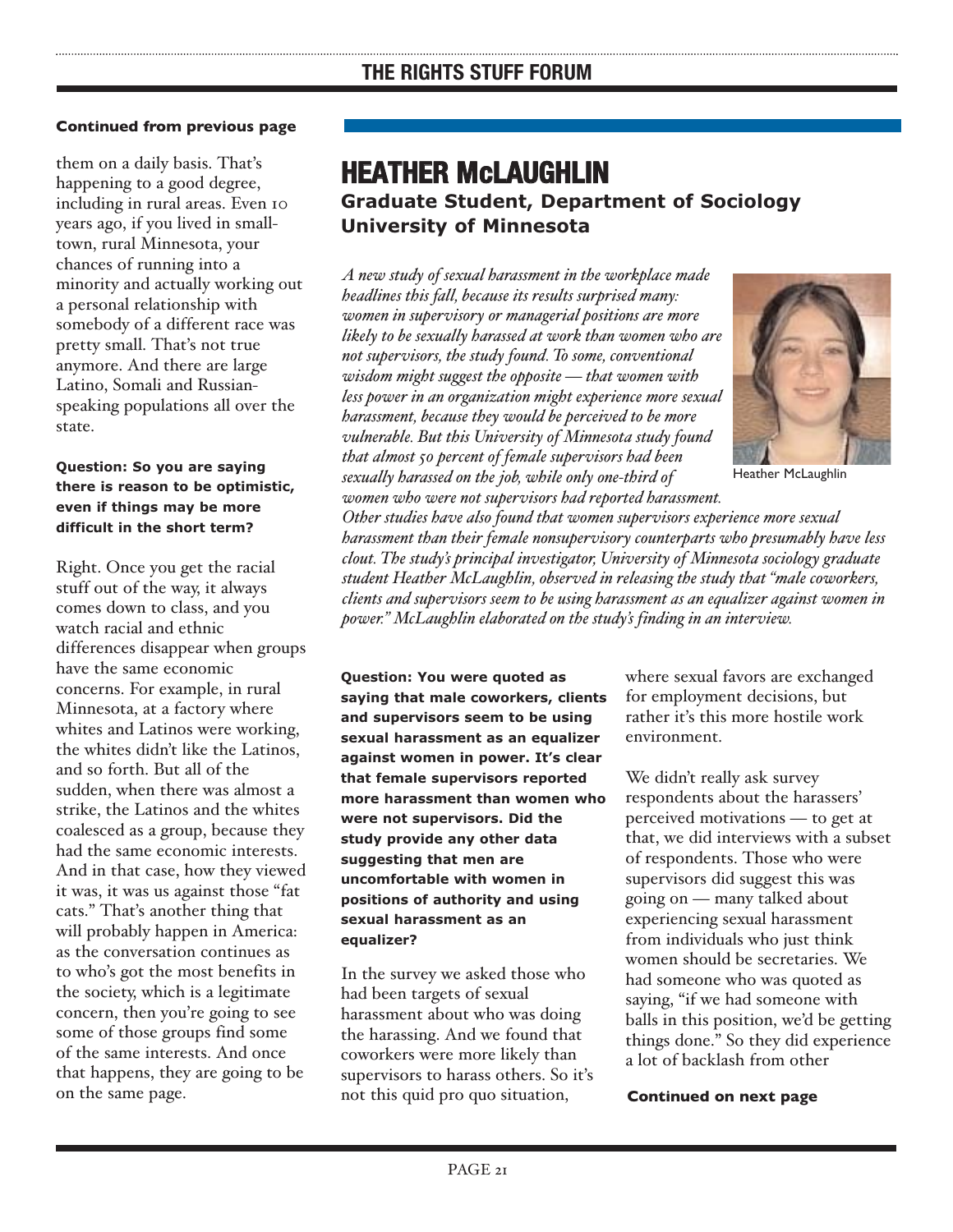employees. And this was particularly true for women in more male dominated industries, where perhaps these beliefs are even stronger about what women are capable of doing.

**Question: Was the backlash and harassment against women in supervisory positions coming from other supervisors who were at an equal level, from people who were at a level higher in the organization, or from people who were at a lower level than the female supervisors?**

With our sample of about 700 people, it was hard to really get at that. We didn't have a large enough sample to really statistically say what is most common. But we did have women talking about harassment from other supervisors, coworkers, and from subordinates as well.

**Question: Does it seem surprising that subordinates would sexually harass supervisors? Would they not be concerned about consequences?**

We always hear about cases — the Clinton scandals, or the Clarence Thomas confirmation hearings where it's a supervisor and a subordinate, but these are really exceptional cases. We are finding that's not the usual situation — that even when you have less power, you may still perceive that you can get away with it (sexual harassment), that there aren't consequences, and a lot of times, unfortunately, there aren't. Women who are suffering through this talk about their

concern that, if they say something, they will draw attention to themselves and they won't be accepted as one of the guys — as being able to do their job adequately. A lot of times, when they do say something, their supervisors tell them, just go home, think about it, it's not a big deal. Their complaints are not really taken seriously sometimes.

**Question: So a female manager might have even less protection from sexual harassment then a lower-level employee — if their supervisor believes that they should be able to "deal with" the harassment because they are managers.**

I can't answer that for sure with our data. But my guess is that that is probably the case — if you are given this responsibility, you should be able to handle it, and if you can't, maybe you shouldn't be a supervisor.

#### **Question: When female supervisors were sexually harassed, what form did the sexual harassment most often take?**

We asked about eight different behaviors, including those that some would consider borderline harassment. I think the most common were discussing sex and suggestive stories, and then staring or leering, and then offensive pictures. Quid pro quo was the least common form.

**Question: The book** *Backlash* **was**

**published about 18 years ago, and dealt with hostility toward the advances made by career-minded woman. Do you see a correlation between the arguments raised in that book, and the findings of your research? How can we best understand the motivations of those who are doing the harassing?**

There are two separate lines of theory. The first is that those who have the least amount of power are the most vulnerable to sexual harassment, so those would be women who are racial minorities, or those in precarious positions with less job security. But the alternate hypothesis is this "power threat" model — that those who pose a

**"Even when you have less power, you may still perceive that you can get away with it (sexual harassment). That there aren't consequences, and a lot of times, unfortunately, there aren't."**

greater threat to male dominance are more likely to be targets. That more highlyeducated women, women who don't have a family, who don't have a

husband and kids — these are the types of women who are more likely to experience harassment.

There is still a lot of research that needs to be done on the topic to confirm those findings. But in terms of our evidence, we are finding this "power threat" hypothesis to better explain our data. And it really has been framed a lot of times as a sort of backlash argument —they're threatening the dominant position of men in the workplace, and that's why they are experiencing harassment.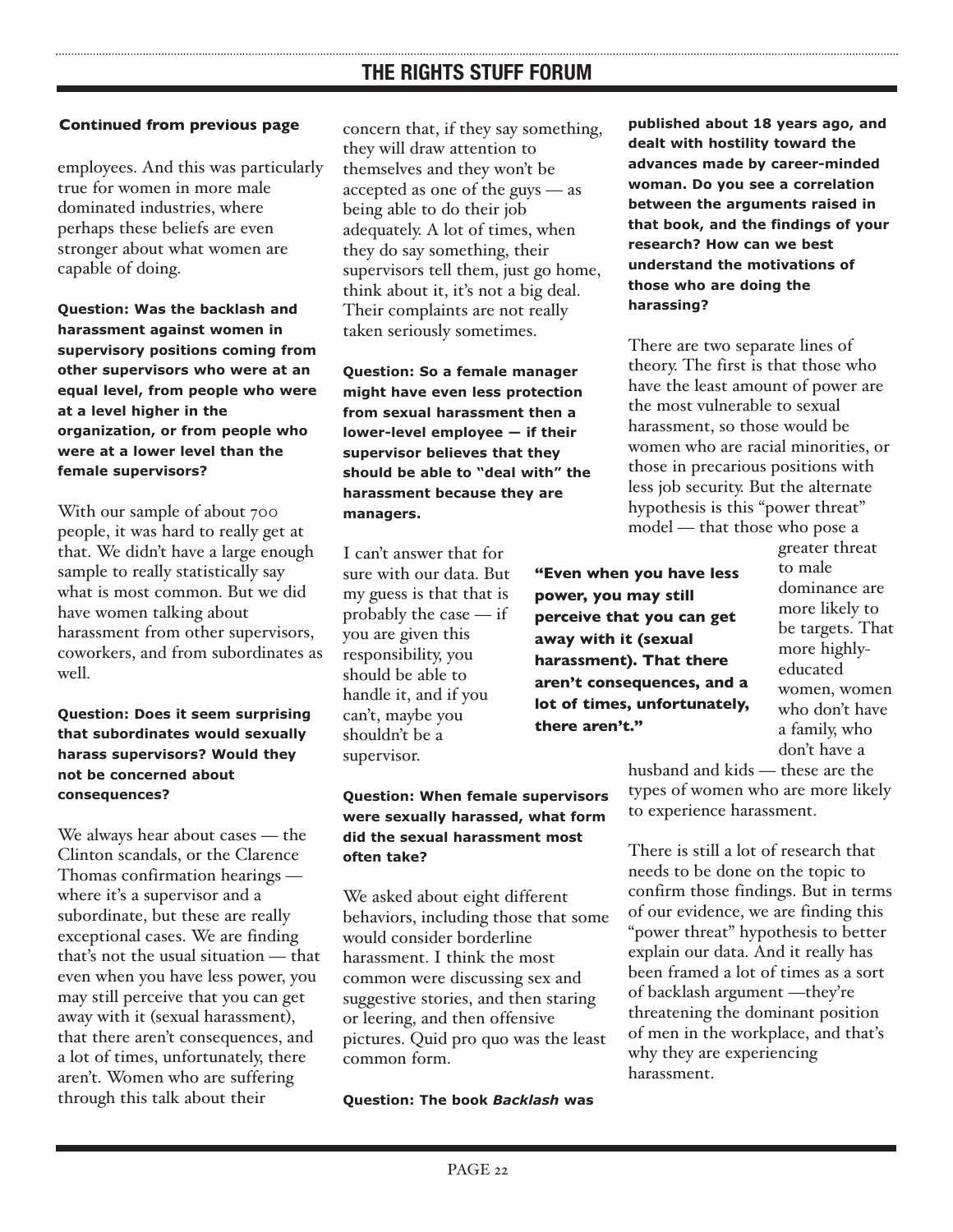## Backlash and Muslims

#### **TANEEZA ISLAM Civil Rights Director CAIR-MN (Council on American Islamic Relations)**

*Taneeza Islam is the Civil Rights Director for CAIR-MN, the Minnesota chapter of the Council on American Islamic Relations, a national organization with 35 chapters in the U.S. and Canada. The Minnesota chapter advocates for the civil rights and civil liberties of Muslims in Minnesota, presents know-your-rights trainings for the Muslim community, and provides diversity presentations for employers. Islam elaborated on the organization's activities and on discrimination and backlash against Muslims in an interview.*



Taneeza Islam

#### **Could you tell us a little more about your organization and its activities in Minnesota?**

The chapter in Minnesota is about three years old now — we're still really young. Over the last couple of years, we've primarily concentrated on employment discrimination. In our role as an advocate, we try to negotiate situations with employers directly, and many times that works. But when it doesn't, then we refer people to the state human rights department, or the civil rights departments in the cities.

Because there is such a large Somali immigrant population here, we also cover a little bit of national origin discrimination, and usually that coincides with the religious discrimination that we are seeing.

#### **Question: What is the most common type of discrimination that Muslims in Minnesota experience?**

The overwhelming majority of situations that we deal with in an employment context involve prayer accommodations, or dress accommodations — wearing of the headscarf or the skirt, or for men, the beard and so on. That's primarily what we are seeing. But just recently, we've started seeing more school discrimination issues.

#### **Question: What happens in schools that is discriminatory toward Muslims?**

Harassment by students against the Muslim students — racial epithets. Usually the students who contact us feel that the school administration is not doing what they need to do, so we contact the schools directly and try to work it out.

There are also some situations where students are asking to pray during school time. What we do is to educate the Muslim population on what their rights and obligations are, and then do the same with the schools and the employers. So many times we are having difficult conversations with both sides to get them to negotiate, or come to some middle ground.

#### **Question: Is harassment of Muslim students in Minnesota schools increasing?**

We are getting more and more of those types of calls, but it seems to be correlated by how much outreach we do, or who in the community knows what we're doing. In our community, in general, word of mouth travels much more quickly than anything else. So we see kind of a skyrocketing of complaints come in once we do a presentation, because people in the audience will say, oh yes, that happens to me, so maybe I should tell them about it.

#### **Question: In the three years that your organization has been around, has hostility toward Muslims increased in Minnesota, or have people become more accepting?**

That's a really difficult question. The number of complaints that come in each month don't necessarily reflect public sentiment — for us, it means that more people in the community know that we're a resource for them, so they can call us. Case in point: with the news of the missing Somali men, our role has been to do "know your rights" presentations for the Muslim community on how to interact with federal agents, and what their rights are, when it comes to the right to remain silent and the right to an attorney. Once one person heard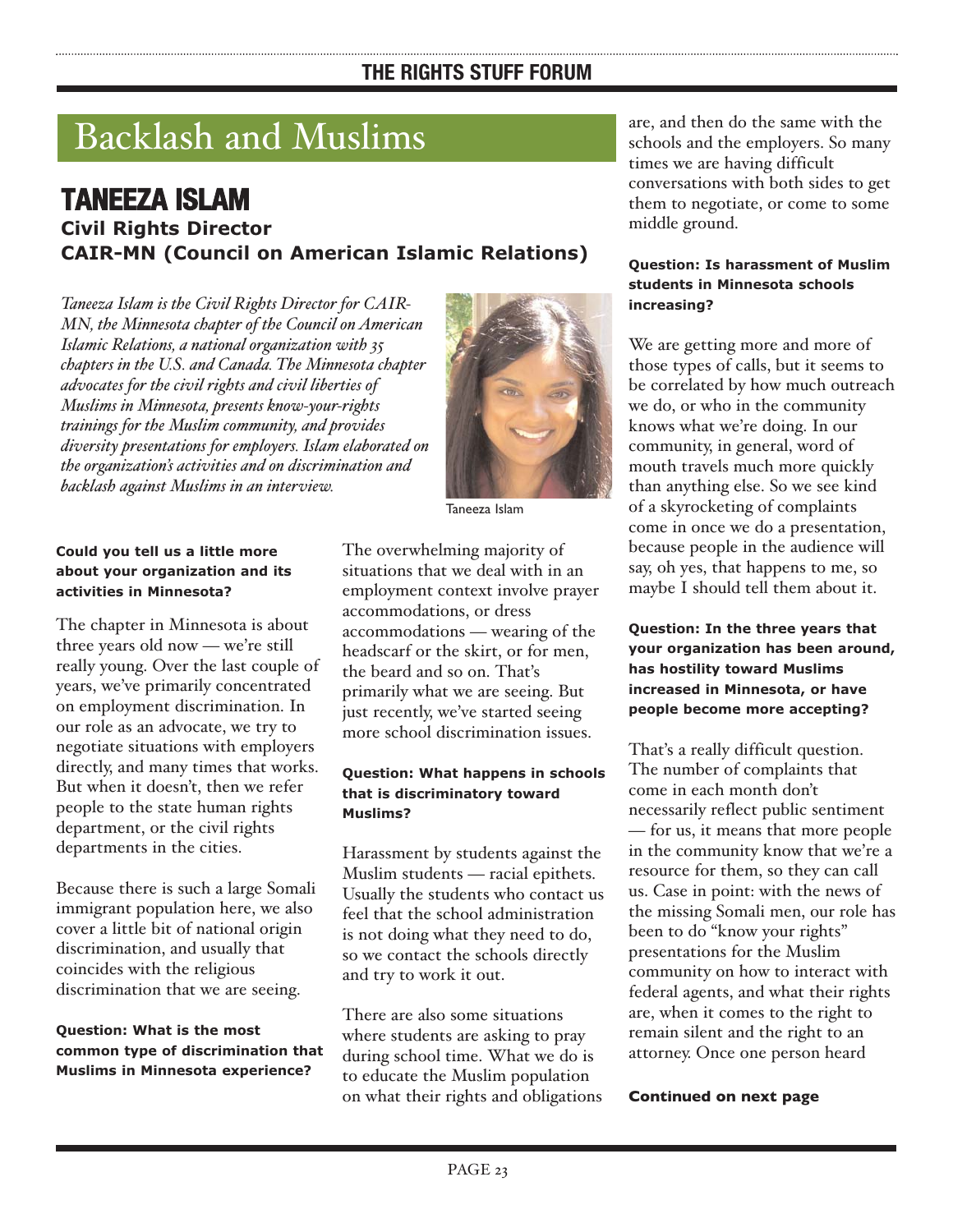#### **Continued from previous page**

that presentation, we started getting five or six calls a day.

Most of the time, immigrant communities are very fearful of raising any of these issues, whether it be about police officers or government workers or school officials. Once we tell them that they are protected in doing so, that they do have a right to complain, they seem to be talking more. But it's really hard to answer that question, because I think there are thousands and thousands more situations than we know of.

#### **Question: When people in the Muslim community encounter hostility from non-Muslims, what form does that hostility take?**

If you just look at the Star Tribune website when they

have that comments section, if you read anything related to Muslims or the Somali community, I think you will see — the insults, being called terrorists, or being told to go back to your country because you are not American — stuff like that. I think that especially with the missing youth stuff, the Somali community specifically feels kind of under the gun in how they are being treated.

We don't really go out into the community and ask the non-Muslim community how they are feeling; we're just hearing the stories from the Muslim community. I think there are two gauges: if you look at the web sites and their comments

sections, you can kind of gauge what people's sentiments are about immigrants. The other gauge is the complaints that we are getting, those kind of everyday situations.

#### **Question: How has hostility that you see in blogs, and that Muslims sometimes experience directly, affected the Muslim community?**

I think it depends on who the actor is. The unique thing about Minnesota is that over 80 percent of the Muslim population here is Somali. But nationwide, the African Muslim population is only about three or four percent, so nowhere else do we see the dynamics that we see here in Minnesota. It's really difficult when you have an actor who is wearing a uniform, and acts a certain way against certain people rumors fly around in the community pretty quickly. So then there is a distrust of that particular agency, or

**"It's unfortunate that whether Obama was Muslim was used as something demonic. It took someone like Colin Powell to say look, you guys are asking the wrong question — so what if he was?"**

of those particular officials. When it's individuals, I think people can take that a little easier actually. Maybe part

of us expects that to happen. But when that individual is a government worker, a school teacher, or a person of authority, that's a lot harder to swallow.

#### **Question: Are employers now more willing to make accommodations for Muslims' religious needs, than they were two or three years ago?**

I think, maybe. The Gold'n Plump decision (a federally mediated

settlement that requires Gold'n Plump to make accommodations for Muslim religious practices) was huge, especially here in Minnesota with the factory jobs. I think people are now more aware that Muslims have special accommodations. But interestingly, I'm not sure how much employers really understand how religious accommodation works. It's not like the once a year accommodation; it's a daily accommodation. And so I think employers may get kind of scared by that, and not really know how to accommodate.

#### **Question: As a Muslim, have you ever been personally confronted by someone who was not sympathetic with the idea of Muslims being in this country?**

Of course. It happens all the time. I personally do not wear a head covering, so people don't necessarily know I am Muslim, or attack me verbally or what not right away. But my last name is Islam — that's pretty hard to cover up. I have been told to go back to my country. But the joke is always, I was born and raised here — I could go back to Michigan, but that's not very far away. When I was going to school, I went to a Lutheran high school, and I was told that my religion was wrong and theirs was right, and that I was going to go to hell, and they were going to go to heaven — from teachers.

I think all of us have had those experiences at the airport, coming back in from overseas travel — you have the feeling that it's racial profiling, but it's difficult to really pinpoint. My husband is Muslim as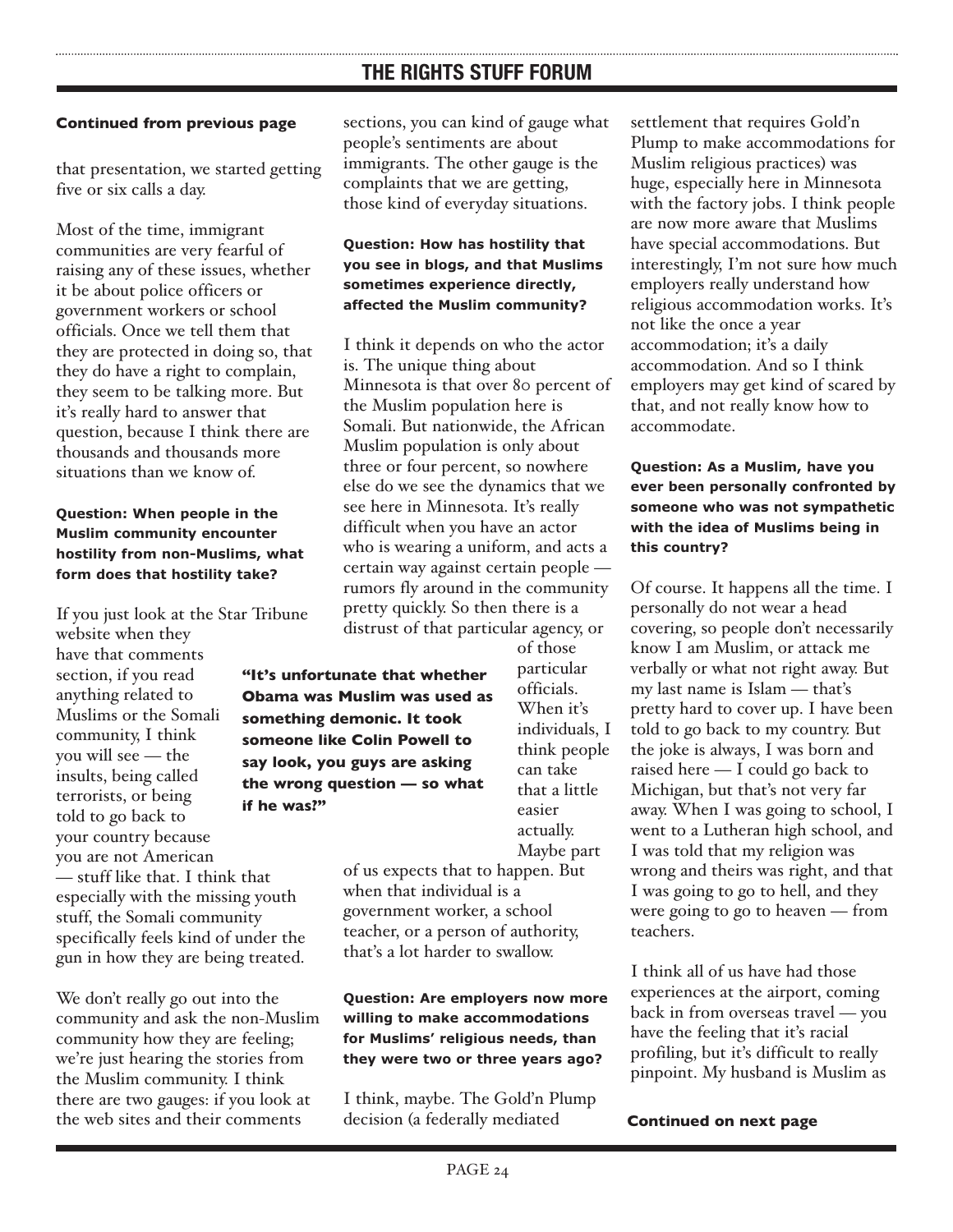well, and when we came back from our honeymoon, I was in secondary and he was not. They asked me if I was a Muslim, then they said where is your husband, and I pointed — he was waiting for me outside. They kind of did a double take — "well is he Islam to?" And I said yes, he is Muslim. That for me was finally a tangible moment, when I could see this was some sort of racial or religious profiling. Because I am clearly not white, and he's clearly white — all signs point to me being Muslim, and all signs point to him not being Muslim. When you have a tangible moment like that, things becomes a lot more clear.

But most of the stuff that we experience is so intangible. It's a general sentiment, a feeling, a way someone is treated — you go to the restaurant and everyone is given a seat at a table except you and your family, who wait for half an hour. Or you're seated at the booth but not served for 45 minutes, while everyone else is. Or you've ordered a meal and they keep messing it up by providing you with bacon or ham the general population knows that Muslims don't eat pork or drink alcohol, at the very least.

#### **Question: How has the recent news about Somali youth going overseas, and the reaction to it, affected the Muslim community here?**

I think the way it's going to impact our community the most is at the airports. We've already had people on our board who have recently traveled, and then been asked questions that are against the first amendment. So those are the

trainings that we've started to do more now — what are your rights at the airport and when interacting with federal agents.

#### **Question: What questions are members of your community being asked?**

"Are you Muslim?" That's just completely inappropriate. We've had several meetings with local customs and border patrol here in Minneapolis, and they have clearly stated to us that their job is to see that you have legal status when coming back in to the U.S., and that you're not carrying anything hazardous — agricultural products, or whatever. They have no business knowing what religion you practice. But people are asked what mosque they go to — that has no relevance to assuring that you are a legal citizen, or to determining what agricultural products you are bringing in. They are asked, how many times a day do you pray? These are some of the questions our board members have gotten, as well as complaints that we get.

#### **Question: Is there anything that you'd like people to know out there, that perhaps they might not know?**

I think it's interesting that when Obama was running for President, there was the question, is he a Muslim? And then Colin Powell came out and said, what if he was? Would that mean he's a bad person — is Muslim something so evil that the leader of this country could not be Muslim? So all these questions came up. I think it sparked a really

interesting debate within the community. but it's unfortunate that whether Obama was Muslim was used as something demonic. It took someone like Colin Powell to say look, you guys are asking the wrong question — so what if he was? There are always those underlying sentiments, but once in a while they really come out, and come out in a way that people have to talk about them.

## **FURTHER READING**

#### **2003-2007 Report on Hate Crimes and Discrimination Against Arab Americans**

*A report released in Dec. 2008 by the American-Arab Anti-Discrimination Committee (ADC) on hate crimes and discrimination against Arab Americans.* <http://www.adc.org/PDF/hcr07.pdf>

#### **Voices from Silence: Personal Accounts of the Long Term Impact of 9-11**

*A report by the Minnesota-based non-profit group, The Advocates for Human Rights, on the impact of the government and community's response to the 9-11 terrorist attacks on refugee, immigrant, and religious minority communities.*  [http://www.mnadvocates.org/sites/](http://www.mnadvocates.org/sites/608a3887dd53-4796-8904-997a0131ca54/uploads/97648_FINAL_Voices_From_Silence2.pdf) 608a3887-dd53-4796-8904- 997a0131ca54/uploads/ 97648\_FINAL\_Voices\_From\_ Silence2.pdf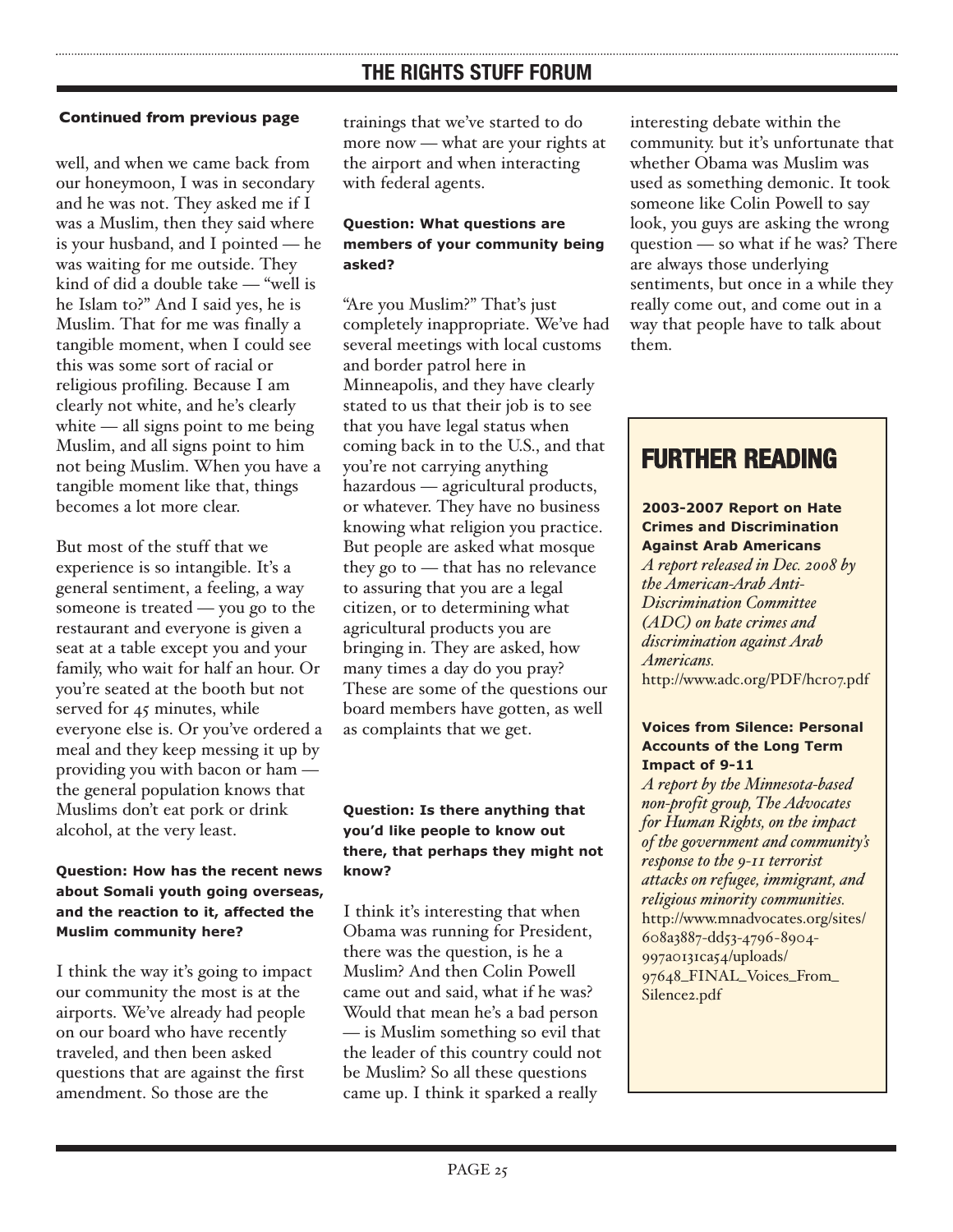## Backlash and Immigration

## **KIRSTEN LINDBLOOM Chair Austin Human Rights Commission**

*The controversy over immigration in Austin remains heated, with the neo-Nazi National Socialist Movement and its opponents both taking to downtown Austin streets, confronting each other with bullhorns, their crowds of supporters promoting vastly different views of immigration and opposing visions of America. "It's pretty intense," says Kirsten Lindbloom, chair of the Austin Human Rights Commission and herself an immigrant from Canada. A town than was more than 90 percent white as recently as the 2000 census, Austin has changed dramatically through increased Latino immigration —*



Kirsten Lindbloom

*this year its public schools' kindergarten class is 45 percent nonwhite. In this divided community, the Commission works to promote dialog and respect for human rights. Lindbloom talked about the continuing debate of immigration in Austin in an interview.*

**Question: The growth of the immigrant community in Austin has sparked controversy in the past. How would you characterize attitudes in Austin toward immigration now?**

I think that no matter where we stand on the issue of immigration, we all agree that things need to change. The current system is not working for any of us. I'm actually an immigrant — I'm Canadian and in year nine of my own immigration journey. I have a green card, and it took me eight years to get it. I'm white, I'm educated, and I found the system to be cold and challenging. I can't imagine what it must be like for my counterparts, who have language issues.

As far as what's happening in Austin, we've got some opposition (to immigration) here. We have strong voices on both sides of the table, and as I'm sure you've heard, there is a National Socialist Movement (NSM) group that has been very active locally. They were with us at an event on September 12th, and then on the 14th they attended Riverland Community College's Mexican Independence Day celebration. They're a small group locally, but they're loud.

#### **Question: Is it your sense that anti-immigrant sentiment is increasing in Austin?**

I wouldn't say it's increasing, but I think the discussion is happening more openly. It's more visible.

**Question: What effect is this more visible debate having on the community?**

As far as the Austin Human Rights Commission is concerned, we believe that immigration is something that needs to be talked about. And no matter where you individually stand on this issue, it is something that is a huge part of our changing community. When I first moved to town 14 years ago, there was a nonwhite community but it has grown significantly in that time. In Austin's public schools roughly 45 percent of our kindergarten class this year is not white. We're changing, just as many other communities are — Worthington, Willmar and other communities. We've got lots of families and lots of children in our system, and something we need to talk about is that not all of those families, and not all of those children, are here legally. Many of them are, but many of them are not.

**Question: Many have observed that nationally the debate over immigration has become much more intense, and less civil. How would you characterize that debate in Austin?**

It's heated. We're talking about citizenship, we're talking about people's jobs, we're talking about taxes, we're talking about Social Security — it's all those things. There is a lot of misinformation out there, on those key areas that people really feel strongly about. Of course it's going to get heated.

**Question: What are the concerns of those in your community who are opposed to immigration?**

I'd say you need to talk to them.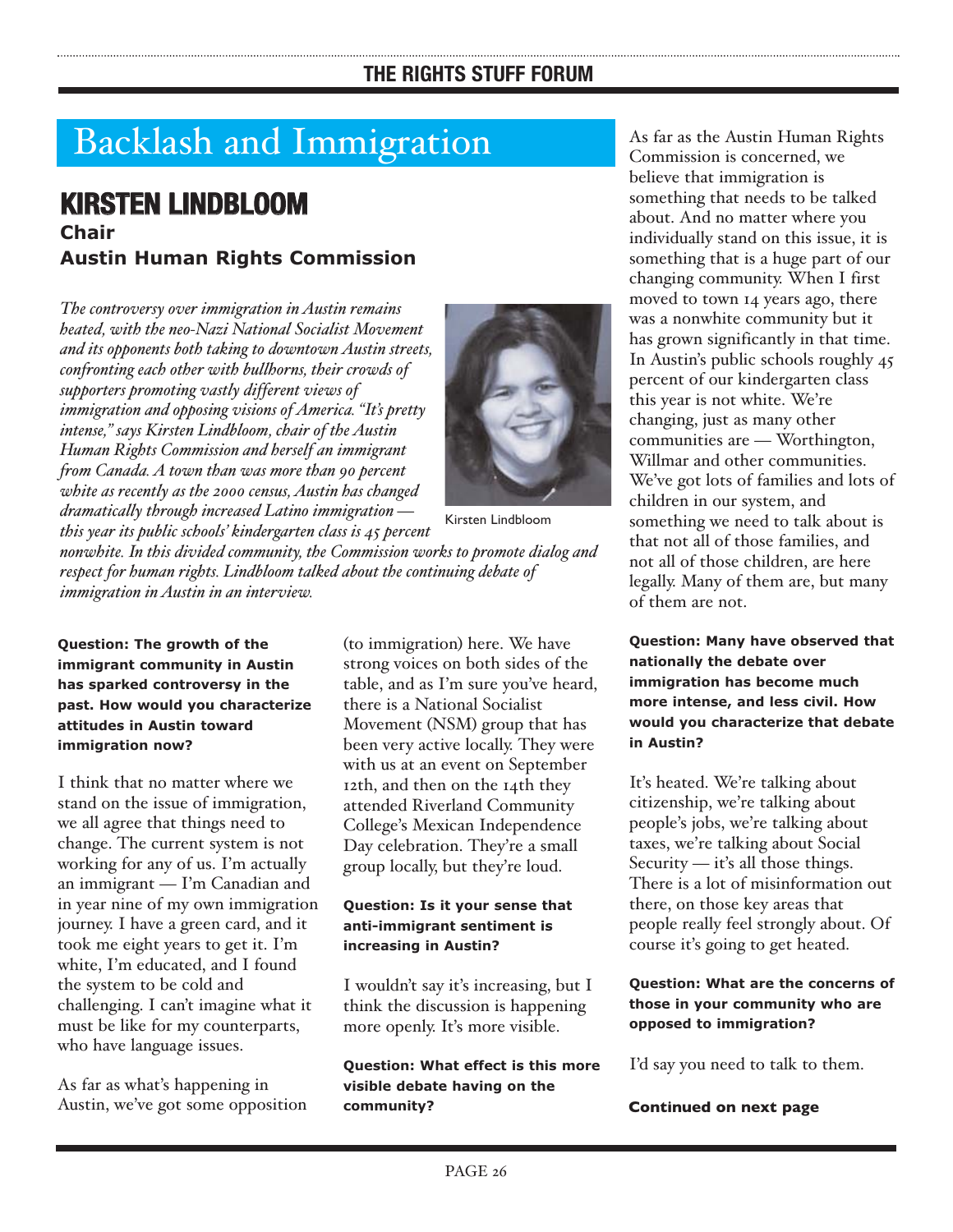#### **Continued from previous page**

There is the perception that they are taking American jobs — one gentleman at one of our workshops was very clear that he believes he can't get a job because he's not Hispanic. There is concern about increased crime, and the housing problem that it causes. And they feel that immigrants are accessing services, and using American tax dollars, to have services that only citizens should have.

#### **Question: Does the Austin Human Rights Commission take a position on these concerns?**

As a commission, our view is that in this dialogue — whatever happens with immigration and immigration reform — human rights need to be honored. Certainly it's clear to us as a commission that there are problems, and that people's rights are not being respected. We have a welcome center in Austin that has done some different things to help all of our families coming in. And we've got those who would say that the efforts we are making in our community are too welcoming. As a commission, we want to promote dialogue and ensure that people's rights are respected.

#### **Question: How can a community be too welcoming? What is the criticism?**

With the welcome center for instance, there is a perception that we don't need one, that having a place to land and some support that helping in any way — is seen as a problem, especially if we're talking about "illegals". That's not my word, but their word. There is really that anxiety about people here illegally.

#### **Question: How has the National Socialist Movement figured into this debate?**

They have been pretty active this spring and into the summer. They've had a couple of rallies, and they have been attending events like the immigration training that we held on September 12. They were not disruptive, but they came and attended the workshops, and they were very active in the discussion. But at the rallies, you've got both sides standing in downtown Austin on the other ends of bullhorns, yelling. You've got the NSM (National Socialist Movement) crew that is organizing these rallies, and you've got community folks coming to oppose that, standing and circling them. At the first NSM rally there were maybe 40 or 50 people who would dare to oppose them; the next time they did it, there were well over 100 people, outnumbering them, and being vocal about their opposition to the NSM messages. It's pretty intense. **"There is the perception that they are taking American jobs — one gentleman at one of our workshops was very clear that he believes he can't get a job because he's not Hispanic."**

As a commission, we are working at finding our way in this, and at continuing to keep a dialogue open. We're a quieter voice in the storm. Our approach is education, reinforcing the facts, and eliminating some of the myths.

#### **Question: What are the myths you want to eliminate?**

It's things like misunderstandings about taxes. If people are working, legally or illegally, they are paying taxes. If you are employed, they're taking out taxes. There is misunderstanding about the kinds of services and support we are giving to non-documented people in our communities — they can't just walk in and have access to services.

> The other thing that is needed is general education about immigration. People don't have any idea how hard it is to immigrate. When I tell my story, people ask, are you a citizen yet? Why is it taking so long? Well, because there's a system and a process. You just don't fill out a form

and say, all right, I am a good person, and I'd like to work and live in the United States. You've got to jump through hoop after hoop after hoop, and many of those hoops are very expensive, and take time. I think if most people understood the system, they would be less critical about people who are trying to maneuver that system. I mean, it's brutal.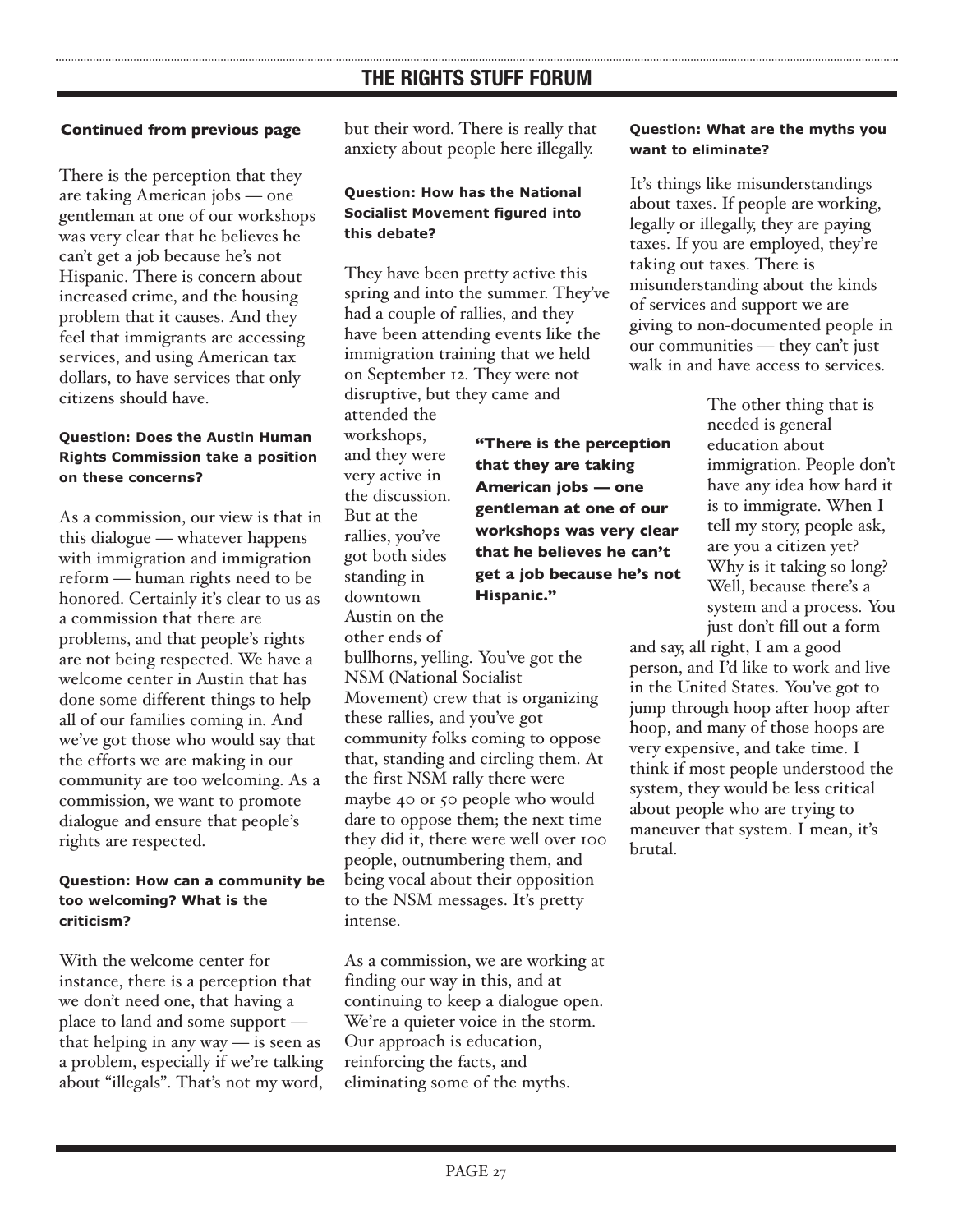### **ERNESTO BUSTOS Community Organizer Centro Campesino**

*For the past six years Ernesto Bustos has worked as a community organizer for Centro Campesino, an organization that provides services and advocates on behalf of migrant workers and Hispanic/Latino immigrants in southern Minnesota. Its territory includes a range of cities from Northfield down to Albert Lea, east to Winona, and west as far as Worthington.*

#### **Question: What has your community experienced in terms of backlash?**

In terms of the environment for immigrants in the region, I would say that it hasn't changed. From time to time we do see greater activity coming from the antiimmigrant groups, and now we have the Nazi groups in the area. So it can seem like there is more, but really it just moves around — kind of like a virus, or the flu. They all seem to have the perspective that immigrants are not good, they're bad for the economy, bad for the community, they create all this trouble. And the result of that is harassment toward that specific community.

#### **Question: So the harassment is no worse than it was five or six years ago — it just moves around?**

Yes. And in some cities it is more intense than in others.

#### **Question: What does your organization do to combat it?**

Most of our work is community organizing. We do educational workshops for both the English speaking community and the

Spanish speaking community. We also do direct organizing — people send letters, they make phone calls, they do postcards — and we also have meetings with our local state and federal representatives. At the same time, we do a lot of what I call "casework." When someone comes through our door or telephones us with a current situation — it can range from something very minor to a very large problem having to do with employment, discrimination or sexual harassment — we try to do an assessment of those situations. We look at them individually, of course, and then explain to the person that what is happening to them is nothing new, and unfortunately they are not the only person to whom it has happened. We try to put it in a way that they see this bigger picture.

#### **Question: Are you saying that things aren't getting worse with respect to community attitudes toward immigrants, but that they also aren't getting better?**

It depends on the town. For example, Owatonna has become kind of a neutral place. That doesn't mean that everyone there is comfortable with the situation. But

then you look at towns like Albert Lea and Austin, where the situation is completely different — it's hostile, in a way.

#### **Question: What form does that hostility take?**

It varies. We've heard of cases where people are just walking in the park with their kids, and they hear racist words coming from drivers and people going by. We've also heard of very direct harassment from the police department. When I say the police department, I do not mean the entire police force, but if only one person or two is doing it, they are seen as direct representatives of that institution.

#### **Question: How has the economic downturn affected people in your community?**

It has affected us all, directly and indirectly. The downturn in the economy began at the very high end. Our people don't do executive work — we are not dealing with insurance or investments or things like that — so fewer of our community members were affected at the beginning. But as things trickle down, as companies have fewer contracts and there is less demand, then it comes all the way to the bottom of the labor force, where many of our community members are employed.

**Question: There has been a lot of news coverage about violence in Mexico. Has concern about the situation in Mexico affected how people view Latinos in Minnesota?**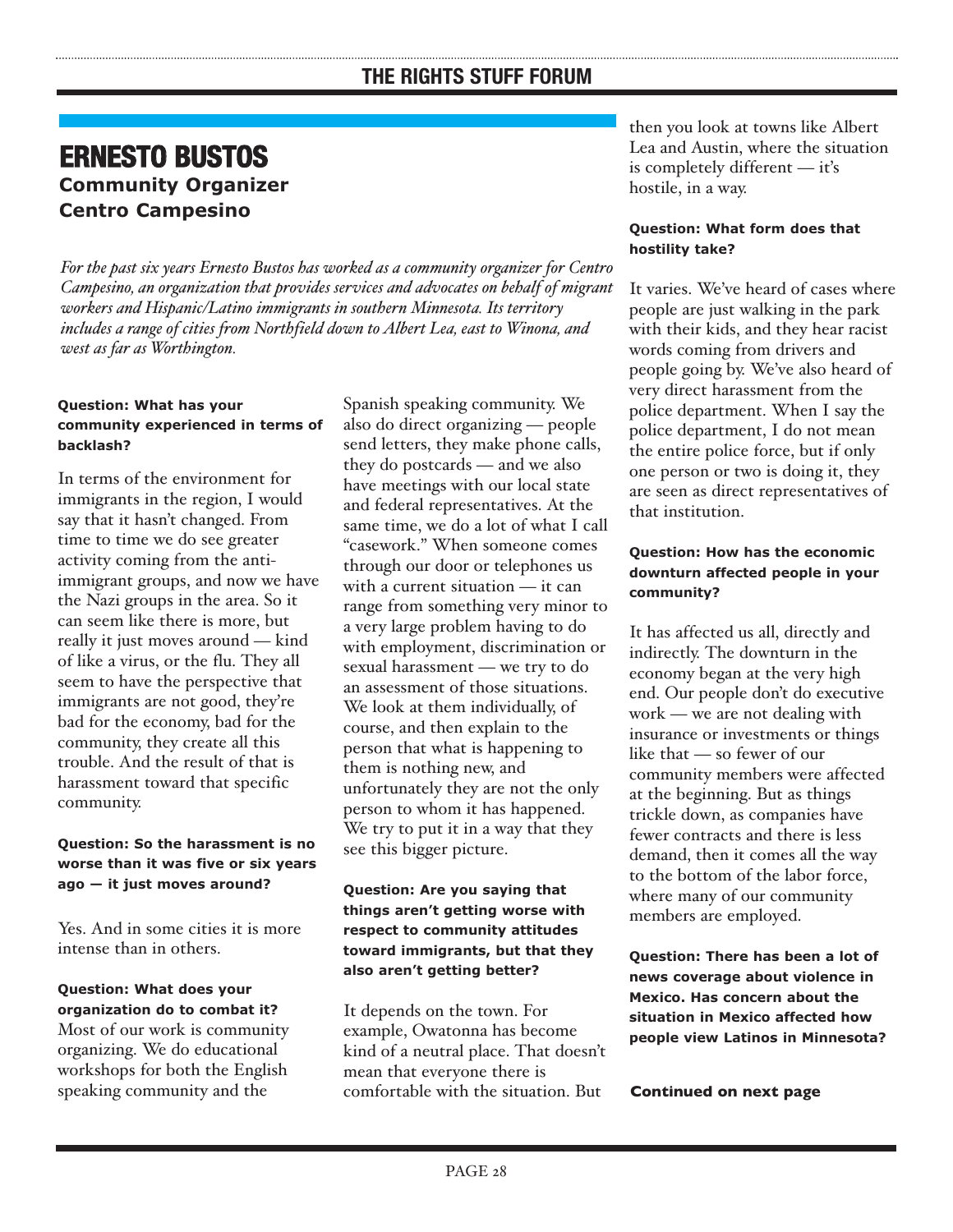#### **Continued from previous page**

This is part of the problem. There is a lot of talk on the news about violence, drugs, and guns, and people who receive that information take it as fact. But in reality, that's not the case. There is a lot more that needs to be explored, that needs to be presented to the public, for them to actually get a good sense of how the drugs get there. How is it that the guns get there? Probably 80 to 90 percent of the guns and high caliber armaments that are in Mexico come from the

**"We've heard of cases where people are just walking in the park with their kids, and they hear racist words coming from drivers and people going by."**

United States, because here it is very easy to purchase them. So the traffic actually goes from here to there, and then it spills back over here. Those are the things that people don't get.

## Backlash and Disability

## **MARGOT IMDIEKE CROSS**

**Accessibility Specialist Minnesota State Council on Disability**

*The more people with disabilities exercise their rights, the more likely they are to encounter backlash from those who resent what they see as special privileges granted to the disabled, observes Margot Imdieke Cross, an Accessibility Specialist for Minnesota State Council on Disability. The result is that some people with disabilities are reluctant speak up, or ask for an accommodation to which them may be legally entitled, fearing the reaction of coworkers, employers and others who are unsympathetic or uninformed about disability issues. Cross talked about the backlash and its effect in an interview.* Margot Imdieke Cross



**Question: To what extent has the disability community experienced backlash from those who believe society has gone too far in protecting the rights of individuals with disabilities?**

It's always part of the equation, in just about every employment call I get. People will call me and want to know, should I request a reasonable accommodation? Should I complain about my coworker who is wearing too much perfume? Should I complain that there is not adequate disability parking? They are always afraid that there is going to be retaliation or backlash. I will get a lot of people in small towns, who will call me and say, "you can't identify me — I can't even give you my name. I'm so fearful the word is going to get out that I complained, because I don't want people to ostracize me."

I think that as our society becomes increasingly self-centered, that feeling, that anger is out there. Often

when I call to advocate on somebody's behalf, what I'm told is, is that if I do it (provide an accommodation) for this disabled person, I'm going to have to do it for everyone. And when that doesn't happen — when you provide an accommodation just for the disabled person because it's required by law then you have people saying, "how come they get this accommodation?" That is part of this whole double edged sword that we call America: as we increase or exercise our individual rights, people get angry if they are not equally applied to everyone. And sometimes they can't be.

#### **Question: Are you hearing more concerns about backlash against disabled people and disability rights than you heard a few years ago?**

I think back 15 years ago the hostility was actually a lot greater because the law (the Americans with Disabilities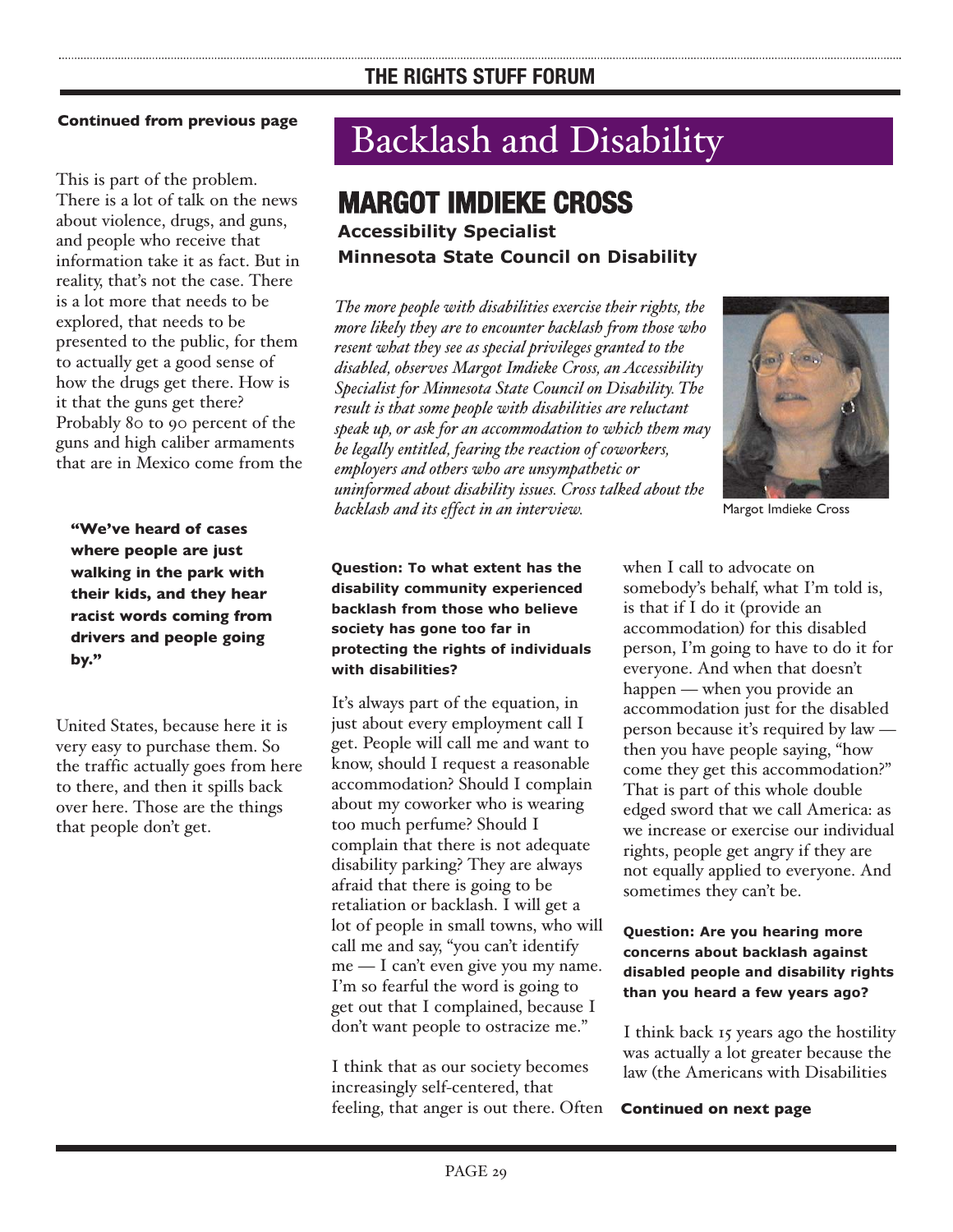#### **Continued from previous page**

Act) was new, and people truly didn't understand. I think now people understand disability and reasonable accommodation — but that doesn't mean that they like it. I remember once I was waiting for a friend who was making a phone call. It was at Hennepin County Government Center, and the only phones that were available were these wheelchair accessible phones.

And this very tall gentleman walked up to a phone, and he exclaimed to a friend, something to the effect: "What the hell — are they building things for

**"How do you explain to people that they can't have something that someone else is getting — like disability parking — because they don't have a disability?"**

midgets now?" He was just kind of pissed off about the whole thing. And then he turned around and he saw my friend and I, both in wheelchairs, — he was so embarrassed, because he didn't see us when he said this. And then it dawned on him that, of course the phones are lower, because they are for people in chairs. It didn't mean that he liked it. So I don't think people necessarily like all of the changes (required under the ADA) and I don't know how to address that. How do you explain to people that they can't have something that someone else is getting — like disability parking — because they don't have a disability?

**Question: Do you often hear complaints about accessible parking from those who are unhappy that they can't have those accessible spots?**

Definitely. We've always had requirements for disability parking, but with the passage of ADA, they were taken a lot more seriously, and people really started pushing for it because they had this federal law. And I think that the more we push, the more there is going to be a push back. People still say today, why should they (individuals with disabilities) get all the good parking? What I've noticed is, as long as we get the less desirable stuff, people

> are okay with it. For instance, in a lot of sports facilities, disability seating is really not the best. If you go to a sports facility, or to a theater or any number of places, the disability seating is in the back row, or it's in the back of the theater — it's crap seating. And as long as what we are getting is mediocre at best, then

everybody else seems okay with it. But the minute we start getting the better seating at the theaters and sports facilities, or the better tables at the restaurant, then I think that there might be a bit of envy. And as our laws become more sophisticated and as what we are trying to achieve becomes more desirable, then people start to say, "well how come the people in the wheelchairs are in the better seating?"

#### **Question: Are disabled individuals often confronted by those who feel upset that someone else is getting some special accommodation?**

Absolutely. It happens all the time, especially if they don't look like what they're "supposed" to look like if they are disabled. If somebody doesn't have a visible disability, especially if they are using disability parking, it happens all the time . I

try to impress upon folks that the vast majority of people who use disability parking don't have a visible disability. If people are feeling a little bit vigilante, they need to step back and take a deep breath.

And it happens with service animals. I got a call from a woman the other day, who is a general manager for a bank in a small town. One of their patrons brought in a little dog, that she carries around and she calls it her companion. It's a companion animal, but probably technically not a service animal. And I said why are you calling me, did somebody complain? She said yes, a woman standing in a line over from her, another patron, saw the little animal and started complaining.

#### **Question: Does this backlash or vigilante-ism toward individuals with disabilities seem to be increasing?**

Is it happening more often now? I don't know. There has always been some of it. But I think one thing that has changed is that people are becoming a lot more comfortable talking about it. In the past, there has been a lot of shame associated with disability, but as our society ages, the percentage of people with disabilities seems to be increasing, and it becomes more commonplace. I think in the past they (people with disabilities) might have been more inclined to not talk about it, be ashamed of it. But now they're willing to talk about it and say, "hey, you wouldn't believe what just happened to me...."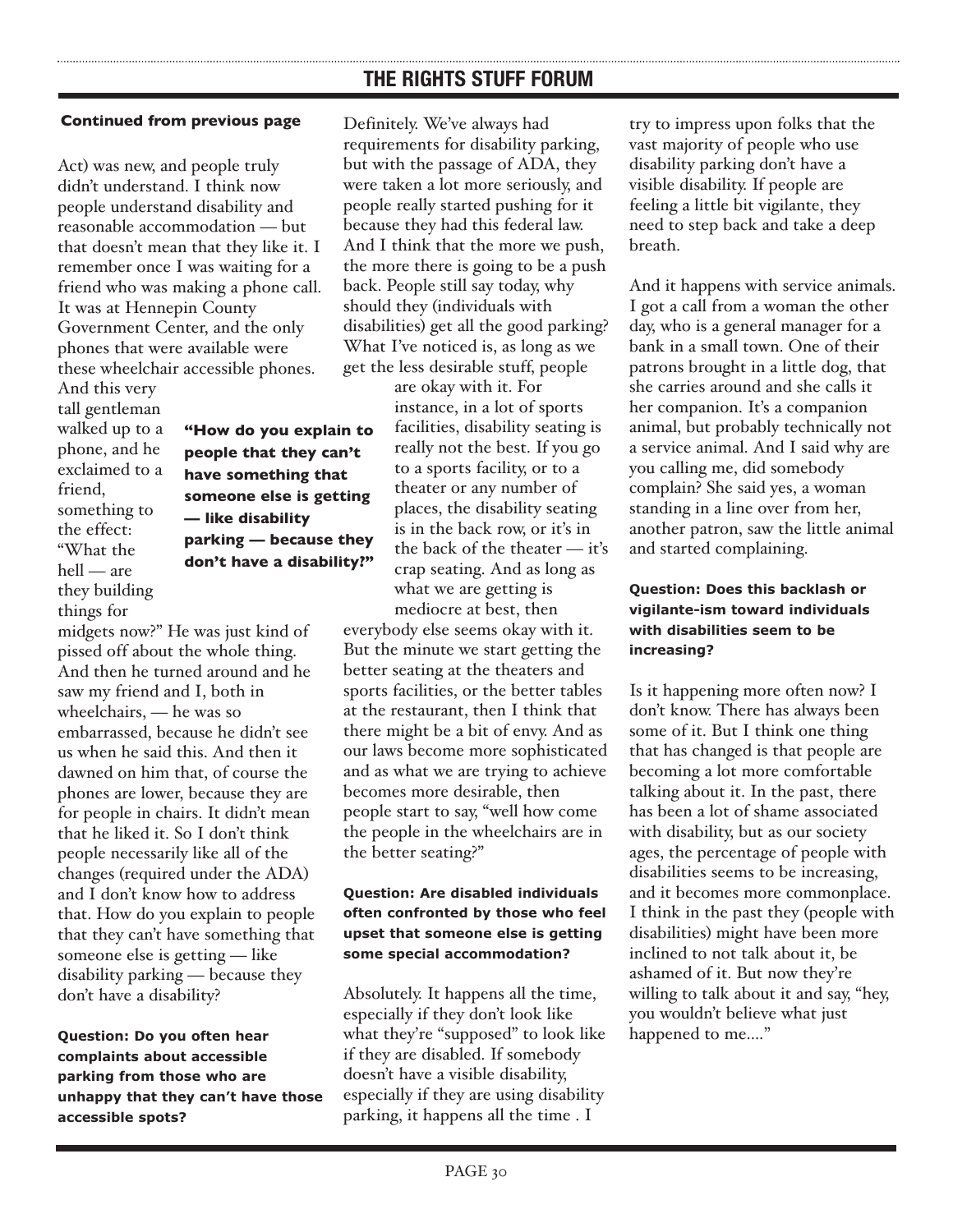## **DAVID HANCOX Director, Metropolitan Center for Independent Living**

*David Hancox is Director of the Metropolitan Center for Independent Living, a nonprofit organization dedicated to supporting individuals with disabilities in their efforts to pursue independent, self-directed lives. Like other advocates for the disability community, Hancox perceives that resentment toward individuals with disabilities has grown, exacerbated by the desperation many feel in a tough economy. Hancox shared his observations on backlash and disability in an interview.*



David Hancox

**Question: We seem to be living in a time in which many people feel angry, and our public conversations have become less civil. Is there increasing hostility or lack of civility toward people with disabilities?**

I think it is increasing. I don't know that I would say it is increasing in a dramatic fashion, but it is certainly bringing out

spontaneous comments from folks. For example, one of my board members here at MCIL (Metropolitan Center for Independent Living) happens to be a person with cerebral

**"I think when we have an economic downturn like this, the desperation level changes for people. They begin to target people, individuals that they view are being given advantages that they just simply can't access."**

palsy, and he uses a wheelchair for mobility. He is gainfully employed, he has a Masters degree, and he works in finance and accounting for The Travelers. He provides

mentoring to other young people with disabilities, he referees basketball games — he is very active in the community. He was on a public transit bus one day and there was somebody sitting across the aisle from him, a young person, probably 25 to 30. This person kept looking at him — he would just kind of glance over at him — then look away. So finally my board member

> said to the young man, "Is there a problem?" And the young person looked at him and said, "you know, you are the reason that our economy is in the trouble that it's in today. It's because we take care of people like you, who just sit around all day and do nothing."

I think people make presumptions,

resentments grow, and we see that kind of discourse. People get frustrated, especially if someone has been unemployed for a long period of time, or they are having trouble

getting healthcare, and they see somebody who is being served by a personal care attendant. On an ongoing basis, we have people who don't recognize the use of a service dog. And I think it's well understood that people with a mental health diagnosis are treated with even greater disdain than people with developmental or physical disabilities.

#### **Question: Is disability parking still controversial or a source of resentment?**

Every day at my office building I see people using accessible parking spaces — and if they are genuinely eligible to use those spaces, they aren't displaying the eligibility on their car, they don't have the plates, they don't have the placard that hangs or anything like that. I think on an individual level we still see people misusing the privilege.

#### **Question: How is the economy affecting the willingness or ability of employers to accommodate people with disabilities?**

I don't have any data on that. But it would seem reasonable to me that with layoffs, and business and industry having to cut back, that one of the areas they might be looking at to cut costs is in area of accommodation — that would make sense to me, that that would be one of the first areas they would look at.

#### **Question: What do you believe is causing this resentment to express itself, to perhaps a greater extent than a few years ago?**

I think part of it is the economy.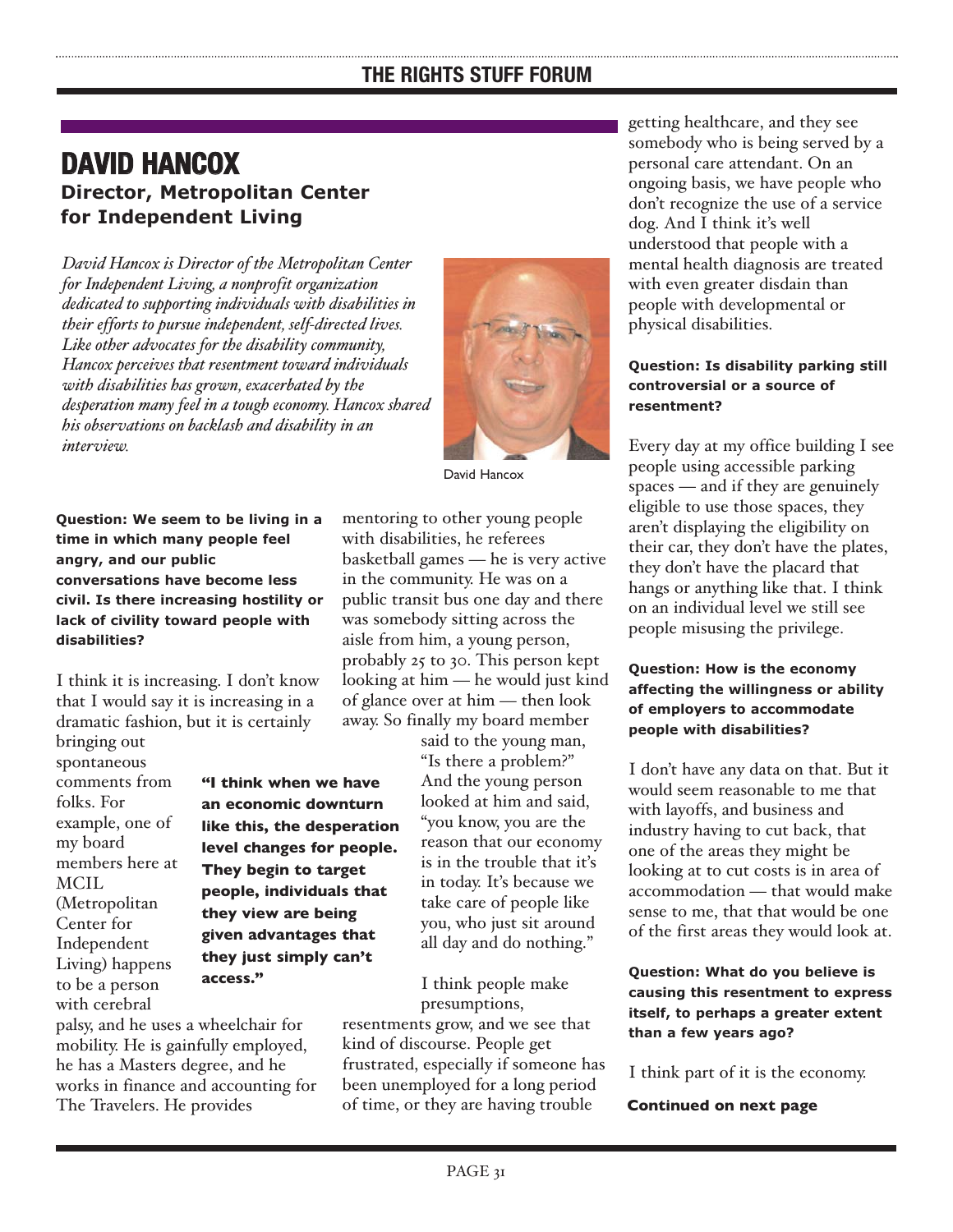People are out of work, and along with losing their job, are losing access to health care. Then they look at other individuals — and it's not just people with disabilities — you see the resentment toward older adults. I think when we have an economic downturn like this, the desperation level

**"People get frustrated, especially if someone has been unemployed for a long period of time, or they are having trouble getting healthcare, and they see somebody who is being served by a personal care attendant."**

changes for people. They begin to target people, individuals that they view are being given advantages that they just simply can't access. And there is resentment about that you've got something I don't, and I want it.

## Change & Backlash in the Suburbs

## **PEG KENNEDY Cultural Services Manager Roseville Area Schools**

*It would probably surprise some residents of Roseville that more that one-third of the students in its public schools are now categorized as "diverse" or non-white. "A lot of this change is hidden from the community," explains Peg Kennedy, cultural service manager for the Roseville Area Schools. The largest group of newcomers to this inner-ring suburb are Hispanics, many of whom are undocumented and keep a low profile, according to Kennedy. But Roseville is also home to Somalis, Hmong, and increasingly, to a new immigrant group of Karen refugees from Myanmar (formerly Burma).* 

*As Roseville's traditional white, European population notices that its schools — and increasingly, its neighborhoods — are becoming more diverse, how is the community responding? Quite positively, says Kennedy. But there have been what she calls some "speedbumps" along the way, and the school district has experienced some backlash from parents who worry that educating refugee kids from Asia or Africa may mean fewer resources available for their children. That concern is unwarranted, says Kennedy, whose school district includes Roseville as well as the surrounding communities of Arden Hills, Falcon Heights, Lauderdale, Little Canada, Maplewood, and Shoreview. Kennedy talked about Roseville's increasing diversity and the community's reaction in an interview.*

#### **Question: Could you talk about the demographic changes that Roseville has seen in the past few years, and how those changes have affected the community?**

Our ethnic diversity had been going up one to two percent every year for the past 20 years. Five years ago it started going up faster, and in the past three years it has accelerated more. I've done a lot of presentations with churches and senior citizen groups and explained the diversity who these new immigrants are, where they come from, why are they here. Our community has been very accepting — if they know who they are. It's the unknown that creates fear.

#### **Question: What has caused this trend to accelerate and made Roseville so much more diverse?**

For our community, it is directly proportional to the refugee resettlement. Until about two or three years ago, refugees normally landed in St. Paul and Minneapolis. They would spend five years in Minneapolis or St. Paul getting on their feet, and as soon as they did just like the Italians, the Irish and the Germans — they moved to the suburbs for safety, better education and lower-cost housing. Now they are getting off the plane and moving right into Roseville — this is something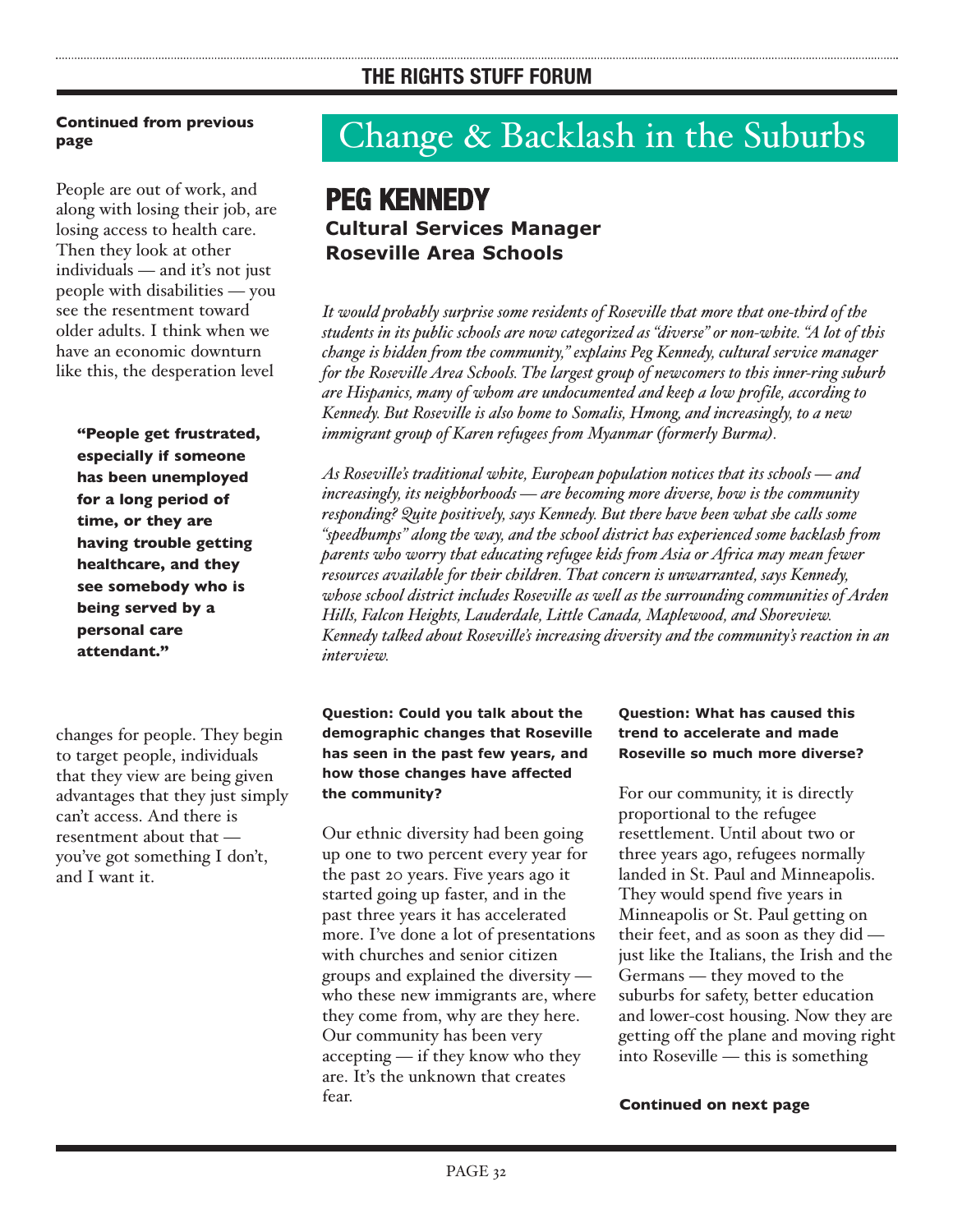#### **Continued from previous page**

that has never happened to us before.

#### **Question: Where are these immigrants and refugees who are suddenly arriving in Roseville coming from?**

The largest group of immigrants that have been coming in are the undocumented Latinos. They're very invisible in communities they fear run-ins with the law — so

> **"My experience with the community is that if you take the unknown out — if they know who is here, why are they here, and what are their customs — people are**

**very open."**

even though that is our largest group, it really hasn't caused friction. It's one of those very hidden, don't ask, don't tell situations.

The latest group are the Karen refugees from Burma-Myanmar.

There is a very oppressive military regime in control, and the Karen were the minority tribe that supported the democracy. The previous group were the East Africans — the Somali. The group before that were the Hmong, and until three years ago, Hmong were our largest group. These are second or third generation Hmong — the parents speak English, the kids speak English; they move out of St. Paul and buy homes in Roseville. So we have a very large Hmong home owner population — we have St. Paul's successes. We also had a onetime influx of Somalis. They were families who had been in Minneapolis for a long time, ten or 15 years, and they came into

Roseville, and now their students are some of our top students.

That's what we were used to — Hmong and Somalis. You land in Minneapolis and St. Paul and when you get enough English and enough income, you move to Roseville. That had always been our story until the last two or three years.

So this is a very new phenomenon — having refugees settle in directly, straight off the plane, into a suburban community. It caused us angst because we did not have a lot

> of those community services like food shelves, clothing banks,

> transportation. The suburbs typically have not had those. So in the past two years we've been working with the churches and the city and community

organizations to create some of these safety nets.

#### **Question: Why so many of these new refugees moving to Roseville, instead of the inner cities or somewhere else?**

We have the largest refugee resettlement agencies in the country, in Minneapolis and St. Paul — Catholic Charities and Lutheran Social Services. But the thing is, there is no housing left in Minneapolis or St. Paul when you already have two huge groups of refugees (Hmong and Somali) settled in. The availability and cost of housing is a huge reason for this influx to a first-ring suburb.

**Question: Where are these newcomers living — is there enough available housing in Roseville?**

We don't have public housing in Roseville, but what we have are some really dilapidated apartment complexes. We would call them substandard — market rate is the term. The Karen live in two apartment complexes. They pay full price rent, they get no subsidies. The Latinos live in manufactured housing — you and I call them trailer parks.

The city housing department has worked with the schools saying okay, we're all in this together — how can we make sure that residents are provided safe, livable homes. But I think that new, just-off-the-plane refugee has caught Roseville by surprise.

#### **Question: What affect has the arrival of these immigrants and refugees had on Roseville's schools?**

Our Hispanic population has gone from just over 300 in the 2004-05 school year, to over 500. That was the fastest growing group until the fall of 2007. Then on the first day of school in 2007, 156 kids from Myanmar got off our school buses and walked into our Roseville school buildings. And we looked at them and said, who are you? The refugee agencies had signed them up for St. Paul schools, but they lived on the north (Roseville) side of Larpenteur, so St. Paul was staffed for 156 Karen kids who didn't arrive. Now this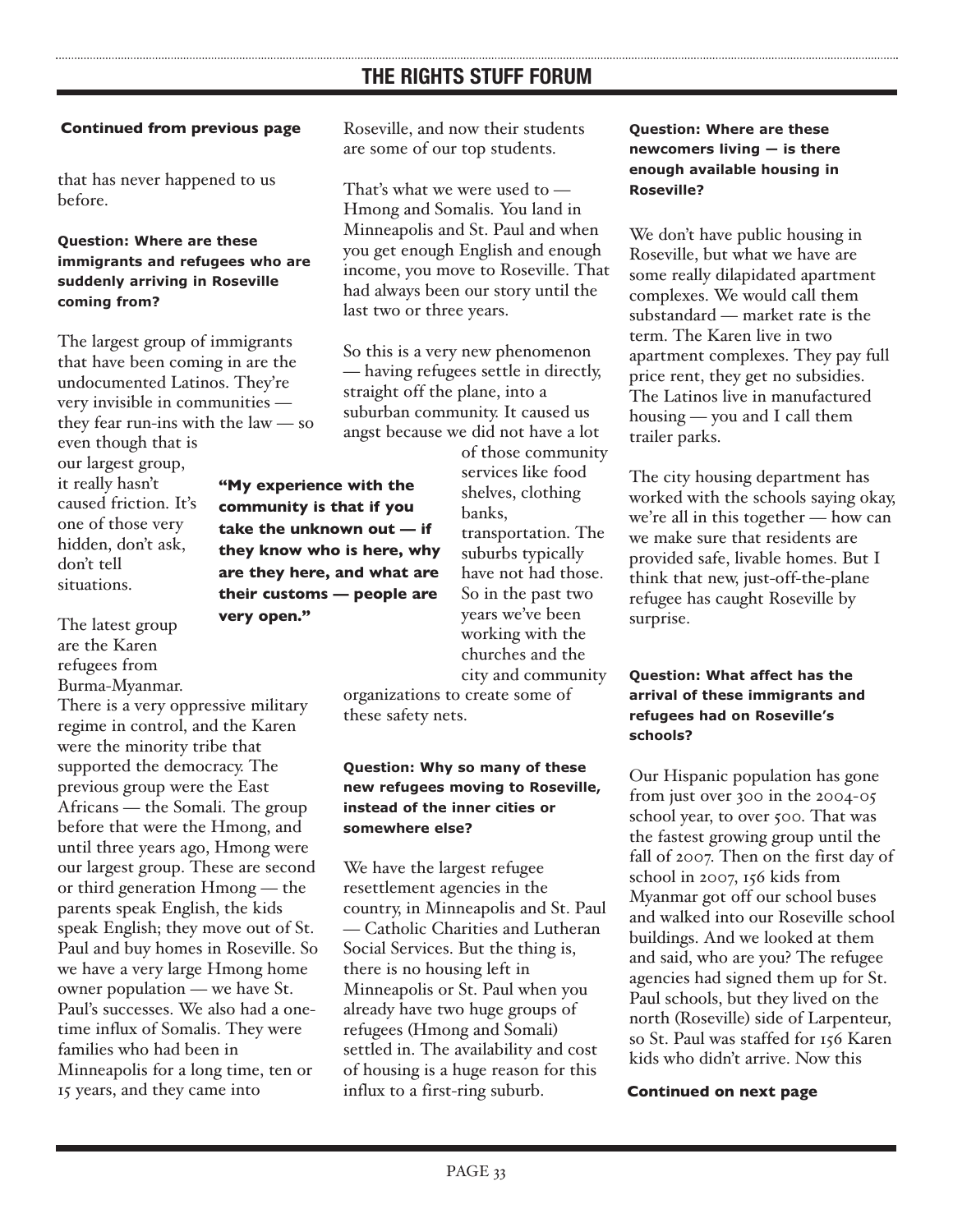#### **Continued from previous page**

year, we're up over 200 students from Karen, but we now know who they are, and we're ready for them.

#### **Question: What is your role as cultural services manager for Roseville schools?**

These kids have nothing. These new immigrant refugees come and they land, and they don't have a bed, they don't have appropriate clothing, they don't have a backpack, and they're coming into school. So I went to the pastors in Roseville and I said, help. We can teach them English, but there is no way we can handle all these family

basic needs. And 26 of the 33 churches stepped up and mentored at least one family — some churches have gone on to mentor several more. The refugees do qualify for MFIP (the Minnesota Family Investment Program, a welfare program that replaced AFDC). It is minimal life support, but it is more than the undocumented get.

#### **Question: How does the school population break down demographically in Roseville area schools?**

The Caucasians are 64 percent. Of those 36 percent categorized as ethnic diversity, 16 percent are Asian, and 11.5 percent are black about half of those are African immigrants, and the other half are African American. Hispanics are about 8 percent, and we have a 1

percent American Indian population.

#### **Question: How has the Roseville community reacted to this influx of families and students from so many other places?**

When we were starting to experience this huge transition, we were thinking, oh my God, is this the white exodus? Are white families leaving the community, or sending their kids to private schools? We researched the last five years, and we did not find any evidence of a white exodus. It's just that white families are having fewer kids. And the number of students

**"When we go out into the community and talk about our new refugees and immigrants, the first question we are asked is, where do they live? How can we be this diverse, because my neighbors are all white?"**

who live in Roseville, but go to private schools, that hasn't changed — other than this year, when we've seen a lot of students who had been in private schools come back to public, because of the economy.

There is also what's called "aging in place" — retired couples in Roseville are staying in their ramblers, because they are all one level. But as the cities of Roseville, Little Canada and Maplewood have put up a lot of senior assisted-living and apartment complexes, some seniors, who were living in three to five bedroom ramblers, have vacated these ramblers and were able to stay in the community. That is one piece of the influx of diversity: a lot of Hmong and other Asian groups are coming in and buying these larger ramblers, which works great,

because they have larger families. So in Roseville, our school enrollment is going up — that's unheard of in the Twin Cities.

My experience with the community is that if you take the unknown out — if they know who is here, why are they here, and what are their customs — people are very open. But if they don't know who the strangers are who are moving in next door, that's where you get a lot of fear.

#### **How has this fear shown up in Roseville?**

We have a significant open enrollment contingent — I think it's about 10 percent. One factor is St. Paul families crossing Larpenteur and open enrolling in Roseville schools. We are so close to St. Paul, there is the perception that there are gangs here — no, there really aren't. There are St. Paul gangs that may come up to Roseville and do icky stuff, but they are not our kids. When we got the first group of Somali who came in, we did have a few speed bumps — 9/11 had just happened. That first year we did have some comments in public places from parents, which we reacted to with community forums and education, to dispel a lot of the fear and the myths.

#### **Question: What was the fear about?**

There was the fear of bringing religion into school. We don't bring religion into school — we do have to offer prayer space and accommodate that, but nothing is taken away from anyone else's child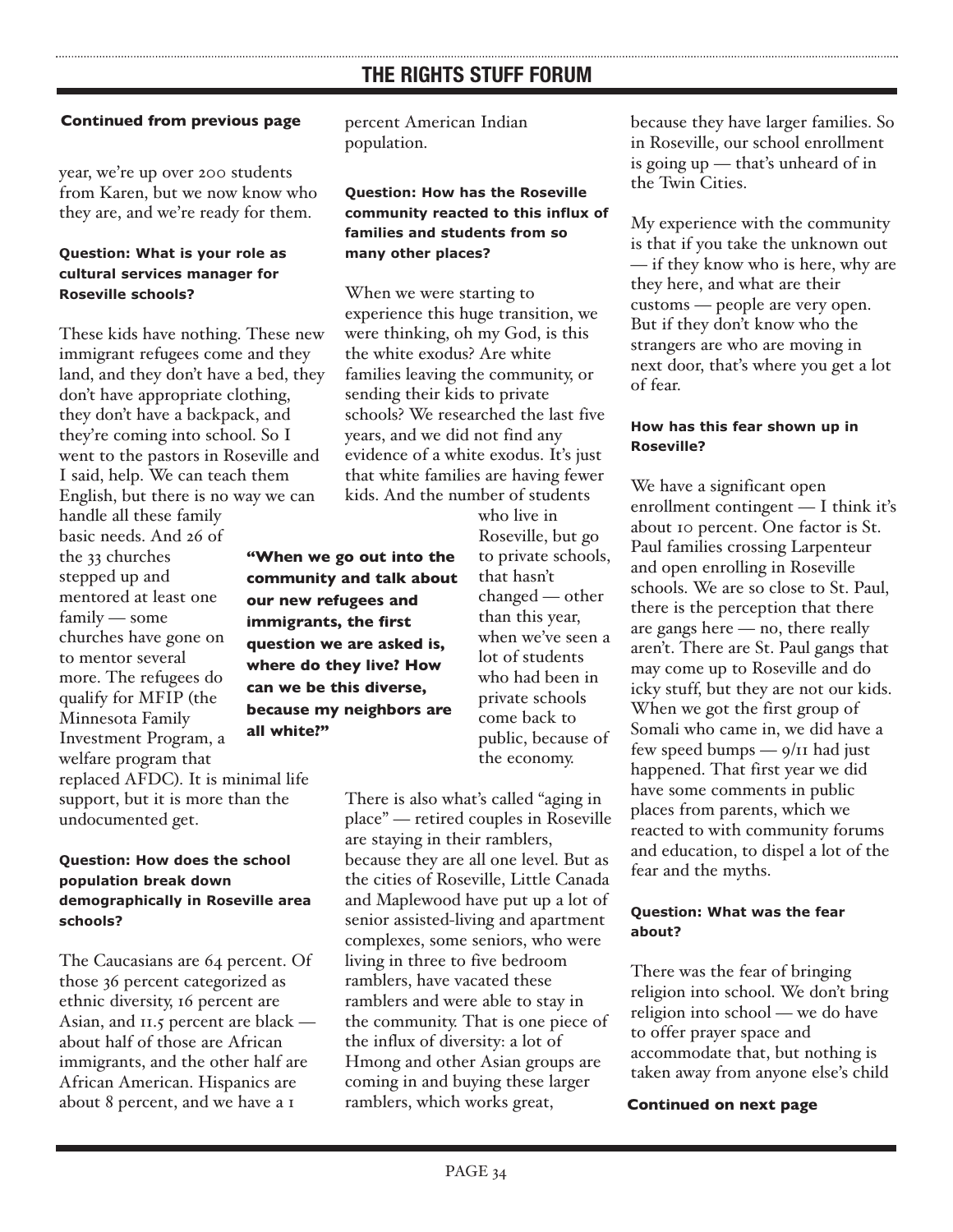#### **Continued from previous page**

to provide a culturally appropriate prayer space. We had to just help other parents understand that we actually get additional funding to provide these services — we don't take away from other students when we provide additional services to some students.

There was a little backlash parents thought there would be less resources for their child. But we don't see that as a white versus a non-white issue. With the generation of parents now, it's more about white versus white — it's about "my kid — I don't care about the rest of the kids, I don't care about the greater good, I just care about my kid." That's just a transition in parent ideology. It's amazing.

#### **Question: Is there anything you'd like to add?**

A lot of this change is hidden from the community. As a school district, this is where the diversity is seen the most. When we go out into the community and talk about our new refugees and immigrants, the first question we are asked is, where do they live? How can we be this diverse, because my neighbors are all white? They don't see this diversity in their neighborhoods. It's very hidden — that's the sad part.

**Question: Where is diversity headed in Roseville? Has someone said to you, get ready for the next wave of immigrants from this place or that place?**

Supposedly this is the beginning of the Karen influx. When I meet with the resettlement agencies, they say the Karen is supposed to be the largest group yet — larger than the Hmong, larger than the Somali. That's shocking to me. So we are preparing — I don't know how much more you can prepare. But Karen have been very welcomed in Roseville — if they can find places in Roseville, they come, and we love it. We get a new Karen family every day.

The Bhutanese (refugees from Bhutan) are the next group, and we've only seen a couple of those families. The Latino population has stabilized — and I think overall in the state and the country, immigration has slowed down because of the economy. Our African American population has always kind of remained the same. The white population is declining, but that's just because there are less white kids.

The suburbs that do not have this influx of ethnic diversity have declining enrollments. So from our standpoint as a school district, this is a wonderful thing. I would hope other communities are as welcoming. I know Roseville is welcoming.

## **FURTHER READING**

**Minnesota Population Projections by Race and Hispanic Origin, 2005 to 2035. Minnesota State Demographic Center**

*Report finds that the numbers of Latino, black, and Asian Minnesotans are projected to more than double over the next 30 years, while the white population is projected to grow slowly and will decline in some parts of the state. All regions of the state will become more racially and ethnically diverse than they are now.* [http://www.demography.state.mn.](http://www.demography.state.mn.us/documents/MinnesotaPopulationProjectionsbyRaceandHispanicOrigin2005to2035.pdf)

us/documents/Minnesota PopulationProjectionsbyRaceand HispanicOrigin2005to2035.pdf

#### **U of M Department of Sociology Publications and Working Papers**

*A collection of publications related to the Department of Sociology's American Mosaic Project.* [http://www.soc.umn.edu/research](http://www.soc.umn.edu/research/amppub.html) /amppub.html

**Hate Crime Statistics, 2007, U.S. Department of Justice** [http://www.fbi.gov/ucr/hc2007/](http://www.fbi.gov/ucr/hc2007/index.html) index html

**Hate Crime incidents in Minnesota, listed by bias motivation and Minnesota county**

[http://www.fbi.gov/ucr/hc2007/](http://www.fbi.gov/ucr/hc2007/table_13mn.htm) table\_13mn.htm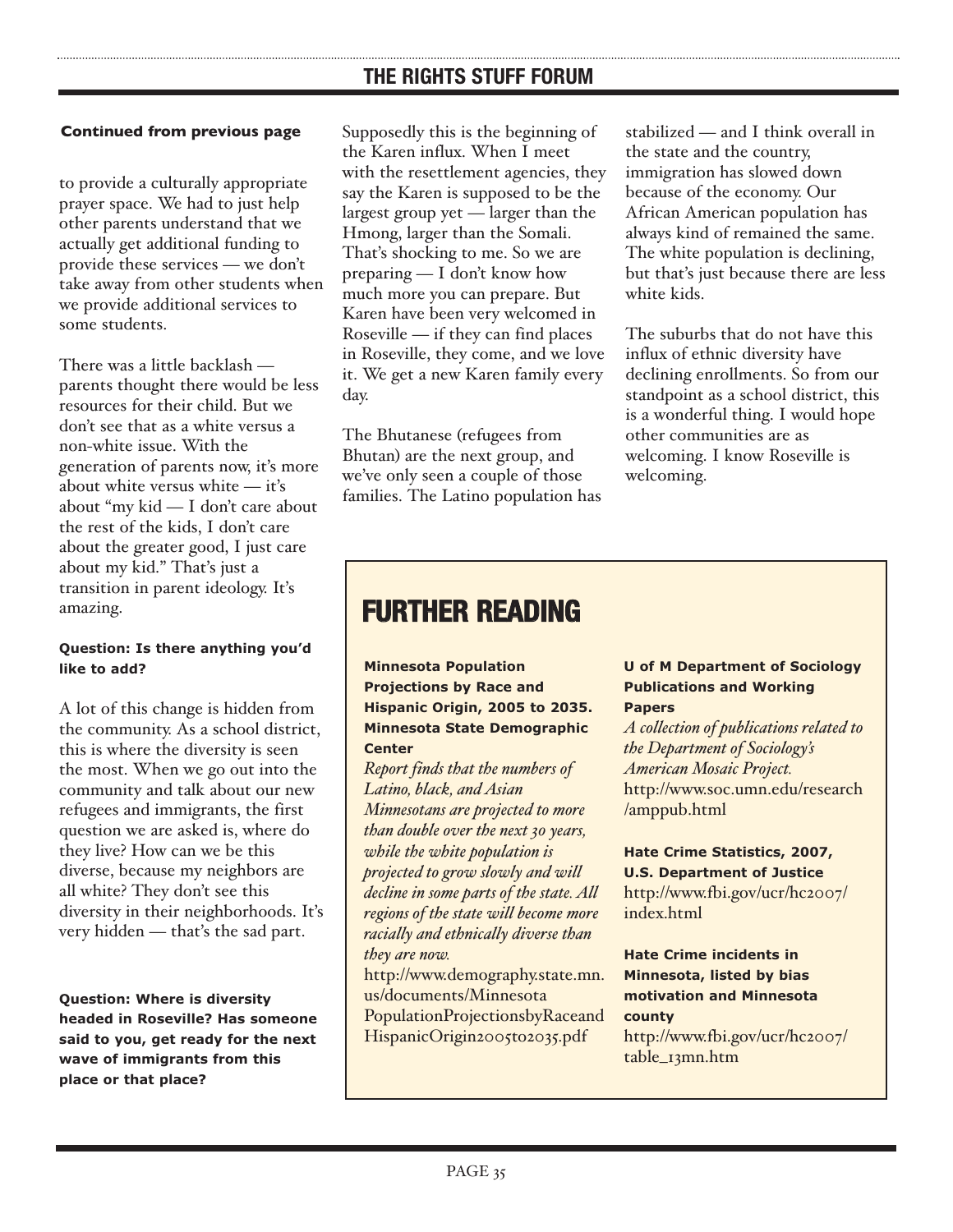

*To submit a question to this column, visit the Department's web site where the column regularly appears, or send your question to: The Minnesota Department of Human Rights, 190 East 5th Street, Suite 700, St. Paul, MN 55101. Attn: By Rights.*

*We will not publish your name or the names of individuals or companies you identify, but you must include your name and phone number.*

*Note: If you have a human rights question but would prefer that your question not be published, call the Department at 651-296-5663 or 1- 800-657-3704 (toll free) and ask for Intake.*

## **By Rights...**

## *Commissioner Korbel answers your human rights questions*

CAN A LANDLORD REFUSE TO RENT AN APARTMENT BECAUSE OF AGE?

#### **To the Commissioner:**

Can a landlord discriminate against a tenant because of the tenant's age? I'm currently renting a house from a landlord with two others, we are all 24 or 25, but the house has been sold and we are looking to move. We found a home we are interested in, but the owner informed me he didn't want to rent his home to us, due to our ages. Is this legal? In his rental ad, he did not have any age limits. We are more than able to make the rent.

#### **The Commissioner says:**

*Although age discrimination is prohibited in employment and in education, age is not a protected characteristic in the housing area under the Minnesota Human Rights Act. Thus, a landlord can refuse to rent to a tenant or tenants because of their age(s), as long as some other discriminatory factor is not involved. For example, if a landlord were to refuse to rent to younger people of a certain race or national origin, but not impose the same age restriction when renting to people of another race or national origin, that would likely be illegal discrimination — but on the basis of race or national origin, not on the basis of age.*

*If age was the sole reason you were refused an apartment, you would have no recourse under the Human Rights Act. If you think some other factor may have been involved, you may want to contact our intake unit at 651-296-5663 or 1-800-657- 3704 to discuss filing a charge of discrimination.*

#### CAN MY BOSS REFUSE TO LET ME TAKE A VACATION?

#### **To the Commissioner:**

I need to know if I have a right to a vacation. I work for a motel in a Twin Cities suburb. I have been there for three years, but I have no benefits, no medical insurance, and no paid vacations. But just like everyone else, after working full time for an entire year, I need a break. I told the manager (who is very racist) that I needed to take a vacation without pay — before my kids went back to school, so I could do something with them. He told me that if I wanted a vacation, I had to find someone to work for me. Otherwise, when I came back he would only give me two hours per night, instead of full time work. Can he do that? They are not paying for me to take a vacation, so why don't they want me to take it ? I can't lose my job, but I am tired and I need a break.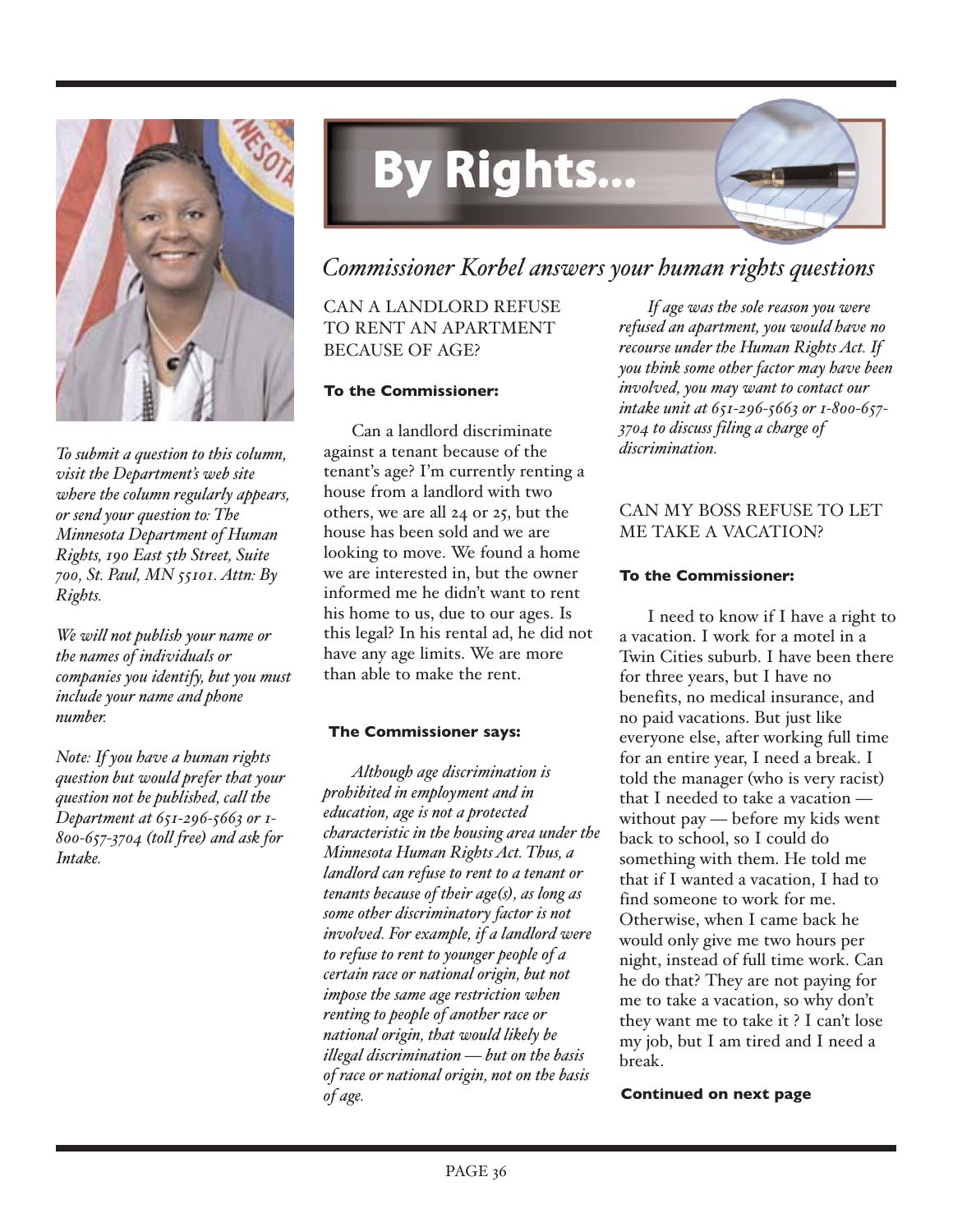#### **The Commissioner says:**

*It may be that everyone needs a vacation now and then, but there is no employee "right" to a vacation, paid or unpaid. Employers are required under Minnesota law to provide restroom and meal breaks during the work day, and to pay overtime for work in excess of 48 hours per week. These and related laws are enforced by the Minnesota Department of Labor and Industry. You can find more information about those laws here: http://www.dli.mn.gov/LS/*

*FaqHours.asp*

*You mention that you consider your manager "very racist." Are other employees of a different race or national origin being allowed to take vacations? Are they required to find someone to work for them? If you believe you are being treated worse than other employees, and that your race or national origin is the reason for this treatment, you may wish to contact our intake unit at 651- 296-5663 to discuss your situation further.* 

#### CAN AN EMPLOYER JOKINGLY THREATEN TO FIRE SOMEONE?

#### **To the Commissioner:**

Is it ever appropriate for a supervisor to threaten an employee's employment in front of others, even in a joking manner?

#### **The Commissioner says:**

*The Department of Human Rights does not pass judgment on what is or is*

*not appropriate workplace conduct for supervisors or anyone else — such matters are outside of our jurisdiction, unless the conduct involves a potential violation of the Human Rights Act. While threatening an employee's job in front of coworkers may be a poor management practice, such conduct would not be illegal under the Human Rights Act, unless the employee whose job was threatened was being singled out because of his or her race, religion, age, gender, national origin, sexual orientation, a disability, or another characteristic protected under the Act.*

#### CAN A MEDICAL CENTER REQUIRE EMPLOYEES TO BE VACCINATED?

#### **To the Commissioner:**

Can a county medical center employer require employees to be vaccinated as a condition of employment? The healthcare industry is considering mandatory vaccinations because of H1N1, and I would like to be confident that legally we can mandate influenza immunization as a fitness for duty requirement (absent a medical or religious reason).

#### **The Commissioner says:**

*The Minnesota Human Rights Act does not address the issue of mandatory vaccinations. The Act does require that employers not discriminate on the basis of disability or religion (or other protected characteristics). If an individual had a medical condition, rising to the level of a disability, that could be adversely affected by a vaccination, it is possible that an employer could be required to exclude this individual from its vaccination requirement, as a reasonable accommodation for that individual's*

*disability.*

*The duty to not discriminate on the basis of religion can in some cases include a requirement to accommodate an employee's religious beliefs. So it is conceivable that an employer could also be required to exclude an individual who opposed vaccination on religious grounds, as an accommodation for that person's religion.* 

*In cases involving reasonable accommodation, it is difficult to identify a "general rule" that would be applicable in all situations. More information about reasonable accommodation in disability cases is available on our web site at: http://www.humanrights.state.mn.us/ed ucation/articles/rs03\_3disability.html*

#### CAN EMPLOYEES BE REQUIRED TO SIGN IN AND OUT FOR RESTROOM BREAKS?

#### **To the Commissioner:**

I work for a medical company here in Minnesota and my supervisor has instituted a policy requiring all employees in our department to sign in and out on a prepared form for restroom breaks, and state the time they leave and the time they return. Is this acceptable? Isn't this a violation of one's right to a free and non-hostile work environment?

#### **The Commissioner says:**

*The restroom break policy you describe does not appear to violate the law we enforce, the state Human Rights Act, unless it is being applied in a discriminatory fashion. For example, if an employer required members of a*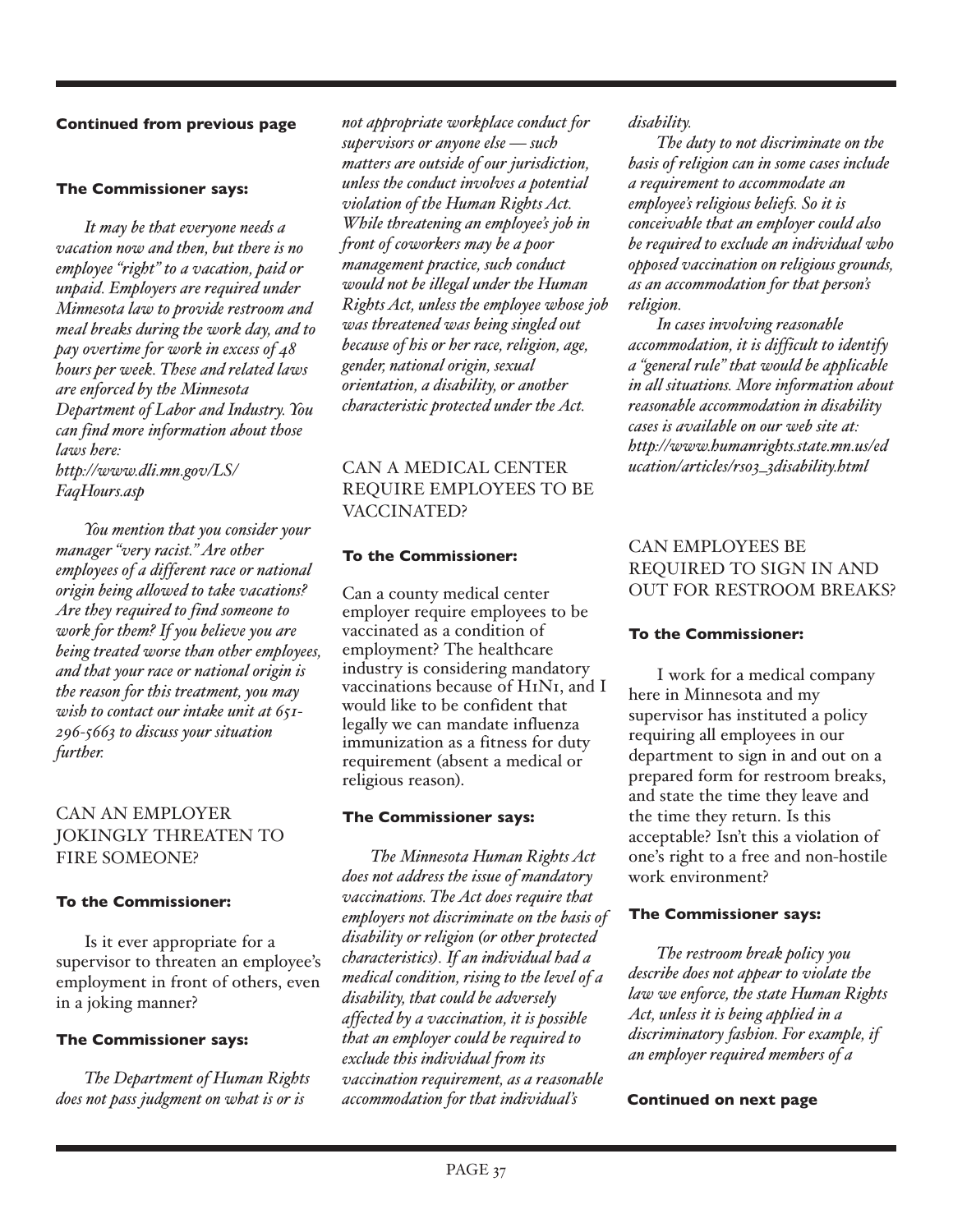*certain race or national origin (or other protected characteristic) to sign in and out to use the restroom, but did not have the same requirement for members of another race or national origin, there could be a potential violation of the Act. Other protected characteristics include age, gender, disability, marital status, sexual orientation, color, creed, public assistance status, and religion.*

*There are laws that deal specifically with restroom and meal breaks, and these are enforced by the state Department of Labor and Industry. You can find more information about those laws here: http://www.dli.mn.gov/LS/ FaqHours.asp*

#### FIRED FOR TAKING DOWN A CARTOON? WHAT ARE EMPLOYEE'S RIGHTS?

#### **To the Commissioner:**

A coworker of mine was offended by a cartoon depicting President Obama as a "Steve Erkle" character and the economy drowning as a result. This was posted by the administrator in the entryway of the facility where the public must pass. This coworker took the cartoon down. As a result, the coworker was verbally accosted by the administrator and put on suspension. Does she have any rights in this regard?

#### **The Commissioner says:**

*Was the coworker who took down the cartoon offended because it criticized the president, because the coworker believed it was inappropriate to display a political cartoon in an area accessible to the public, or because the coworker*

*believed the cartoon stereotyped African Americans and could create a hostile environment for African Americans in his or her workplace?*

*If the coworker was offended by the cartoon because the coworker believed its posting could constitute discrimination, it might have been preferable for the coworker to raise that issue with the administrator, a supervisor, or to follow other procedures the company may have in place for filing a complaint about discrimination — assuming the company has such procedures. But since the coworker chose to take down the cartoon on his or her own initiative, whether the resulting disciplinary action was discriminatory could depend in large part on company's reason for the discipline. If the coworker objected to the cartoon because she considered it racially offensive, or if the coworker believes the suspension was an act of reprisal for objecting to behavior he or she viewed as discriminatory, the coworker may want to contact our intake unit to discuss filing a charge of discrimination.*

#### MUST ASSISTED LIVING FACILITIES PROVIDE ACCESSIBLE AUTOMATIC DOORS?

#### **To the Commissioner:**

Do assisted living communities have to have automatic, handicap accessible doors on every floor with outdoor egress? It makes it difficult for older people in wheelchairs to access a building when there is no automatic door. Is there a requirement for such a door in new construction?

#### **The Commissioner says:**

*The Minnesota Human Rights Act requires assisted living facilities (as well*

*as all other public accommodations) to not discriminate against individuals with disabilities, and to provide reasonable accommodation to the known physical, sensory, or mental disability of a disabled person. The Act does not set specific requirements for the type or locations of doors, nor does it specify what type of accommodation would be reasonable in any individual case. Cases of disability discrimination tend to be fact-specific. If you believe people with disabilities are being denied access to the facility you mention, and/or if you have requested an accommodation (such as an automatic door) and it has been denied, you may want to contact our intake unit at 651-296-5663 to discuss the situation further.* 

*You may also wish to contact the Minnesota State Council on Disability, which serves as a resource for disability issues and may be able to provide you with further information on your accessibility question. You can find the Council on the web at: http://www.state.mn.us/portal/mn/jsp/h ome.do?agency=MSCOD*

Note: If you have a human rights question but would prefer that your question not be published, call the Department at 651-296-5663 or 1-800-657- 3704 (toll free) and ask for Intake.